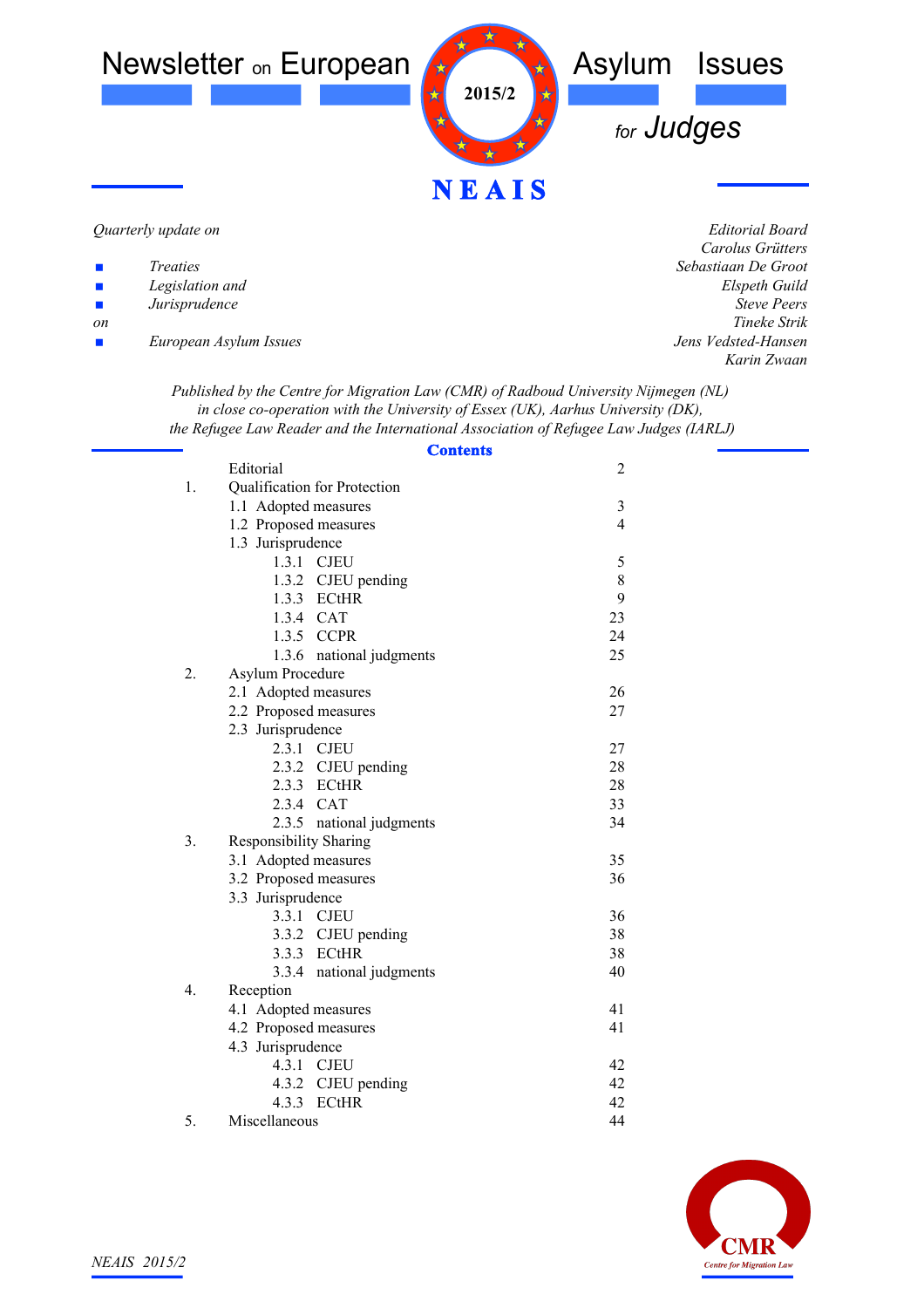# **Editorial**

**Welcome** to the second edition in 2015 of NEAIS.

### **EU Agenda on (Asylum and) Migration**

The European Commission published its European Agenda on Migration in May 2015. The first remark to be made refers to its title. Although it is clear that the victims are for an important part those who flee the war zones of Syria and Eritrea, the proposed set of measures are addressing a wider range of issues: the crossing of the Mediterranean, migration to Europe as such and human trafficking.

Amongst the measures proposed there are: (1) a relocation scheme and (2) a resettlement scheme.

The first measure is supposed to relieve certain countries in the south of Europe of the increasing administrative burden of asylum seekers since these countries do not yet have the procedural infrastructure to handle substantial numbers of asylum seekers. The most recent proposal in that context actually proposes to relocate some 40.000 asylum seekers (within a period of 2 years) from Italy and Greece to other EU member states. This proposal is the very first in its nature that would actually implement a kind of fair distribution system in Europe that would correct the distribution effects of the Dublin Regulation. Noteworthy is that some 800.000 asylum seekers are expected to arrive in Europe in 2015. A 'modest' relieve of 20.000 (in one year) would mean a relocation of 2,5% of this total.

The second measure should revive the idea of resettlement of refugees in Europe. This measure, in particular, is meant to relieve countries such as Syria, Jordan, Lebanon and Turkey that are currently faced with more than 11 million refugees and displaced persons with Syrian nationality. In the context of that total the proposed number of 20.000 places for resettlement seems to be futile.

However, both ideas (on relocation and resettlement) are important since they mark a turning point in the approach of international protection in Europe. Whether these numbers - if agreed upon - will be sufficient is another question. The political responses from different countries in Europe are 'reluctant' to say the least.

### **IARLJ**

The European Chapter of IARLJ held a workshop in Berlin on 1 June titled: "Refugee Recognition and Discreet Behaviour". See further  $\S$  5 on the miscellaneous items on page 46.

### **CJEU and ECtHR**

No revolutionary judgments have been delivered by the European Courts. The CJEU has been asked (in C-150/15) to clarify the criteria for persecution on religious grounds. This request for a preliminary ruling is in fact a followup on the Y & Z case (C-71/11 and C-99/11) on the position of the Ahmadiyya minority in Pakistan.

The ECtHR judgments contain several of the grand chamber of the ECtHR. However, most of these applications were struck out of the Court's list - with or without a friendly settlement.

Nijmegen, June 2015, Carolus Grütters & Tineke Strik website http://cmr.jur.ru.nl/neais/ subscribe email to c.grutters@jur.ru.nl ISSN 2213-249X

# **About**

 $=$   $=$ 

NEAIS is the Newsletter on European Asylum Issues. This newsletter is designed for judges who need to keep up to date with European developments in the area of asylum. NEAIS contains European legislation and jurisprudence on four central themes regarding asylum: (1) qualification for protection; (2) procedural safeguards; (3) responsibility sharing and (4) reception conditions of asylum seekers. On each theme NEAIS provides a list of: (a) measures already adopted, (b) measures in preparation and (c) relevant jurisprudence (of CJEU, ECtHR, CAT, CCPR and national courts). On all other issues regarding Migration and borders law we would refer the reader to the other newsletter: NEMIS, the Newsletter on European Migration Issues.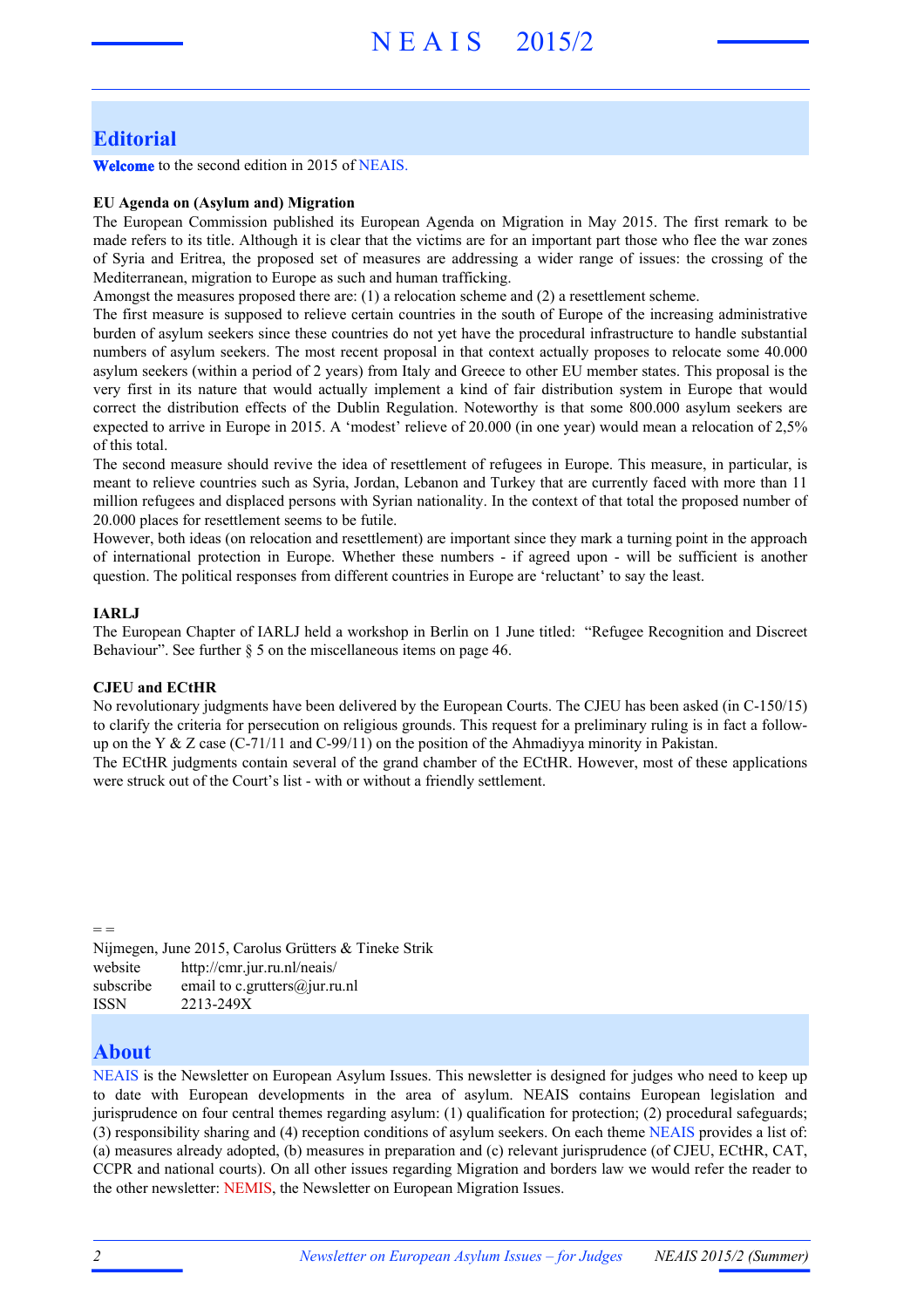# **1 Qualification for Protection**

*1.1 Qualification for Protection: Adopted Measures sorted in chronological order*

### **Directive 2004/83 Qualification I**

*On minimum standards for the qualification and status of third country nationals or stateless persons as refugees or as persons*

OJ 2004 L 304/12 **\*** *CJEU Judgments* **■** CJEU C-472/13, *Shepherd* 26 Feb. 2015 art. 9(2)+12(2) **■** CJEU C-562/13, *Abdida* 18 Dec. 2014 art. 15(b) **■** CJEU C-542/13, *M'Bodj* 18 Dec. 2014 art. 28+29  $\bullet$  CJEU C-148/13, A., B., C. 2014 art. 4 **■** CJEU C-481/13, *Qurbani* 17 July 2014 art. 14(6) **T** CJEU C-604/12, *H.N.* 8 May 2014 **■** CJEU C-285/12, *Diakite* 30 Jan. 2014 art. 15(c)  $\bullet$  CJEU C-199/12, *X.*, *Y.*, *Z* 7 Nov. 2013 art. 9(1)(a); 10(1)(d) **■** CJEU C-364/11, *El Kott a.o.* 19 Dec. 2012 art. 12(1)(a) **■** CJEU C-277/11, *M.M.* 22 Nov. 2012 art. 4(1)  $\bullet$  CJEU C-71/11 and C-99/11, *Y. & Z.* 5 Sep. 2012 art. 2(c) and 9(1)(a)  $\bullet$  CJEU C-57/09 & C-101/09, **B. & D.** 9 Nov. 2010 art. 12(2)(b) & (c) **■** CJEU C-31/09, *Bolbol* 17 June 2010 art. 12(1)(a) **■** CJEU C-175/08, *Abdulla a.o.* 2 Mar. 2010 art. 2(c), 11 & 14  **• CJEU C-465/07,** *Elgafaji* 17 Feb. 2009 art. 2(e), 15(c) *CJEU pending cases* **New**  $\bullet$  CJEU C-560/14, *M.M.* pending  $\bullet$  CJEU C-373/13, **T.** pending art. 21(2)+(3) *National Judgments* **■** Germany: BVerwGE 10 C 23.12 20 Feb. 2013 art. 9(1) **•** Belgium: 218.075 16 Feb. 2012 art. 15(b) Germany: BVerwGE 10 C 13.10 17 Nov. 2011 art.  $2(e)$ ,  $4(4)$ ,  $15(e)$ See further: § 1.3 impl. date: 10-10-2006 **\*** Revised by Dir. 2011/95

### **Directive 2011/95 Qualification II**

*Revised directive on standards for the qualification of third-country nationals or stateless persons as beneficiaries of international protection*

|  | * OJ 2011 L 337/9                                   | impl. date: 22-12-2013 | UK, IRL opt out |  |  |
|--|-----------------------------------------------------|------------------------|-----------------|--|--|
|  | * Recast of Dir. $2004/83$                          |                        |                 |  |  |
|  | <b>CJEU</b> pending cases                           |                        |                 |  |  |
|  | <b>New • CJEU C-150/15, N.</b>                      | pending                | art. $9+10$     |  |  |
|  | New $\bullet$ CJEU C-573/14, Lounani                | pending                | art. $12(2)(c)$ |  |  |
|  | • CJEU C-443/14 and C-444/14, <i>Alo &amp; Osso</i> | pending                | art. $33+29$    |  |  |
|  | See further: $\S$ 1.3                               |                        |                 |  |  |
|  |                                                     |                        |                 |  |  |

#### **Directive 2001/55 Temporary Protection**

- *On minimum standards for giving temporary protection in the event of a mass influx of displaced persons*
- OJ 2001 L 212/12 **\***

### **ICCPR Anti-Torture**

- *International Covenant on Civil and Political Rights* 999 UNTS 14668 **\*** *CCPR Views* impl. date: 1976 **\*** art. 7: Prohibition of torture or cruel, inhuman or degrading treatment or punishment
- **■** CCPR 1763/2008, *Ernst Sigan Pillai et al.* 25 Mar. 2011 art. 7 (qual.) CCPR 1544/2007, *Mehrez Ben Abde Hamida* 11 May 2010 art. 7 (qual.) F See further: § 1.3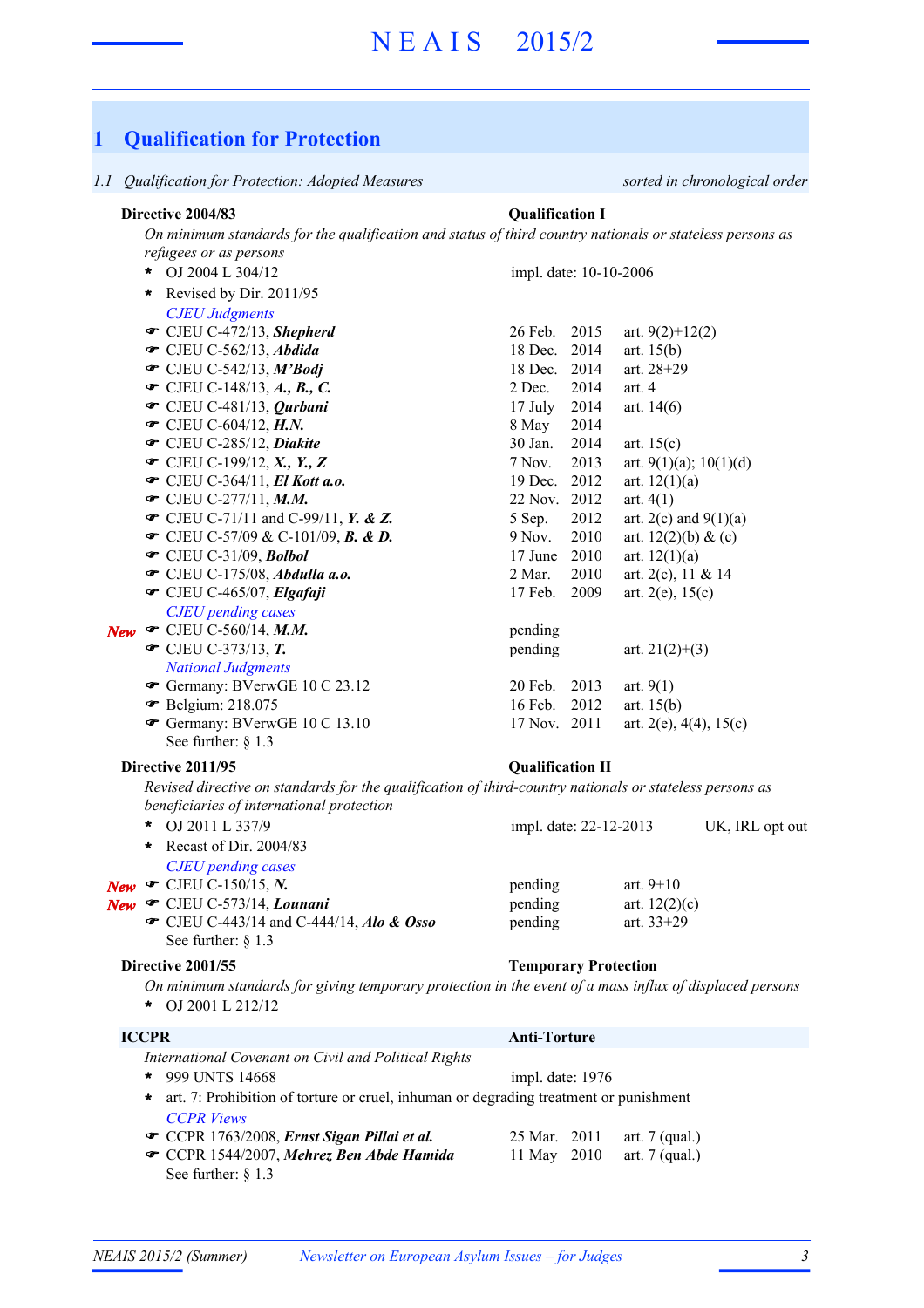### *(1.1: Qualification for Protection: Adopted Measures)*

| <b>CAT</b> |                                                                                             | <b>Anti-Torture</b> |      |                  |
|------------|---------------------------------------------------------------------------------------------|---------------------|------|------------------|
|            | UN Convention against Torture and other Cruel, Inhuman or Degrading Treatment or Punishment |                     |      |                  |
| $\star$    | 1465 UNTS 85                                                                                | impl. date: 1987    |      |                  |
| $\star$    | art. 3: Protection against Refoulement                                                      |                     |      |                  |
|            | <b>CAT Views</b>                                                                            |                     |      |                  |
|            | $\bullet$ CAT 391/2009, M.A.M.A. et al.                                                     | 10 July             | 2012 | art. $3$ (qual.) |
|            | • CAT 381/2009, Abolghasem Faragollah et al.                                                | 21 Nov. 2011        |      | art. $3$ (qual.) |
|            | $\bullet$ CAT 379/2009, Bakatu-Bia                                                          | 3 June 2011         |      | art. $3$ (qual.) |
|            | CAT 336/2008, Harminder Singh Khalsa                                                        | 26 May 2011         |      | art. $3$ (qual.) |
|            | $\bullet$ CAT 339/2008, Said Amini                                                          | 30 Nov. 2010        |      | art. $3$ (qual.) |
|            | $\bullet$ CAT 373/2009, M.A. and L.G.                                                       | 19 Nov. 2010        |      | art. $3$ (qual.) |
|            | $\bullet$ CAT 300/2006, A.T.                                                                | 11 May              | 2007 | art. $3$ (qual.) |
|            | $\bullet$ CAT 281/2005, E.P.                                                                | 1 May               | 2007 | art. $3$ (qual.) |
|            | $\bullet$ CAT 279/2005, C.T. and K.M.                                                       | 22 Jan. 2007        |      | art. $3$ (qual.) |
|            | $\bullet$ CAT 233/2003, Agiza                                                               | 20 May              | 2005 | art. $3$ (qual.) |
|            | <b>■</b> CAT 43/1996, Tala                                                                  | 15 Nov. 1996        |      | art. $3$ (qual.) |
|            | See further: $\S$ 1.3                                                                       |                     |      |                  |

### **ECHR Non-Refoulement**

- *European Convention for the Protection of Human Rights and Fundamental Freedoms and its Protocols* ETS 005 **\*** impl. date: 1953
- *ECtHR Judgments* **\*** art. 3: Prohibition of Torture, Inhuman or Degrading Treatment or Punishment
- **New F** ECtHR Ap.no. 71398/12, M.E. 8 Apr. 2015 art. 3 (qual.)
	-
	-
	-
	-
	-
	-
	-
	-
	-
	-
	-
	- ECtHR Ap.no. 71932/12, *Mohammadi* 3 July 2014 art. 3 (qual.) F
	- ECtHR Ap.no. 39093/13, *Gayratbek Saliyev* 17 Apr. 2014 art. 3 (qual.) F
	-
	-
	-
	-
	-
	-
	-
	-
	-
	-
	-
	-
	-
	-
	-
	-
	-
	- $\bullet$  ECtHR Ap.no. 70073/10 & 44539/11, *H. and B.* 9 Apr. 2013 art. 3 (qual.)
	-
	-
	- **EXTER Ap.no. 52077/10, S.F.** 15 May 2012 art. 3 (qual.)
	- **■** ECtHR Ap.no. 33809/08, Labsi

| New | <b>F</b> ECTHR Ap.no. $/1398/12$ , M.E.                            | 8 Apr.  | 2015 | art. $\beta$ (qual.) |
|-----|--------------------------------------------------------------------|---------|------|----------------------|
| New | ECtHR Ap.no. 49341/10, W.H.                                        | 8 Apr.  | 2015 | art. $3$ (qual.)     |
|     | $\bullet$ ECtHR Ap.no. 1412/12, M.T.                               | 26 Feb. | 2015 | art. $3$ (qual.)     |
|     | $\bullet$ ECtHR Ap.no. 80086/13, A.F.                              | 15 Jan. | 2015 | art. $3$ (qual.)     |
|     | ECtHR Ap.no. 68900/13, Eshonkulov                                  | 15 Jan. | 2015 | art. $3$ (qual.)     |
|     | ECtHR Ap.no. 18039/11, A.A.                                        | 15 Jan. | 2015 | art. $3$ (qual.)     |
|     | ECtHR Ap.no. 74759/13, Fozil Nazarov                               | 11 Dec. | 2014 | art. $3$ (qual.)     |
|     | ECtHR Ap.no. 52589/13, M.A.                                        | 18 Nov. | 2014 | art. $3$ (qual.)     |
|     | ECtHR Ap.no. 71932/12, Trabelsi                                    | 4 Sep.  | 2014 | art. $3$ (qual.)     |
|     | ECtHR Ap.no. 17897/09, $M$                                         | 4 Sep.  | 2014 | art. $3$ (qual.)     |
|     | ECtHR Ap.no. 34098/11, A.A. a.o.                                   | 24 July | 2014 | art. $3$ (qual.)     |
|     | $\bullet$ ECtHR Ap.no. 58363/10, M.E.                              | 8 July  | 2014 | art. $3$ (qual.)     |
|     | ECtHR Ap.no. 71932/12, Mohammadi                                   | 3 July  | 2014 | art. $3$ (qual.)     |
|     | ECtHR Ap.no. 39093/13, Gayratbek Saliyev                           | 17 Apr. | 2014 | art. $3$ (qual.)     |
|     | ECtHR Ap.no. 20110/13, Ismailov                                    | 17 Apr. | 2014 | art. $3$ (qual.)     |
|     | <b>■</b> ECtHR Ap.no. 689519/10, A.A.M.                            | 3 Apr.  | 2014 | art. 3 (qual.)       |
|     | ECtHR Ap.no. 35/10, Zarmayev                                       | 27 Feb. | 2014 | art. $3$ (qual.)     |
|     | $\bullet$ ECtHR Ap.no. 43611/11, F.G.                              | 16 Jan. | 2014 | art. $3$ (qual.)     |
|     | ECtHR Ap.no. 58802/12, A.A.                                        | 7 Jan.  | 2014 | art. $3$ (qual.)     |
|     | $\bullet$ ECtHR Ap.no. 11161/11, B.K.A.                            | 19 Dec. | 2013 | art. $3$ (qual.)     |
|     | ECtHR Ap.no. $7974/11$ , N.K.                                      | 19 Dec. | 2013 | art. $3$ (qual.)     |
|     | ECtHR Ap.no. 1231/11, $T.H.K$                                      | 19 Dec. | 2013 | art. $3$ (qual.)     |
|     | $\bullet$ ECtHR Ap.no. 48866/10, T.A.                              | 19 Dec. | 2013 | art. $3$ (qual.)     |
|     | ECtHR Ap.no. 28127/09, Ghorbanov a.o.                              | 3 Dec.  | 2013 | art. 3 (qual.)       |
|     | <b>•</b> ECtHR Ap.no. 10466/11, R.J.                               | 19 Sep. | 2013 | art. $3$ (qual.)     |
|     | $\bullet$ ECtHR Ap.no. 886/11, K.A.B.                              | 5 Sep.  | 2013 | art. $3$ (qual.)     |
|     | $\bullet$ ECtHR Ap.no. 61204/09, I.                                | 5 Sep.  | 2013 | art. $3$ (qual.)     |
|     | <b>■</b> ECtHR Ap.no. 71680/10, A.                                 | 27 June | 2013 | art. $3$ (qual.)     |
|     | $\bullet$ ECtHR Ap.no. 50094/10, M.E.                              | 6 June  | 2013 | art. $3$ (qual.)     |
|     | $\bullet$ ECtHR Ap.no. 25393/10, Rafaa                             | 30 May  | 2013 | art. $3$ (qual.)     |
|     | <b>■</b> ECtHR Ap.no. 18372/10, Mo.M.                              | 18 Apr. | 2013 | art. $3$ (qual.)     |
|     | <b>■</b> ECtHR Ap.no. 17299/12, Aswat                              | 16 Apr. | 2013 | art. $3$ (qual.)     |
|     | <b>T</b> ECtHR Ap.no. 70073/10 & 44539/11, <b>H.</b> and <b>B.</b> | 9 Apr.  | 2013 | art. $3$ (qual.)     |
|     | $\bullet$ ECtHR Ap.no. 2964/12, I.K.                               | 28 Mar. | 2013 | art. $3$ (qual.)     |
|     | • ECtHR Ap.no. 60367/10, S.H.H.                                    | 29 Jan. | 2013 | art. $3$ (qual.)     |
|     | $\bullet$ ECtHR Ap.no. 52077/10, S.F.                              | 15 May  | 2012 | art. $3$ (qual.)     |

15 May 2012 art. 3 (qual.)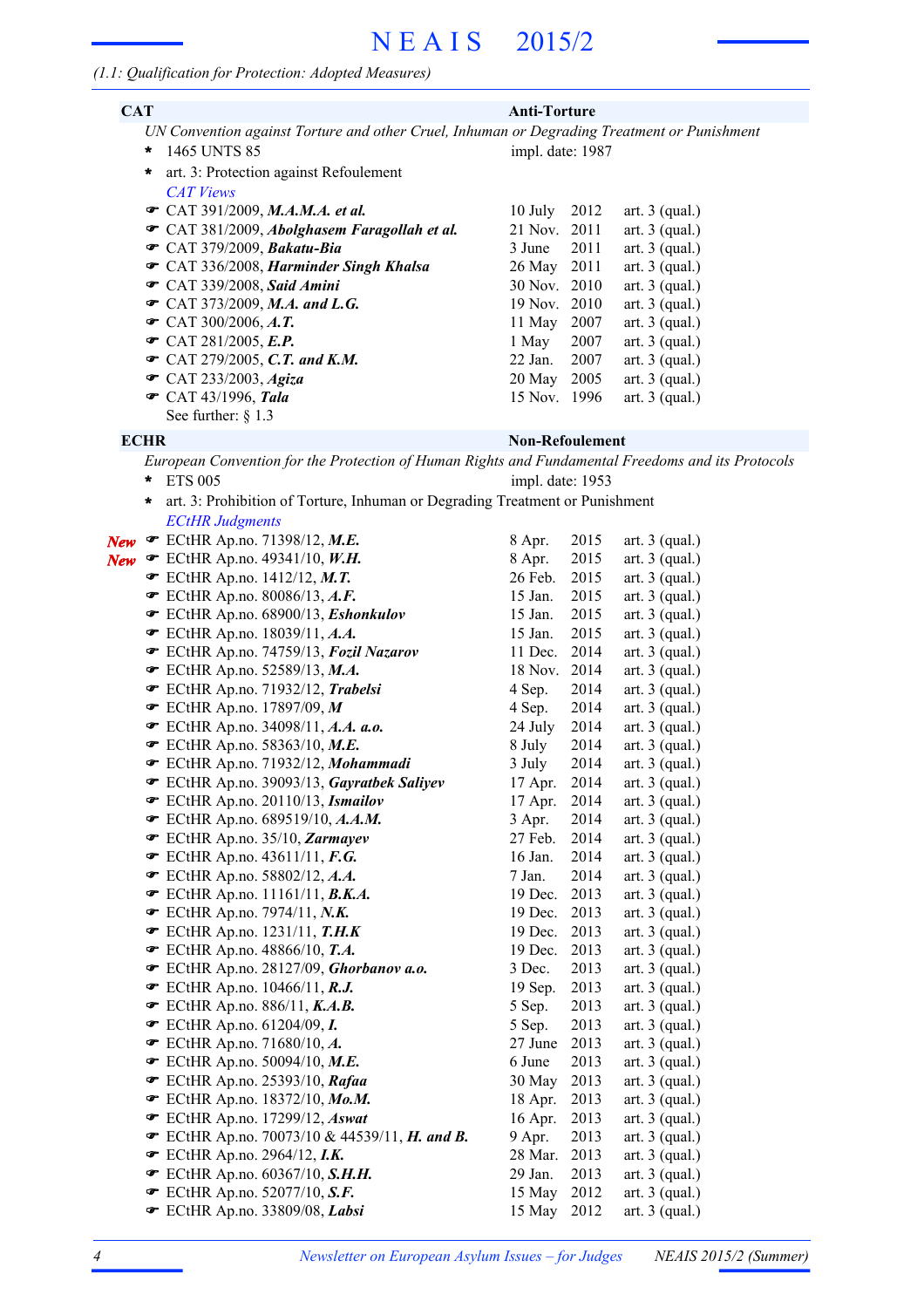# *(1.1: Qualification for Protection: Adopted Measures)*

| $\bullet$ ECtHR Ap.no. 24027/07, Babar Ahmad | $10$ Apr. | 2012 | art. $3$ (qual.) |
|----------------------------------------------|-----------|------|------------------|
| ■ ECtHR Ap.no. 27765/09, Hirsi               | 23 Feb.   | 2012 | art. $3$ (qual.) |
| ECtHR Ap.no. 8139/09, Othman                 | $17$ Jan. | 2012 | art. $3$ (qual.) |
| <b>•</b> ECtHR Ap.no. 23505/09, N.           | 20 July   | 2010 | art. $3$ (qual.) |
| ECtHR Ap.no. 25904/07, N.A.                  | 17 July   | 2008 | art. $3$ (qual.) |
| ECtHR Ap.no. 1948/04, Salah Sheekh           | $11$ Jan. | 2007 | art. $3$ (qual.) |
| $\bullet$ ECtHR Ap.no. 24245/03, D.          | 22 June   | 2006 | art. $3$ (qual.) |
| ■ ECtHR Ap.no. 2345/02, Said                 | 5 July    | 2005 | art. $3$ (qual.) |
| ECtHR Ap.no. 58510/00, Venkadajalasarma      | 17 Feb.   | 2004 | art. $3$ (qual.) |
| ECtHR Ap.no. 40035/98, Jabari                | 11 July   | 2000 | art. $3$ (qual.) |
| ECtHR Ap.no. 24573/94, $H.L.R.$              | 27 Apr.   | 1997 | art. $3$ (qual.) |
| ECtHR Ap.no. 13163/87, Vilvarajah            | 30 Oct.   | 1991 | art. $3$ (qual.) |
| ECtHR Ap.no. 15576/89, Cruz Varas            | $20$ Mar. | 1991 | art. $3$ (qual.) |
| ECtHR Ap.no. 14038/88, Soering               | 7 July    | 1989 | art. $3$ (qual.) |
| See further: $\&$ 1.3                        |           |      |                  |

### *1.2 Qualification for Protection: Proposed Measures*

**\*** nothing to report

#### **1.3.1 CJEU Judgments on Qualification for Protection**

- F CJEU C-148/13, *A., B., C.*, [2 Dec. 2014]
- interpr. of Dir. 2004/83: **Qualification I** [art. 4] **\***
- ref. from 'Raad van State' (Netherlands) **\***
- *Joined cases: C-148, 149, 150/13. Art 4(3)(c) must be interpreted as precluding, in the context of the assessment by the competent national authorities, acting under the supervision of the courts, of the facts and circumstances concerning the declared sexual orientation of an applicant for asylum, whose application is based on a fear of persecution on grounds of that sexual orientation, the statements of that applicant and the documentary and other evidence submitted in support of his application being subject to an assessment by those authorities, founded on questions based only on stereotyped notions concerning homosexuals. Art 4 must be interpreted as precluding, in the context of that assessment, the acceptance by those authorities of evidence such as the performance by the applicant for asylum concerned of homosexual acts, his submission to 'tests' with a view to establishing his homosexuality or, yet, the production by him of films of such acts.* **\***
- F CJEU C-562/13, *Abdida*, [18 Dec. 2014]
- interpr. of Dir. 2004/83: **Qualification I** [art. 15(b)] **\***
- ref. from 'Court du Travail de Bruxelles' (Belgium) **\***
- *Although the CJEU was asked to interpret art 15(b) of the QDir, the Court ruled on another issue related to the Returns Directive. To be read in close connection with C-542/13 [M'bodj] ruled on the same day by the same composed CJEU.* **\***

It is clear from paragraphs 27, 41, 45 and 46 of the judgment in M'Bodj ( $C-542/13$ ) that Articles 2(c) and (e), 3 and 15 of Directive 2004/83 are to be interpreted to the effect that applications submitted *under that national legislation do not constitute applications for international protection within the* meaning of Article  $2(g)$  of that directive. It follows that the situation of a TCN who has made such an *application falls outside the scope of that directive, as defined in Article 1 thereof.*

- F CJEU C-175/08, *Abdulla a.o.*, [2 Mar. 2010]
- interpr. of Dir. 2004/83: **Qualification I** [art. 2(c), 11 & 14] **\***
- ref. from 'Bundesverwaltungsgericht' (Germany) **\***
- *When the circumstances which resulted in the granting of refugee status have ceased to exist and the competent authorities of the Member State verify that there are no other circumstances which could* justify a fear of persecution on the part of the person concerned either for the same reason as that initially at issue or for one of the other reasons set out in Article  $2(c)$  of Directive 2004/83, the *standard of probability used to assess the risk stemming from those other circumstances is the same as that applied when refugee status was granted.* **\***

*<sup>1.3</sup> Qualification for Protection: Jurisprudence sorted in alphabetical order*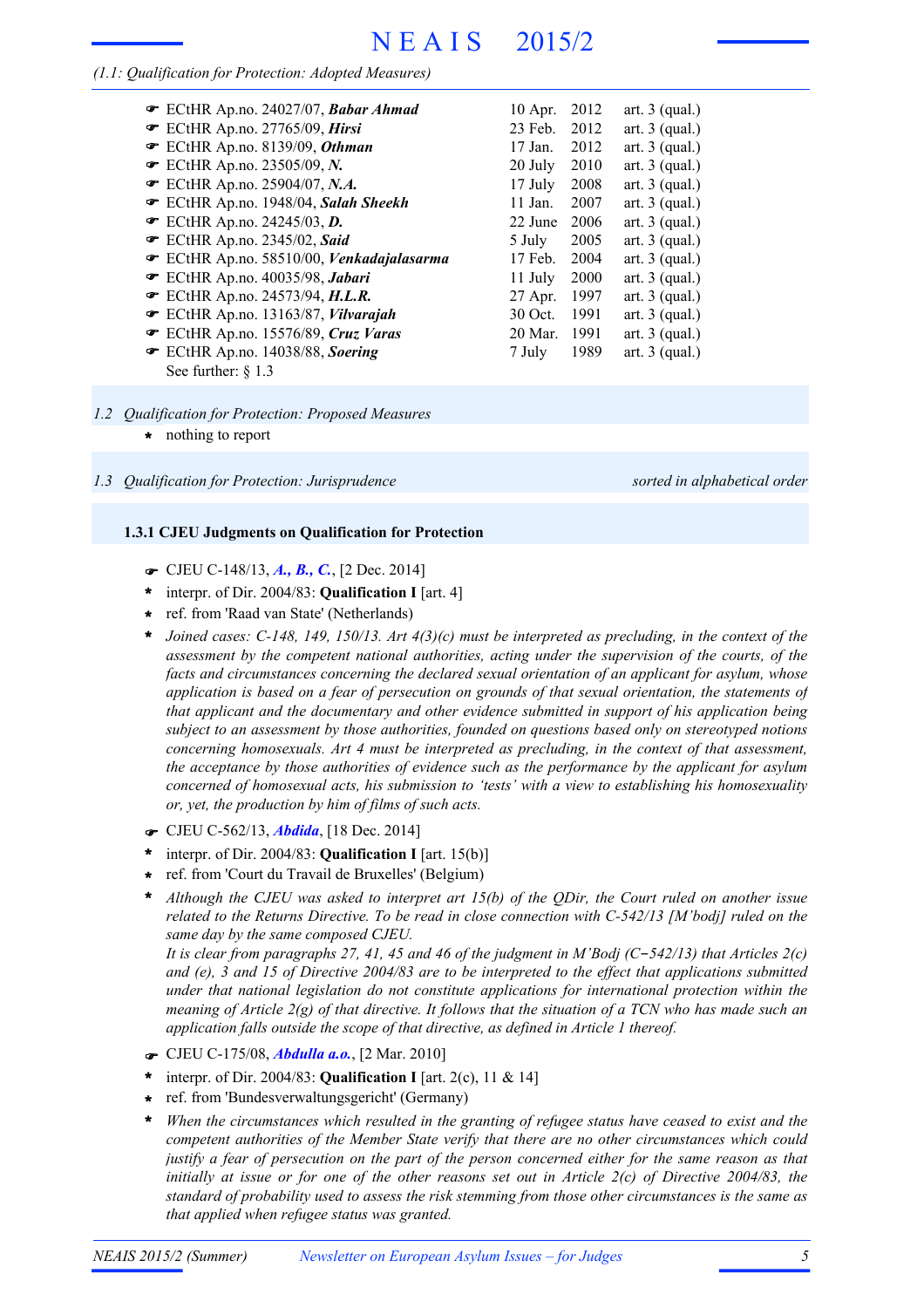- F CJEU C-57/09 & C-101/09, *B. & D.*, [9 Nov. 2010]
- interpr. of Dir. 2004/83: **Qualification I** [art. 12(2)(b) & (c)] **\***
- ref. from 'Bundesverwaltungsgericht' (Germany) **\***
- *The fact that a person has been a member of an organisation (which, because of its involvement in terrorist acts, is on the list forming the Annex to Common Position 2001/931/CFSP on the application of specific measures to combat terrorism) and that that person has actively supported the armed struggle waged by that organisation, does not automatically constitute a serious reason for considering that that person has committed 'a serious non-political crime' or 'acts contrary to the purposes and principles of the United Nations.* **\***
- F CJEU C-31/09, *Bolbol*, [17 June 2010]
- interpr. of Dir. 2004/83: **Qualification I** [art. 12(1)(a)] **\***
- ref. from 'Fővárosi Bíróság' (Hungary) **\***
- Right of a stateless person, i.e. a Palestinian, to be recognised as a refugee on the basis of the second *sentence of Article 12(1)(a)* **\***
- F CJEU C-285/12, *Diakite*, [30 Jan. 2014]
- interpr. of Dir. 2004/83: **Qualification I** [art. 15(c)] **\***
- ref. from 'Raad van State' (Belgium) **\***
- *On a proper construction of Art. 15(c) and the content of the protection granted, it must be acknowledged that an internal armed conflict exists, for the purposes of applying that provision, if a State's armed forces confront one or more armed groups or if two or more armed groups confront each other. It is not necessary for that conflict to be categorised as 'armed conflict not of an international character' under international humanitarian law; nor is it necessary to carry out, in addition to an appraisal of the level of violence present in the territory concerned, a separate assessment of the intensity of the armed confrontations, the level of organisation of the armed forces involved or the duration of the conflict.* **\***
- F CJEU C-364/11, *El Kott a.o.*, [19 Dec. 2012]
- interpr. of Dir. 2004/83: **Qualification I** [art. 12(1)(a)] **\***
- ref. from 'Fővárosi Bíróság' (Hungary) **\***
- *The cessation of protection or assistance from organs or agencies of the UN other than the UNHCR 'for any reason' includes the situation in which a person who, after actually availing himself of such protection or assistance, ceases to receive it for a reason beyond his control and independent of his volition. It is for the competent national authorities of the MS responsible for examining the asylum application made by such a person to ascertain, by carrying out an assessment of the application on* an individual basis, whether that person was forced to leave the area of operations of such an organ or agency, which will be the case where that person's personal safety was at serious risk and it was *impossible for that organ or agency to guarantee that his living conditions in that area would be commensurate with the mission entrusted to that organ or agency.* **\***

The fact that a person is ipso facto 'entitled to the benefits of the directive' means that that MS must recognise him as a refugee within the meaning of Article  $2(c)$  of the directive and that person must *automatically be granted refugee status, provided always that he is not caught by Article 12(1)(b) or (2) and (3) of the directive.*

- F CJEU C-465/07, *Elgafaji*, [17 Feb. 2009]
- interpr. of Dir. 2004/83: **Qualification I** [art. 2(e), 15(c)] **\***
- ref. from 'Raad van State' (Netherlands) **\***
- *Minimum standards for determining who qualifies for refugee status or for subsidiary protection* status - Person eligible for subsidiary protection - Article  $2(e)$  - Real risk of suffering serious harm -*Article 15(c) - Serious and individual threat to a civilian's life or person by reason of indiscriminate violence in situations of armed conflict* **\***
- F CJEU C-604/12, *H.N.*, [8 May 2014]
- interpr. of Dir. 2004/83: **Qualification I \***
- ref. from 'Supreme Court' (Ireland) **\***
- *The QD does not preclude a national procedural rule under which an application for subsidiary protection may be considered only after an application for refugee status has been refused, provided that: (1) it is possible to submit the application for refugee status and the application for subsidiary* **\***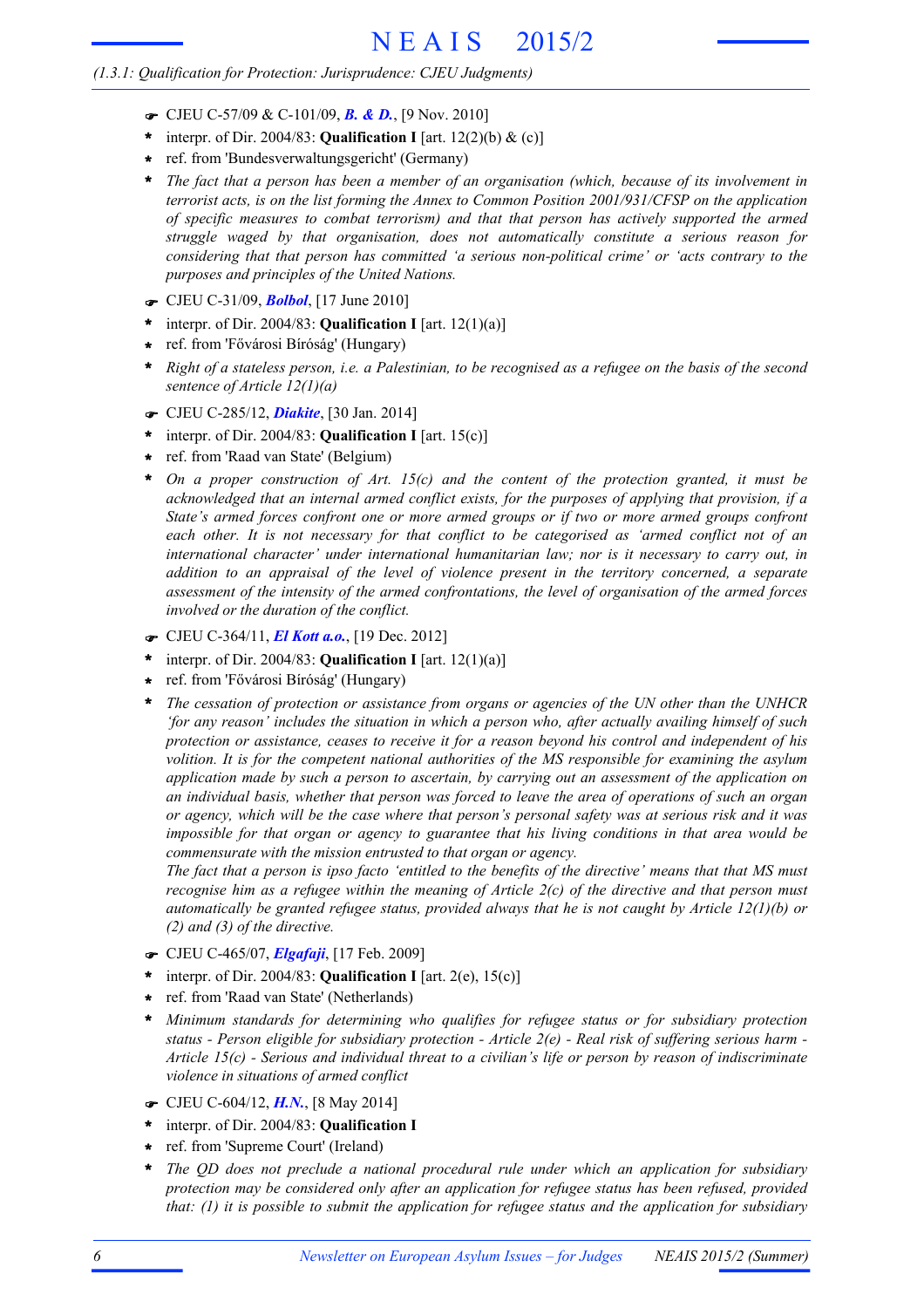# *(1.3.1: Qualification for Protection: Jurisprudence: CJEU Judgments)*

protection at the same time and,  $(2)$  the national procedural rule does not give rise to a situation in *which the application for subsidiary protection is considered only after an unreasonable length of time, which is a matter to be determined by the referring court.*

- F CJEU C-277/11, *M.M.*, [22 Nov. 2012]
- interpr. of Dir. 2004/83: **Qualification I** [art. 4(1)] **\***
- ref. from 'High Court' (Ireland) **\***
- *The requirement that the MS concerned cooperate with an applicant for asylum, as stated in the second sentence of Article 4(1)QD, cannot be interpreted as meaning that, where a foreign national requests subsidiary protection status after he has been refused refugee status and the competent national authority is minded to reject that second application as well, the authority is on that basis obliged – before adopting its decision – to inform the applicant that it proposes to reject his* application and notify him of the arguments on which it intends to base its rejection, so as to enable *him to make known his views in that regard.* **\***

However, in the case of a system such as that established by the national legislation at issue in the main proceedings, a feature of which is that there are two separate procedures, one after the other, for *examining applications for refugee status and applications for subsidiary protection respectively, it is for the national court to ensure observance, in each of those procedures, of the applicant's* fundamental rights and, more particularly, of the right to be heard in the sense that the applicant must be able to make known his views before the adoption of any decision that does not grant the protection *requested. In such a system, the fact that the applicant has already been duly heard when his application for refugee status was examined does not mean that that procedural requirement may be dispensed with in the procedure relating to the application for subsidiary protection. See also the follow-up: C-560/14.*

- F CJEU C-542/13, *M'Bodj*, [18 Dec. 2014]
- interpr. of Dir. 2004/83: **Qualification I** [art. 28+29] **\***
- ref. from 'Grondwettelijk Hof' (Belgium) **\***
- Art. 28 and 29 do not require a MS to grant the social welfare and health care benefits provided for in those measures to a TCN who has been granted leave to reside in the territory of that MS under *national legislation, which allows a foreign national who suffers from an illness occasioning a real* risk to his life or physical integrity or a real risk of inhuman or degrading treatment to reside in that MS, where there is no appropriate treatment in that foreign national's country of origin or in the third *country in which he resided previously, unless such a foreign national is intentionally deprived of health care in that country.* **\***

*To be read in close connection with C-562/13 [Abdadi] ruled on the same day by the same composed CJEU.*

- F CJEU C-481/13, *Qurbani*, [17 July 2014]
- interpr. of Dir. 2004/83: **Qualification I** [art. 14(6)] **\***
- interpr. of Refugee Convention [art. 31] **\***
- ref. from 'Oberlandesgericht Bamberg' (Germany) **\***

*Although the Court accepted in Bolbol (C-31/09) and El Karem (C-364/11) that it had jurisdiction to interpret the provisions of the Geneva Convention to which EU law made a renvoi, it must be noted that the present request for a preliminary ruling contains no mention of any rule of EU law which* makes a renvoi to Article 31 of the Geneva Convention and, in particular, no mention of Article 14(6) *of Directive 2004/83. The point should also be made that the present request contains nothing which suggests that the latter provision is relevant in the case in the main proceedings.* **\***

*Therefore, the Court rules that it has no jurisdiction to reply to the questions referred for a preliminary ruling.*

- F CJEU C-472/13, *Shepherd*, [26 Feb. 2015]
- interpr. of Dir. 2004/83: **Qualification I** [art. 9(2)+12(2)] **\***
- ref. from 'Bayerisches Verwaltungsgericht München' (Germany) **\***
- *This case is about an American soldier who works at maintenance on helicopters and fears that he contributes to the commission of war crimes. So, he deserts the army and applies for asylum in Germany expecting to be prosecuted in the USA. The Court restricts the issue to the interpretation of desertion in the context of persecution and does not elaborate on the definition of 'war crimes'.* The Court states that the factual assessment which it is for the national authorities alone to carry out, *under the supervision of the courts, in order to determine the situation of the military service* **\***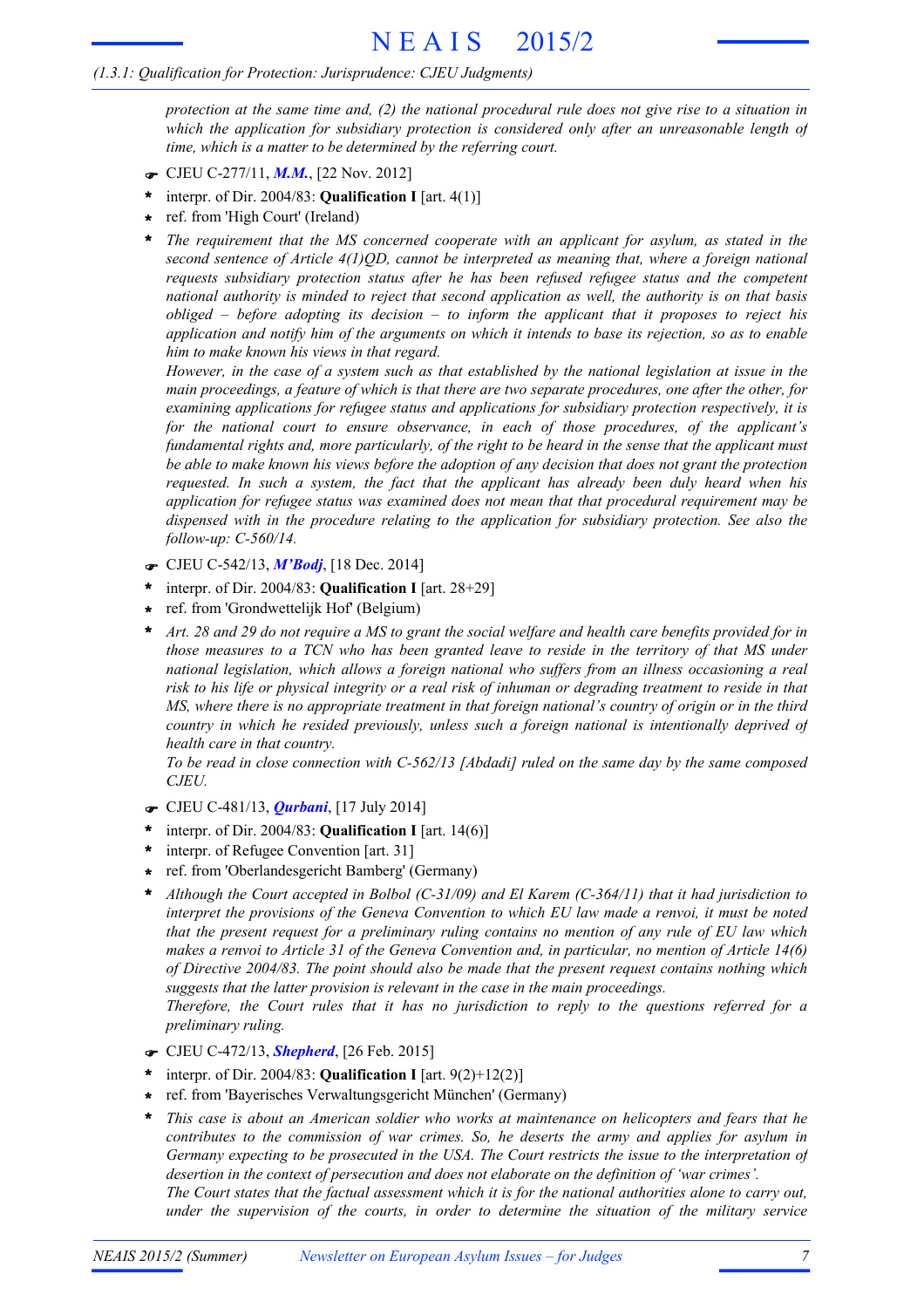*concerned, must be based on a body of evidence capable of establishing, in view of all the circumstances of the case, particularly those concerning the relevant facts as they relate to the country* of origin at the time of taking a decision on the application and to the individual position and personal *circumstances of the applicant, that the situation in question makes it credible that the alleged war crimes would be committed. Further, the refusal to perform military service must constitute the only means by which the applicant for refugee status could avoid participating in the alleged war crimes, and, consequently, if he did not avail himself of a procedure for obtaining conscientious objector status, any protection under Article 9(2)(e) is excluded, unless that applicant proves that no procedure of that nature would have been available to him in his specific situation.*

Article  $9(2)(b)$  and (c) must be interpreted as meaning that, in circumstances such as those in the main *proceedings, it does not appear that the measures incurred by a soldier because of his refusal to perform military service, such as the imposition of a prison sentence or discharge from the army, may* be considered, having regard to the legitimate exercise, by that State, of its right to maintain an armed *force, so disproportionate or discriminatory as to amount to acts of persecution for the purpose of those provisions.*

- F CJEU C-199/12, *X., Y., Z*, [7 Nov. 2013]
- interpr. of Dir. 2004/83: **Qualification I** [art. 9(1)(a); 10(1)(d)] **\***
- ref. from 'Raad van State' (Netherlands) **\***

*Joined cases C-199, 200, 201/12. The court ruled on the issue whether homosexuals - for the the assessment of the grounds of persecution - may be regarded as being members of a social group.* Art.  $10(1)(d)$  must be interpreted as meaning that the existence of criminal laws, such as those at issue *in each of the cases in the main proceedings, which specifically target homosexuals, supports the finding that those persons must be regarded as forming a particular social group.* **\***

*Article 9(1), read together with Article 9(2)(c), must be interpreted as meaning that the criminalisation of homosexual acts per se does not constitute an act of persecution. However, a term of imprisonment which sanctions homosexual acts and which is actually applied in the country of origin which adopted such legislation must be regarded as being a punishment which is disproportionate or discriminatory and thus constitutes an act of persecution.*

*Article 10(1)(d), read together with Article 2(c), must be interpreted as meaning that only homosexual acts which are criminal in accordance with the national law of the Member States are excluded from its scope. When assessing an application for refugee status, the competent authorities cannot reasonably expect, in order to avoid the risk of persecution, the applicant for asylum to conceal his homosexuality in his country of origin or to exercise reserve in the expression of his sexual orientation.*

- F CJEU C-71/11 and C-99/11, *Y. & Z.*, [5 Sep. 2012]
- interpr. of Dir. 2004/83: **Qualification I** [art. 2(c) and 9(1)(a)] **\***
- ref. from 'Bundesverwaltungsgericht' (Germany) **\***
- *1. Articles 9(1)(a) QD means that not all interference with the right to freedom of religion which infringes Article 10(1) EU Charter is capable of constituting an 'act of persecution' within the meaning of that provision of the QD;* **\***

 $-$  there may be an act of persecution as a result of interference with the external manifestation of that *freedom, and*

*– for the purpose of determining whether interference with the right to freedom of religion which infringes Article 10(1) EU Charter may constitute an 'act of persecution', the competent authorities must ascertain, in the light of the personal circumstances of the person concerned, whether that* person, as a result of exercising that freedom in his country of origin, runs a genuine risk of, inter alia, *being prosecuted or subject to inhuman or degrading treatment or punishment by one of the actors referred to in Article 6 QD.*

2. Article  $2(c)$  QD must be interpreted as meaning that the applicant's fear of being persecuted is well *founded if, in the light of the applicant's personal circumstances, the competent authorities consider* that it may reasonably be thought that, upon his return to his country of origin, he will engage in *religious practices which will expose him to a real risk of persecution. In assessing an application for refugee status on an individual basis, those authorities cannot reasonably expect the applicant to abstain from those religious practices.*

# **1.3.2 CJEU pending cases on Qualification for Protection**

CJEU C-443/14 and C-444/14, *Alo & Osso*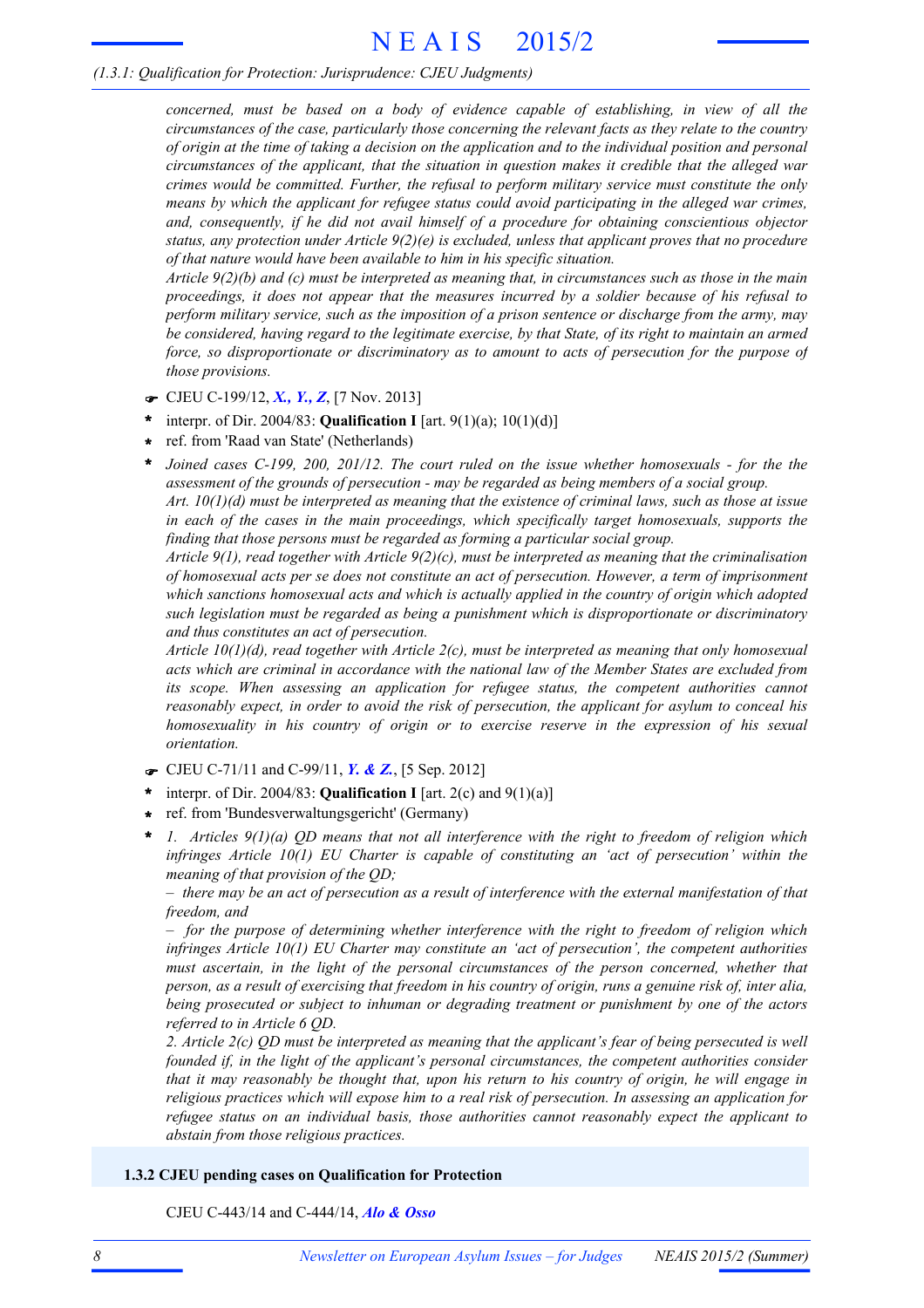# *(1.3.2: Qualification for Protection: Jurisprudence: CJEU pending cases)*

- interpr. of Dir. 2011/95: **Qualification II** [art. 33+29] **\***
- ref. from 'Bundesverwaltungsgericht' (Germany) **\***
- *Is a place of residence condition imposed on beneficiaries of subsidiary protection status compatible* with Art 33 or Art 29, where it is based on the objective of achieving a reasonable distribution of *social assistance burdens among the relevant institutions within the territory of the State?* **\***
- F CJEU C-573/14, *Lounani*

*New*

*New*

*New*

- interpr. of Dir. 2011/95: **Qualification II** [art. 12(2)(c)] **\***
- ref. from 'Conseil d'État' (Belgium) 11-12-2014 **\***
- *Is article 12(2)(c) to be interpreted as necessarily implying that, for the exclusion clause provided for therein to be applied, the asylum seeker must have been convicted of one of the terrorist offences referred to in article 1(1) of Council Framework Decision 2002/475/JHA of 13 June 2002 on combating terrorism, which was transposed in Belgium by the Law of 19 December 2003 on terrorist offences?* **\***
- F CJEU C-560/14, *M.M.*
- interpr. of Dir. 2004/83: **Qualification I \***
- ref. from 'Supreme Court' (Ireland) 05-12-2014 **\***
- This case is a follow-up of  $C-277/11$ . Does the "right to be heard" in European Union law require that *an applicant for subsidiary protection, be accorded an oral hearing of that application, including the right to call or cross-examine witnesses, when the application is made in circumstances where the MS concerned operates two separate procedures, one after the other, for examining applications for refugee status and applications for subsidiary protection, respectively?* **\***
- F CJEU C-150/15, *N.*
	- interpr. of Dir. 2011/95: **Qualification II** [art. 9+10] **\***
	- ref. from 'Oberverwaltungsgericht Sachsen' (Germany) **\***
	- **\*** *On the persecution on religious grounds. This case is a 'follow-up' on Y & Z (C-71/11+99/11).*
	- F CJEU C-373/13, *T.*
	- interpr. of Dir. 2004/83: **Qualification I** [art. 21(2)+(3)] **\***
	- AG: 11 Sep 2014 **\***
	- ref. from 'Verwaltungsgerichtshof Baden Württemberg' (Germany) **\***
	- *Is the revocation or termination of the residence permit issued to a beneficiary of refugee status (by expulsion under national law, for example) permissible under European Law only in cases where the conditions laid down in Article 21(3) in conjunction with (2) of the Qual.Dir (I or II) are satisfied?* **\***

### **1.3.3 ECtHR Judgments and decisions on Qualification for Protection**

- F ECtHR Ap.no. 71680/10, *A. v. SWE*, [27 June 2013]
- no violation of *ECHR* [art. 3 (qual.)] **\***
- *The eight cases concerned ten Iraqi nationals having applied for asylum in Sweden. Their applications had been rejected and the ECtHR noted that the Swedish authorities had given extensive reasons for their decisions. The Court further noted that the general situation in Iraq was slowly improving, and* concluded that it was not so serious as to cause by itself a violation of art. 3 in the event of a person's *return to the country.* **\***

The applicants in two of the cases alleged to be at risk of being victims of honour-related crimes, and the Court found that the events that had led the applicants to leave Iraq strongly indicated that they would be in danger upon return to their home towns. The Court also found these applicants unable to *seek protection from the authorities in their home regions of Iraq, nor would any protection provided be effective, given reports that 'honour killings' were being committed with impunity. However, these two applicants were considered able to relocate to regions away from where they were persecuted by* a family or clan, as tribes and clans were region-based powers and there was no evidence to show that *the relevant clans or tribes in their cases were particularly influential or powerful or connected with the authorities or militia in Iraq. Furthermore, the two applicants were both Sunni Muslims and there* was nothing to indicate that it would be impossible or even particularly difficult for them to find a place to settle where they would be part of the majority or, in any event, be able to live in relative *safety.*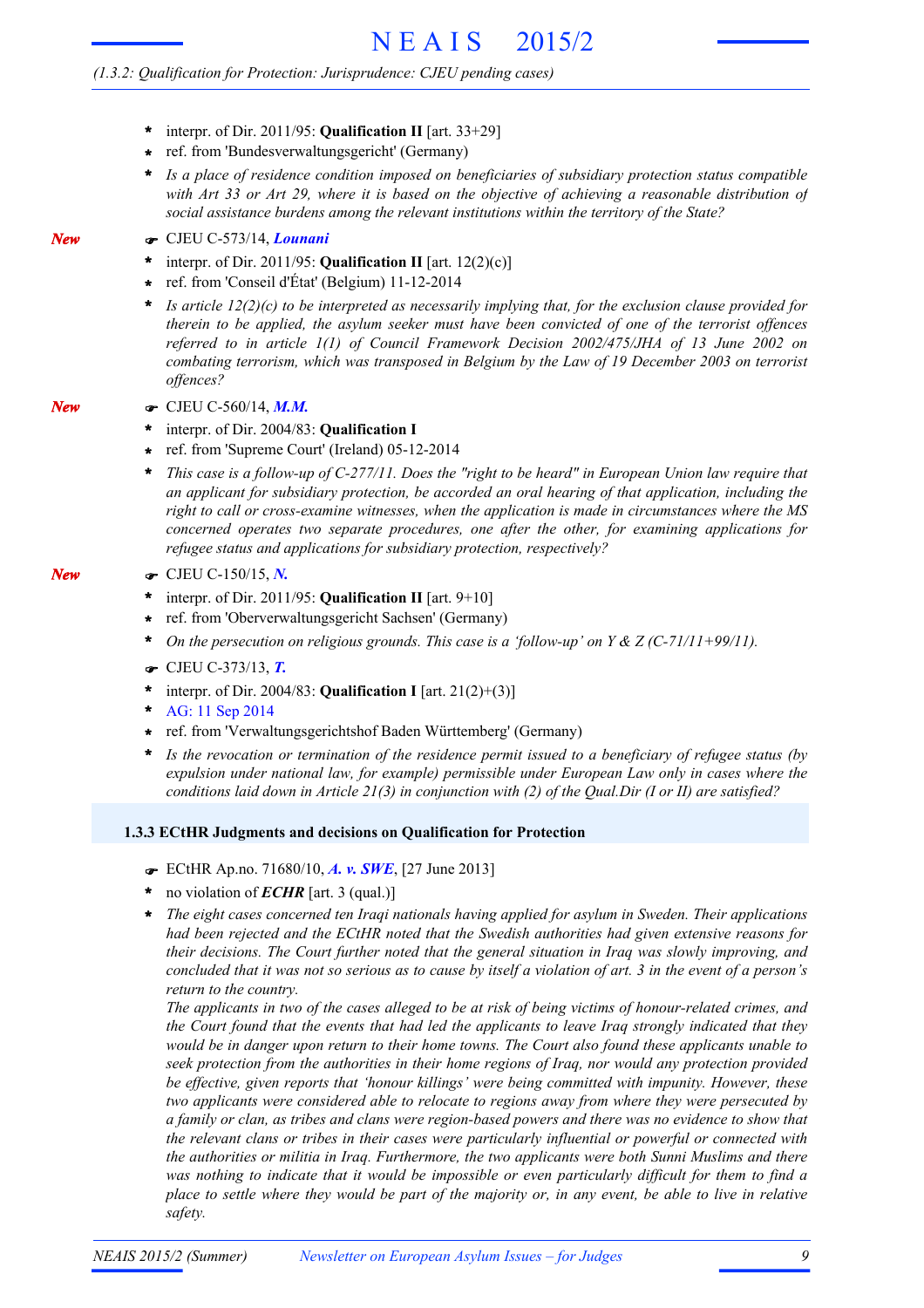*The applicants in the other six cases were Iraqi Christians whom the Court considered able to relocate to the three northern governorates of Dahuk, Erbil and Sulaymaniyah, forming the Kurdistan Region of northern Iraq. According to international sources, this region was a relatively safe area where the rights of Christians were generally being respected and large numbers of this group had already found refuge. The Court pointed to the preferential treatment given to the Christian group as compared to others wishing to enter the Kurdistan Region, and to the apparent availability of identity documents for that purpose. Neither the general situation in that region, including that of the Christian minority, nor any of the applicants' personal circumstances indicated the existence of a risk of inhuman or degrading treatment. Furthermore, there was no evidence to show that the general living conditions would not be reasonable, the Court noting in particular that there were jobs available in Kurdistan and that settlers would have access to health care as well as financial and other support from UNHCR and local authorities.*

- F ECtHR Ap.no. 34098/11, *A.A. a.o. v. SWE*, [24 July 2014]
- no violation of *ECHR* [art. 3 (qual.)] **\***
- The applicants were four Somali citizens, a father and his three children born in 1990, 1994 and 1997. *They applied for asylum in Sweden, claiming to be members of the Sheikal clan and having lived together in southern Somalia since 1999. The Swedish authorities, referring to language analysis and to their various explanations as well as A.A.'s several passport stamps from Somaliland and northern* Somalia, found it much more likely that they had been living in Somaliland for years before leaving for *Sweden, and that they could consequently be returned there.* **\***

*While there were no indications that the applicants had any affiliations with the majority Isaaq clan in Somaliland, the ECtHR found strong reasons to question the veracity of the applicants' account of their origin in southern Somalia and their denial of any ties with northern Somalia. They could therefore be expected to provide a satisfactory explanation for the discrepancies alleged by the Swedish authorities. Such explanation had not been provided, and the Court further noted that the applicants had not contested the findings of the language analyst before the domestic authorities, and that A.A. had provided contradictory statements about a crucial event and had been vague about the situation in southern and central Somalia.*

*Against this background, the Court was satisfied that the assessment by the Swedish authorities that the applicants must have been former residents of Somaliland before leaving Somalia, was adequate and sufficiently supported by relevant materials. At the same time the Court noted the intention to remove the applicants directly to Somaliland, and that a fresh assessment would have to be made by the Swedish authorities in case the applicants should not gain admittance to Somaliland. Their deportation to Somaliland would therefore not involve a violation of art. 3.*

- F ECtHR Ap.no. 58802/12, *A.A. v. CH*, [7 Jan. 2014]
- violation of *ECHR* [art. 3 (qual.)] **\***
- *The applicant was a Sudanese asylum seeker, claiming to originate from the region of North Darfur.* He alleged to have fled his village after it had been attacked and burnt down by the Janjaweed militia *that had killed his father and many other inhabitants, and mistreated himself.* **\***

*The ECtHR noted that the security and human rights situation in Sudan is alarming and has deteriorated in the last few months. Political opponents of the government are frequently harassed, arrested, tortured and prosecuted, such risk affecting not only high-profile people, but anyone merely suspected of supporting opposition movements.*

*As the applicant had been a member of the Darfur rebel group SLM-Unity in Switzerland for several years, the Court noted that the Sudanese government monitors activities of political opponents abroad. While acknowledging the difficulty in assessing cases concerning sur place activities, the Court had regard to the fact that the applicant had joined the organisation several years before launching his* present asylum request when it was not foreseeable for him to apply for asylum a second time. In view of the importance of art. 3 and the irreversible nature of the damage that results if the risk of ill*treatment materialises, the Court preferred to assess the claim on the grounds of the political activities* effectively carried out by the applicant. As he might at least be suspected of being affiliated with an *opposition movement, the Court found substantial grounds for believing that he would be at risk of being detained, interrogated and tortured on arrival at the airport in Sudan.*

- F ECtHR Ap.no. 18039/11, *A.A. v. FRA*, [15 Jan. 2015]
- violation of *ECHR* [art. 3 (qual.)] **\***
- *Case of deportation to Sudan. The applicant was an asylum seeker originating from the South Darfur region and belonging to a non-Arab tribe. He had arrived in France in October 2010, was arrested* **\***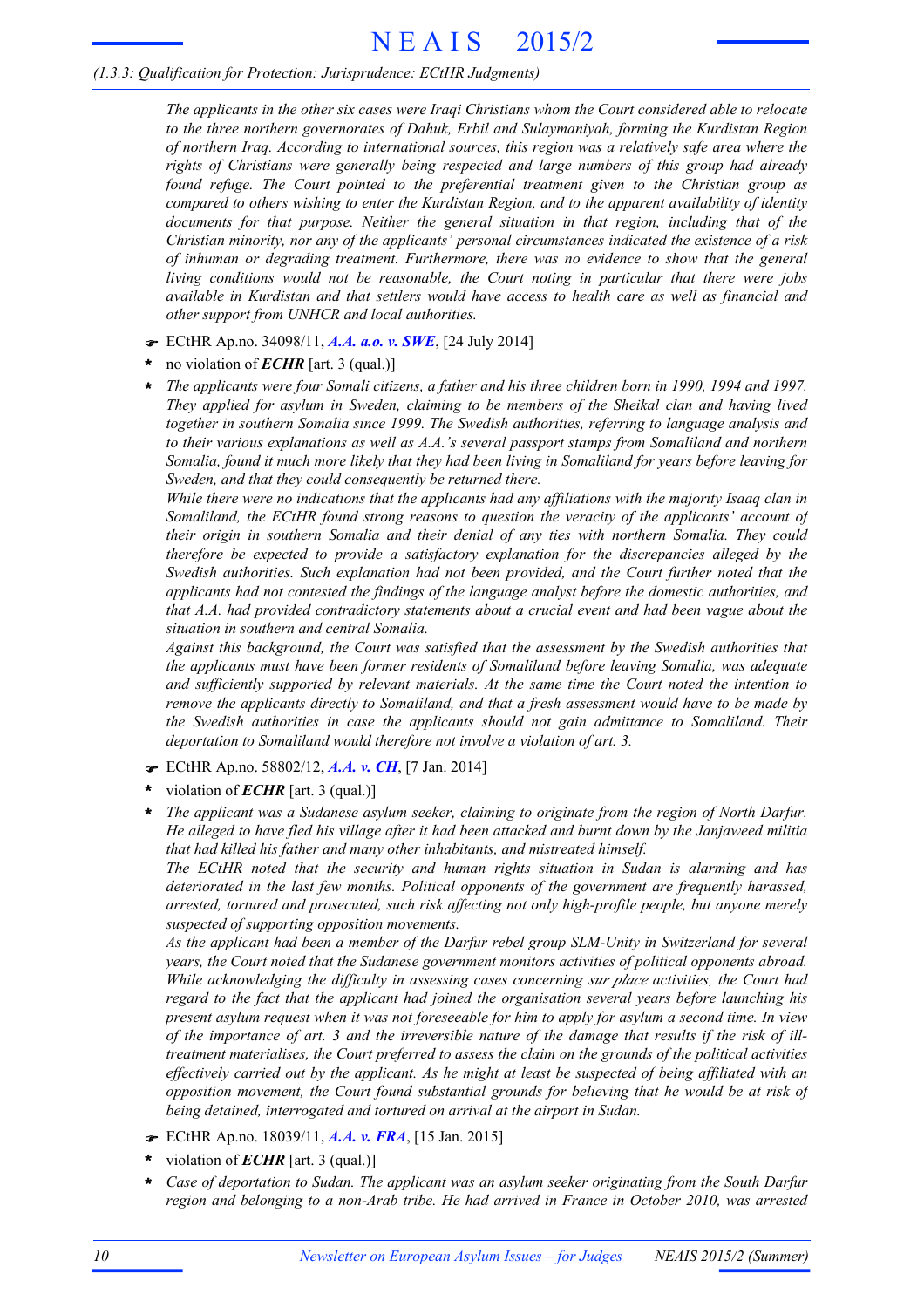*and issued with a removal order, released and then rearrested a number of times. He lodged an asylum application in June 2011.*

*The applicant stated that one of his brothers had joined the JEM opposition movement in Sudan, and* that he himself had shared the movement's ideas but refused to be involved in its armed activities. He *alleged that the Sudanese authorities had interrogated and tortured him several times in order to extract information about JEM. A medical certificate produced by the applicant was brief, yet giving credibility to his allegations of ill-treatment, and the French government had not commented on this certificate. The applicant's allegation to have been given a prison sentence for providing support to the Sudanese opposition forces was not supported by any document, but the Court considered this as reflecting the fact that the Sudanese authorities were convinced of the applicant's involvement in a rebel movement.*

*As to the inconsistencies in the applicant's account, the ECtHR held that his description of events in Sudan had remained constant both before the Court itself and before the French asylum office OFPRA. Only the chronology was differing slightly, and the Court stated that mere discrepancy in the chronological account was no major inconsistency, noting that the asylum application had been examined in the accelerated procedure with little time left for the applicant to prepare his case. Thus, the decisive part of the applicant's account was credible.*

*Referring to its previous finding of the human rights situation in Sudan as alarming, particularly as regards political opponents (ECtHR Ap.no. 58802/12, A.A. v. Switzerland [7 January 2014], see NEAIS 2014/1), the Court considered the applicant to be at serious risk of ill-treatment both as belonging to an ethnic minority and because of his supposed links with an opposition group.*

- F ECtHR Ap.no. 689519/10, *A.A.M. v. SWE*, [3 Apr. 2014]
- no violation of *ECHR* [art. 3 (qual.)] **\***
- *The applicant was an Iraqi Sunni Muslim originating from Mosul. Despite certain credibility issues concerning an alleged arrest warrant and in absentia judgment, the ECtHR considered him to be at real risk of ill-treatment by al-Qaeda in Iraq due to his refusal to apologise for offensive religious statements and to having had an unveiled woman in his employment.* **\***

*Based on considerations similar to those in the above mentioned case of W.H. v. Sweden, however, the Court found that the applicant would be able to relocate safely in KRI. Therefore his deportation* would not involve a violation of art. 3 provided that he is not returned to parts of Iraq situated outside *KRI. One dissenting judge considered this to be insufficient in order to comply with the guarantees for internal relocation as required under the Court's case law.*

- F ECtHR Ap.no. 80086/13, *A.F. v. FRA*, [15 Jan. 2015]
- violation of *ECHR* [art. 3 (qual.)] **\***
- *Case of deportation (similar to A.A. v. France, 18039/11). The applicant was a Sudanese asylum seeker who submitted that he risked ill-treatment on account of his ethnic origin and his supposed links with the JEM movement.* **\***

*The French asylum authorities had considered his statements on both ethnicity and region of origin as* evasive and confused, but the ECtHR noted that they had failed to state the grounds for their finding *as to the lack of credibility. The Court considered the applicant's account of ill-treatment due to his supposed links with JEM to be particularly detailed and compatible with the international reports available on Sudan, and it was supported by a medical certificate. The inconsistencies referred to by the French government were therefore not sufficient to cast doubt on the facts alleged by the applicant. A second asylum application made by him under a false identity did also not discredit all his statements before the Court.*

*Given the suspicions of the Sudanese authorities towards Darfuris having travelled abroad, the Court considered it likely that the applicant would attract their unfavourable attention. Due to his profile and the generalised acts of violence being perpetrated against members of the Darfur ethnic groups, deportation of the applicant to Sudan would expose him to risk of ill-treatment in violation of art. 3.*

- F ECtHR Ap.no. 17299/12, *Aswat v. UK*, [16 Apr. 2013]
- violation of *ECHR* [art. 3 (qual.)] **\***
- *An alleged international terrorist who had been detained in the UK pending extradition to the USA claimed that such extradition would not be compatible with art. 3. The case was originally processed together with Babar Ahmad a.o. v. UK (24027/07), but was adjourned in order to obtain further information. The Court distinguished this case from the former one, due to the severity of the applicant's mental health condition. In light of the medical evidence there was a real risk that extradition would result in a significant deterioration of the applicant's mental and physical health,* **\***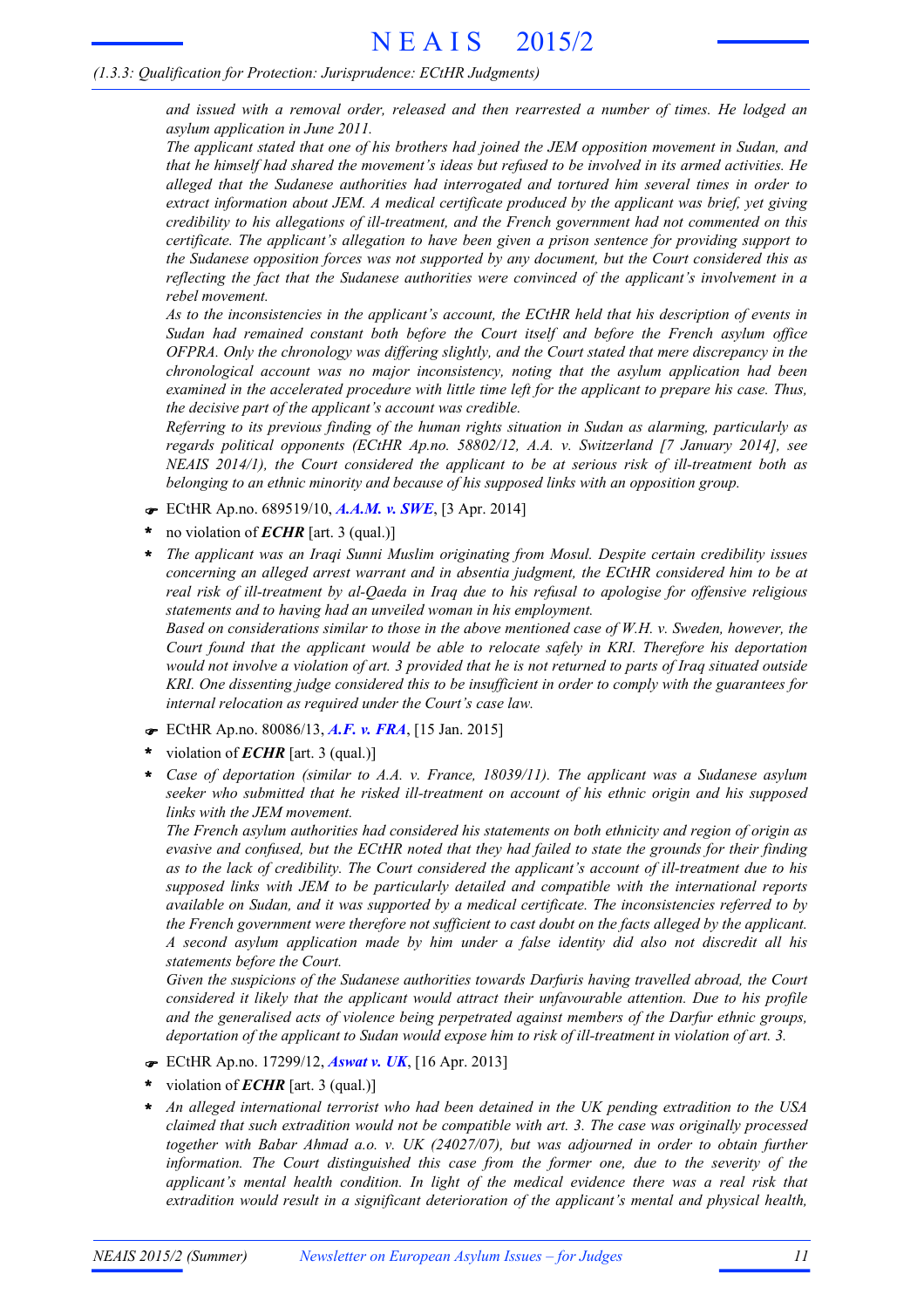*amounting to treatment in breach of art. 3. The Court pointed to his uncertain future in an undetermined institution, possibly the highly restrictive regime in the 'supermax' prison ADX Florence, and to the different and potentially more hostile prison environment than the high-security psychiatric hospital in the UK where the applicant was currently detained.*

- F ECtHR Ap.no. 11161/11, *B.K.A. v. SWE*, [19 Dec. 2013]
- no violation of *ECHR* [art. 3 (qual.)] **\***
- *The applicant was an Iraqi citizen, a Sunni Muslim from Baghdad. He claimed to be at risk of persecution because he had worked as a professional soldier in 2002-03 during the Saddam Hussein regime and had been a member of the Ba'ath party, and because of a blood feud after he had accidentally shot and killed a relative in Iraq.* **\***

*The ECtHR first considered the general situation in Iraq, and referred to international reports attesting to a continued difficult situation, including indiscriminate and deadly attacks by violent groups, discrimination and heavy-handed treatment by authorities. In the Court's view, though, it appeared that the overall situation has been slowly improving since the peak in violence in 2007, and* the Court saw no reason to alter the position taken in this respect four years ago in the case of  $F.H.$   $v.$ *Sweden (20 January 2009). It noted that the applicant had not claimed that the general circumstances on their own would preclude return, but asserted that this situation together with his personal circumstances would put him at risk of treatment prohibited by art. 3.*

*As regards the applicant's personal situation, the Court noted that the Swedish Migration Court had found his story coherent and detailed. The Court considered former members of the Ba'ath party and* the military to be at risk today only in certain parts of Iraq and only if some other factors are at hand, *such as the individual having held a prominent position in either organisation. Given the long time passed since the applicant left these organisations and the fact that neither he nor his family had received any threats because of this involvement for many years, the Court found no indication of risk of ill-treatment on this account. However, it did accept the Swedish Court's assessment of the risk of* retaliation and ill-treatment from his relatives as part of the blood feud, noting that it may be very *difficult to obtain evidence in such matters.*

While the applicant was thus at risk of treatment contrary to art. 3, the Court accepted the domestic *authorities' finding that these threats were geographically limited to Diyala and Baghdad and that he* would be able to settle in another part of Iraq, for instance in Anbar the largest province in the country. In a dissenting opinion, one of the judges held this finding to reflect a failure to test the *requisite guarantees in connection with internal relocation of applicants under art. 3.*

- F ECtHR Ap.no. 24027/07, *Babar Ahmad v. UK*, [10 Apr. 2012]
- no violation of *ECHR* [art. 3 (qual.)] **\***
- *In a case concerning six alleged international terrorists who have been detained in the UK pending extradition to the USA, the Court held that neither their conditions of detention at a 'supermax' prison in USA (ADX Florence) nor the length of their possible sentences (mandatory sentence of life imprisonment without the possibility parole for one of the applicants, and discretionary life sentences for the others) would make such extradition being in violation of art. 3.* **\***
- F ECtHR Ap.no. 15576/89, *Cruz Varas v. SWE*, [20 Mar. 1991]
- no violation of *ECHR* [art. 3 (qual.)] **\***
- *Recognizing the extra-territorial effect of Art. 3 similarly applicable to rejected asylum seekers;* **\*** *finding no Art. 3 violation in expulsion of Chilean national denied asylum, noting that risk assessment by State Party must be based on facts known at time of expulsion.*
- F ECtHR Ap.no. 24245/03, *D. v. TUR*, [22 June 2006]
- violation of *ECHR* [art. 3 (qual.)] **\***
- *Deportation of woman applicant in view of the awaiting execution of severe corporal punishment in* **\*** *Iran would constitute violation of Art. 3, as such punishment would inflict harm to her personal dignity and her physical and mental integrity; violation of Art. 3 would also occur to her husband and daughter, given their fear resulting from the prospective ill-treatment of D.*
- F ECtHR Ap.no. 68900/13, *Eshonkulov v. RUS*, [15 Jan. 2015]
- violation of *ECHR* [art. 3 (qual.)] **\***
- *Case of violation of art 3: extradition to Uzbekistan, largely similar to Fozil Nazarov v. Russia (74759/13).* Violation of art. 5(1)(f) and art. 5(4) due to detention of the applicant pending expulsion. Violation of art. 6(2) on account of the wording of the extradition decision, amounting to a declaration of the applicant's guilt prejudging the assessment of the facts by the Uzbekistani courts. **\***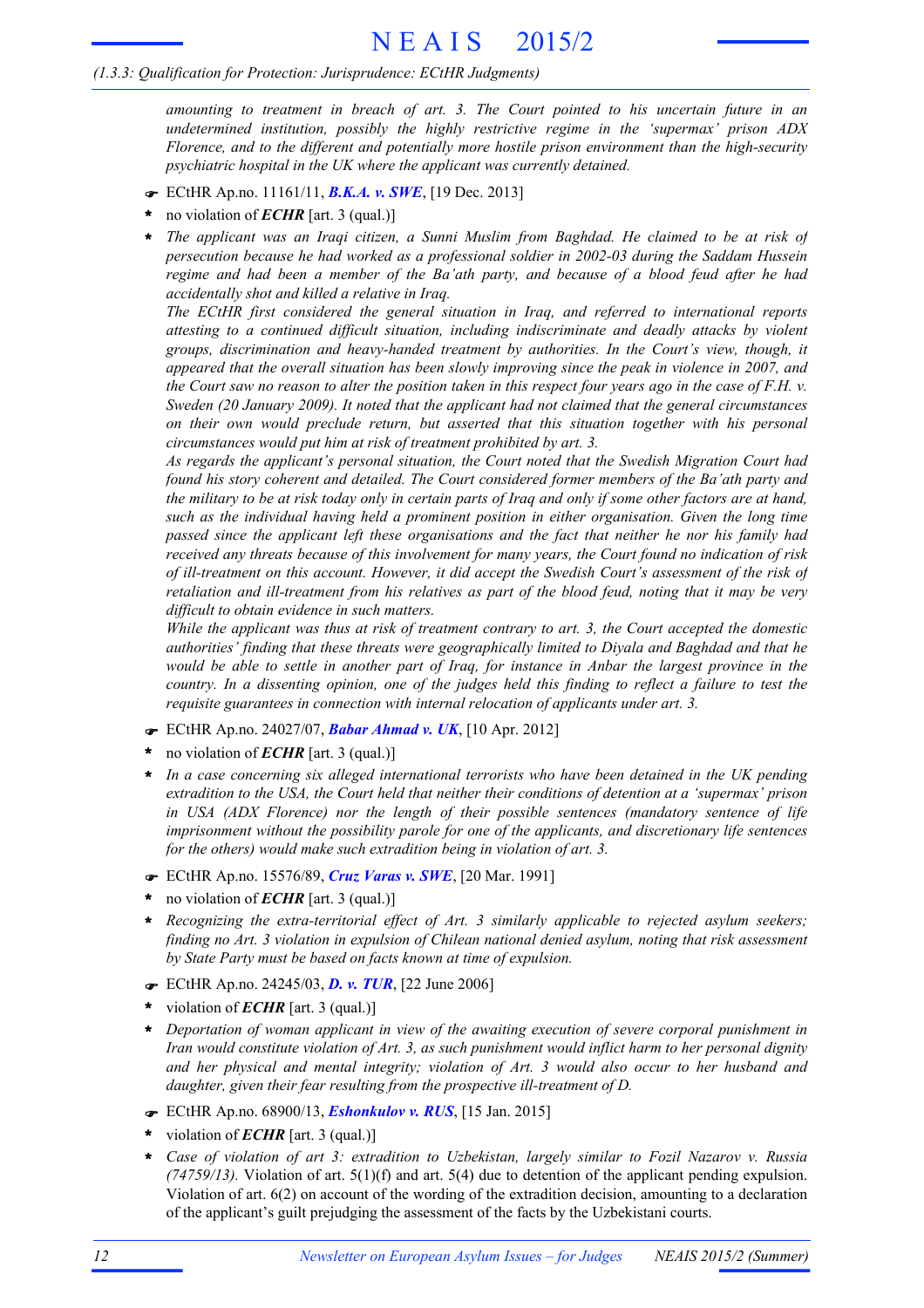- F ECtHR Ap.no. 43611/11, *F.G. v. SWE*, [16 Jan. 2014]
- no violation of *ECHR* [art. 3 (qual.)] **\***
- Case referred to the Grand Chamber (2 June 2014) **\***
- An Iranian is refused asylum in Sweden and faces expulsion to Iran. The Court is divided (4-3) as to *the question whether the applicant risks religious persecution in Iran.* **\***
- F ECtHR Ap.no. 74759/13, *Fozil Nazarov v. RUS*, [11 Dec. 2014]
- violation of *ECHR* [art. 3 (qual.)] **\***
- *Case of extradition or administrative removal to Uzbekistan. The applicant was an Uzbek citizen who had been accused of criminal offences relating to prohibited religious activities in Uzbekistan. Referring to its previous case law, the Court considered the general human rights situation in Uzbekistan alarming, with the practice of torture against persons in police custody being described as 'systematic' and 'indiscriminate', and there was no concrete evidence of any fundamental improvement. Persons charged with membership of a religious extremist organisation and terrorism,* **\***

*like the applicant, were at an increased risk of ill-treatment.*

*While the failure to seek asylum immediately after arrival in another country might be relevant for the* assessment of the credibility of the applicant's allegations, it was not possible to weigh the risk of ill*treatment against the reasons for the expulsion. The Russian government had not put forward any facts or argument capable of persuading the Court to reach a different conclusion from that made in similar past cases. Due to the available material disclosing a real risk of ill-treatment to persons accused of criminal offences like those with which the applicant was charged, and to the absence of sufficient safeguards to dispel this risk, it was concluded that the applicant's forcible return to Uzbekistan would give rise to a violation of art. 3.*

- F ECtHR Ap.no. 39093/13, *Gayratbek Saliyev v. RUS*, [17 Apr. 2014]
- violation of *ECHR* [art. 3 (qual.)] **\***
- *The applicant was a Kyrgyz citizen of Uzbek ethnicity, wanted in Kyrgyzstan for violent offences allegedly committed during inter-ethnic riots in 2010. He was detained pending extradition, and released in 2013. His application for asylum in Russia had been refused.* **\***

*Considering the widespread and routine use of torture and other ill-treatment by law-enforcement agencies in the southern part of Kyrgyzstan in respect of members of the Uzbek community to which the applicant belonged, the impunity of law enforcement officers and the absence of sufficient safeguards for the applicant in the requesting country, the ECtHR found it substantiated that he would* face a real risk of ill-treatment if returned to Kyrgyzstan. That risk was not considered to be excluded *by diplomatic assurances from the Kyrgyz authorities, as invoked by Russia. Art. 3 would therefore be* violated in case of his extradition to Kyrgyzstan. Also violation of art. 5(4) due to length of detention *appeal proceedings.*

- F ECtHR Ap.no. 28127/09, *Ghorbanov a.o. v. TUR*, [3 Dec. 2013]
- violation of *ECHR* [art. 3 (qual.)] **\***
- *The applicants were 19 Uzbek citizens who had been recognised as refugees by the UNHCR both in Iran and in Turkey, and the Turkish authorities had issued them asylum-seeker cards as well as temporary residence permits. Nonetheless, they had been summarily deported from Turkey to Iran twice in 2008.* **\***

While the complaint that they had been at risk of further deportation from Iran to Uzbekistan had been *declared manifestly ill-founded by the ECtHR as the applicants had been living in Iran as recognised refugees for several years before entering Turkey, this complaint concerned the circumstances of their deportation from Turkey. The Court held these circumstances to have caused feelings of despair and fear as they were unable to take any step to prevent their removal in the absence of procedural safeguards, and the Turkish authorities had carried out the removal without respect for the applicants' status as refugees or for their personal circumstances in that most of the applicants were children who* had a stable life in Turkey. Thus, the Court concluded that the suffering had been severe enough to be *categorised as inhuman treatment. Violation of Art. 3, 5(1) and 5(2).*

- F ECtHR Ap.no. 70073/10 & 44539/11, *H. and B. v. UK*, [9 Apr. 2013]
- no violation of *ECHR* [art. 3 (qual.)] **\***
- *Both cases concerned the removal to Kabul of failed Afghan asylum seekers who had claimed to be at* risk of ill-treatment by Taliban in Afghanistan due to their past work as a driver for the UN and as an *interpreter for the US forces, respectively. The UK Government was proposing to remove the applicants directly to Kabul, and the cases therefore essentially deal with the adequacy of Kabul as an* **\***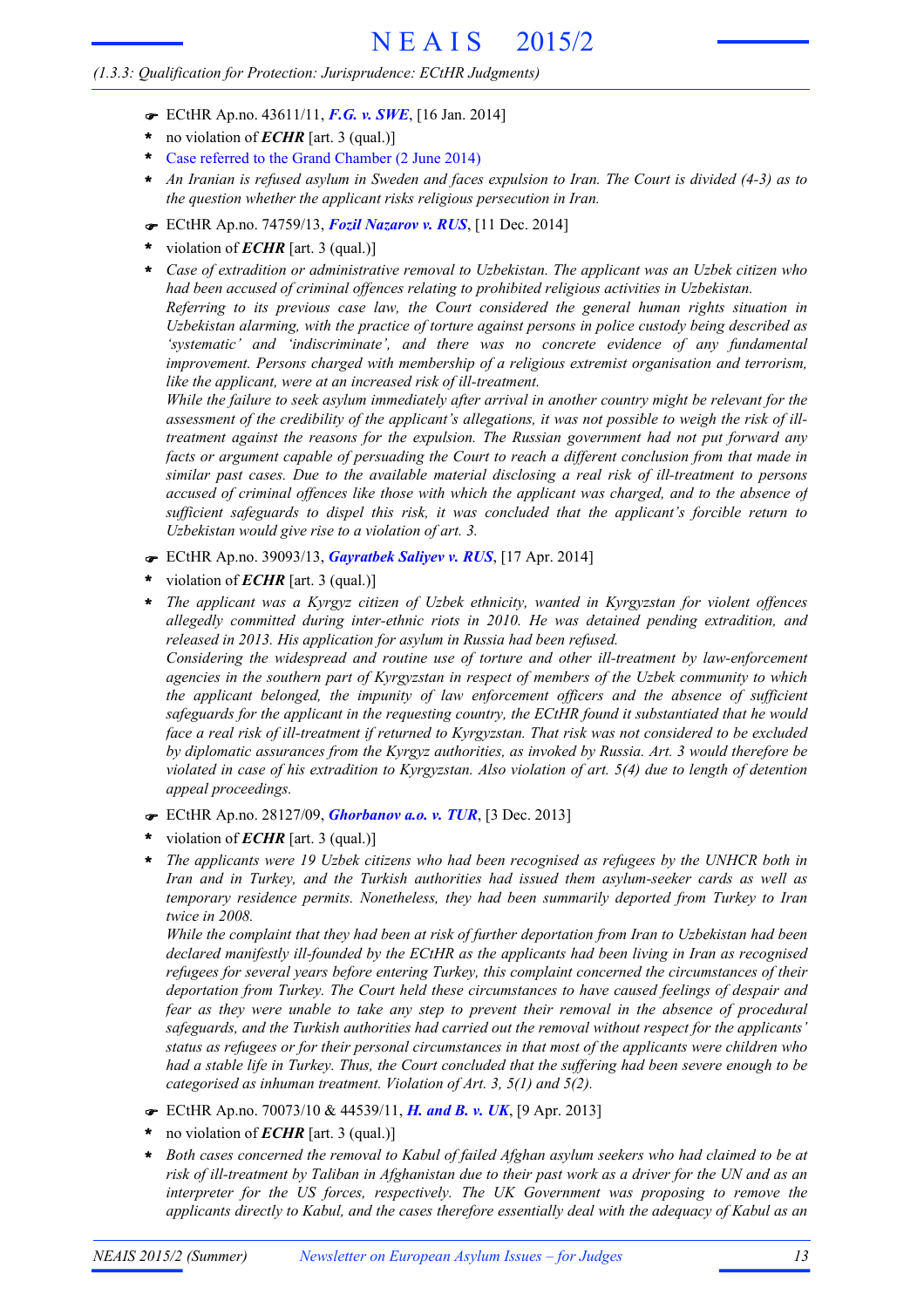*internal flight alternative. It had not been claimed that the level of violence in Afghanistan was such that any removal there would necessarily breach ECHR art. 3. The Court found no evidence to suggest* that there is a general situation of violence such that there would be a real risk of ill-treatment simply *by virtue of being returned to Afghanistan.*

The Court pointed to the disturbing picture of attacks carried out by the Taliban and other armed anti*government forces in Afghanistan on civilians with links to the international community, with targeted killing of civilians associated with, or perceived as supporting, the Afghan Government or the international community. Thus, the Court quoted reports about an 'alarming trend' of the assassination of civilians by anti-government forces, and the continuing conduct of a campaign of intimidation and assassination. At the same time the Court considered that there is insufficient* evidence at the present time to suggest that the Taliban have the motivation or the ability to pursue *low level collaborators in Kabul or other areas outside their control.*

H, had left the Wardak province as an infant and had moved to Kabul where he had lived most of his life with his family. He had worked as a driver for the UN in Kabul between 2005 and 2008. Like the UK authorities, the ECtHR found no reason to suggest either that he had a high profile in Kabul such that he would remain known there or that he would be recognised elsewhere in Afghanistan as a result *of his work.*

*B. had until early 2011 worked as an interpreter for the US forces in Kunar province with no particular profile, and had not submitted any evidence or reason to suggest that he would be identified* in Kabul or that he would come to the adverse attention of the Taliban there. The Court pointed out that the UK Tribunal had found him to be an untruthful witness and found no reason to depart from this finding of fact. As regards B.'s claim that he would be unable to relocate to Kabul because he would be destitute there, the ECtHR noted that he is a healthy single male of 24 years, and found that *he had failed to submit evidence suggesting that his removal to Kabul, an urban area under Government control where he still has family members including two sisters, would be in violation of art. 3.*

- F ECtHR Ap.no. 24573/94, *H.L.R. v. FRA*, [27 Apr. 1997]
- no violation of *ECHR* [art. 3 (qual.)] **\***
- Finding no violation of Article 3 in case of expulsion of a citizen of Columbia as there was no 'relevant' *evidence' of risk of ill-treatment by non-state agents, whereby authorities 'are not able to obviate the risk by providing adequate protection'.*
- F ECtHR Ap.no. 27765/09, *Hirsi v. ITA*, [23 Feb. 2012]
- violation of *ECHR* [art. 3 (qual.)] **\***
- *For the first time the Court applied Article 4 of Protocol no. 4 (collective expulsion) in the* circumstance of aliens who were not physically present on the territory of the State, but in the high seas. Italy was also held responsible for exposing the aliens to a treatment in violation with article 3 *ECHR, as it transferred them to Libya 'in full knowledge of the facts' and circumstances in Libya.* **\***
- F ECtHR Ap.no. 61204/09, *I. v. SWE*, [5 Sep. 2013]
- violation of *ECHR* [art. 3 (qual.)] **\***
- *A family of Russian citizens of Chechen origin applied for asylum in Sweden and submitted that they had been tortured in Chechnya and were at risk of further ill-treatment upon return to Russia. Despite the current situation in Chechnya, the ECtHR considers the unsafe general situation not sufficiently serious to conclude that the return of the applicants to Russia would amount to a violation of art. 3.* **\***

*As far as the applicants' individual situation is concerned, the ECtHR notes that the Swedish* authorities did not as such question that Mr. I had been subjected to torture. However, they had found that he had not established with sufficient certainty why he had been subjected to it and by whom, and had thus found reason to question the credibility of his statements. In line with the Swedish authorities, the ECtHR finds that the applicants had failed to make it plausible that they would face a real risk of *ill-treatment.*

*However, the Court emphasises that the assessment of a real risk for the persons concerned must be made on the basis of all relevant factors which may increase the risk of ill-treatment. Due regard should be given to the possibility that a number of individual factors may not, when considered separately, constitute a real risk, but when taken cumulatively and considered in a situation of general violence and heightened security, the same factors may give rise to a real risk.*

It was noted that Mr. I has significant and visible scars on his body, and the medical certificates held *that the wounds could be consistent with his explanations as to both timing and extent of the ill-*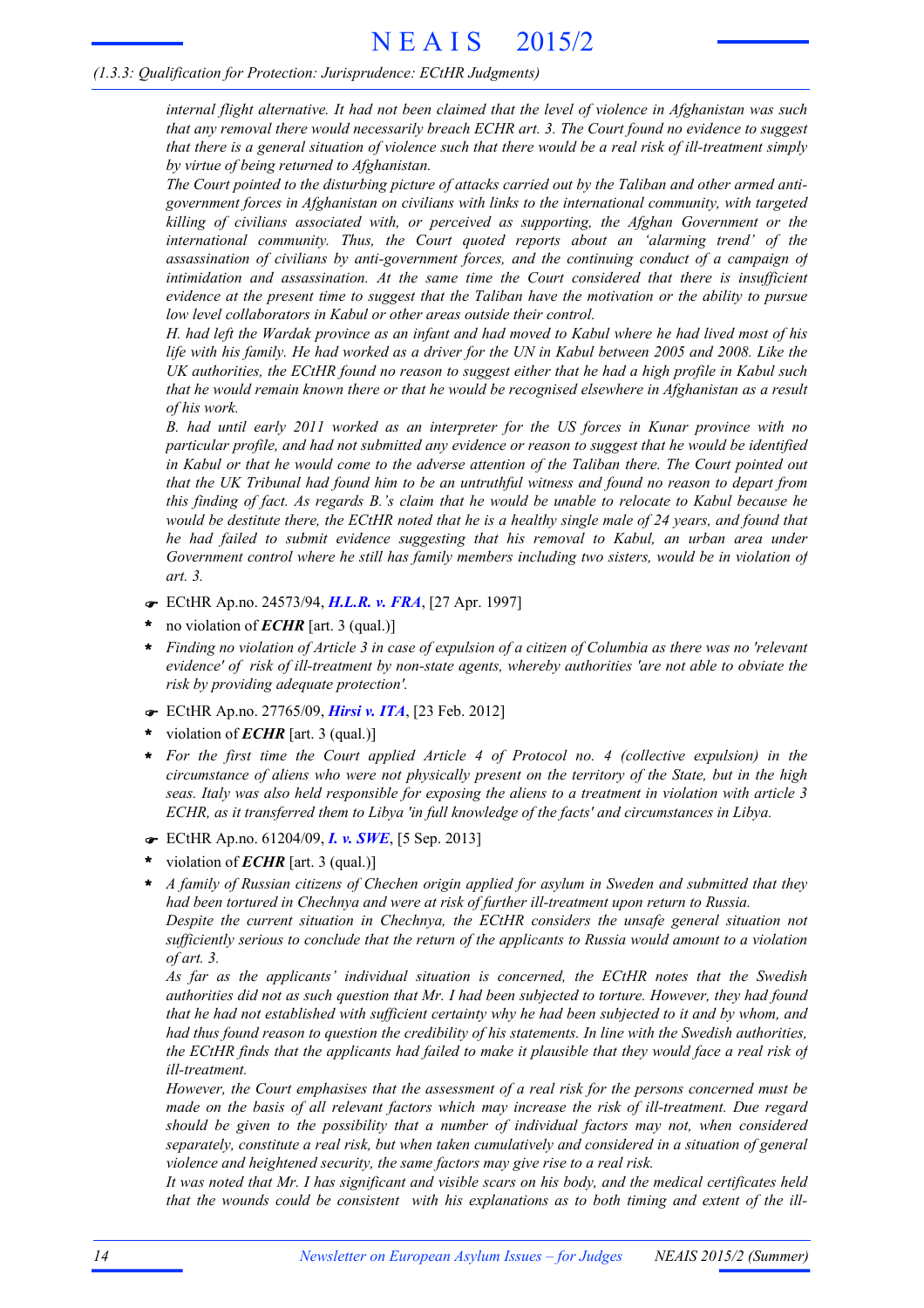# *(1.3.3: Qualification for Protection: Jurisprudence: ECtHR Judgments)*

*treatment. Thus, in case of a body search in connection with his possible detention and interrogation by the FSB or local law-enforcement officials upon return, these would immediately see that Mr. I has been subjected to ill-treatment in recent years, which could indicate that he took active part in the second war in Chechnya. Taking those factors cumulatively, in the special circumstances of the case, the Court finds that there were substantial grounds for believing that the applicants would be exposed to a real risk of treatment contrary to art. 3 if deported to Russia.*

- F ECtHR Ap.no. 2964/12, *I.K. v. AUT*, [28 Mar. 2013]
- violation of *ECHR* [art. 3 (qual.)] **\***
- *The applicant was a Russian of Chechen origin, claiming that his removal to Russia would expose him to risk of ill-treatment as his family had been persecuted in Chechnya. His father had been working the security services of former separatist President Maskarov, and had been murdered in 2001. The applicant claimed to have been arrested four times, threatened and at least once severely beaten by* Russian soldiers in the course of an identity check in 2004. Together with his mother, he left Chechnya *in 2004 and applied for asylum in Austria later that year. Both asylum applications were dismissed.* **\***

*While the applicant had withdrawn his appeal, allegedly due to wrong legal advice, his mother was recognised as a refugee and granted asylum in appeal proceedings in 2009. The Austrian authorities did not, in the applicant's subsequent asylum proceedings, examine the connections between his and his mother's cases, but held that his reasons for flight had been sufficiently thoroughly examined in the first proceedings.*

*The ECtHR was not persuaded that the applicant's grievance had been thoroughly examined, and therefore assessed his case in the light of the domestic authorities' findings in his mother's case which* had accepted her reasons for flight as credible. There was no indication that the applicant would be at a lesser risk of persecution upon return to Russia than his mother, and the alternative of staying in *other parts of Russia had been excluded in her case as well.*

*In addition to the assessment of the applicant's individual risk, the Court observed the regularly occurring human rights violations and the climate of impunity in Chechnya, notwithstanding the relative decrease in the activity of armed groups and the general level of violence. The Court referred* to is numerous judgments finding violations of ECHR arts. 2 and 3, and to reports about practices of *reprisals and collective punishment of relatives and suspected supporters of alleged insurgents as well as occurrences of targeted human rights violations.*

*While there were thus substantial grounds to believe that the applicant would face a real risk of treatment contrary to art. 3 if returned to Russia, his mental health status – described as posttraumatic stress disorder and depression – was not found to amount to such very exceptional circumstances as required to raise a separate issue under art. 3.*

- F ECtHR Ap.no. 20110/13, *Ismailov v. RUS*, [17 Apr. 2014]
- violation of *ECHR* [art. 3 (qual.)] **\***
- *The applicant was an Uzbek citizen whose extradition to Uzbekistan had been requested. The extradition request had been refused, and in parallel proceedings his application for asylum in Russia was refused.* **\***

*The ECtHR held the general human rights situation in Uzbekistan to be 'alarming', the practice of torture in police custody being described as 'systematic' and 'indiscriminate', and confirmed that the issue of ill-treatment of detainees remains a pervasive and enduring problem. As to the applicant's personal situation, the Court observed that he was wanted by the Uzbek authorities on charges of participating in a banned religious extremist organisation, 'the Islamic Movement of Uzbekistan', and a terrorist organisation, 'O'zbekiston Islomiy Harakati' and that he was held to be plotting to destroy the constitutional order of Uzbekistan. The Court referred to various international reports and its own* findings in a number of judgments, pointing to the risk of ill treatment which could arise in similar *circumstances. The forced return to Uzbekistan, in the form of expulsion or otherwise, would therefore* give rise to a violation of art. 3. Also violation of art. 5 (1)(f) and (4) on account of detention and *unavailability of any procedure for judicial review of the lawfulness of detention.*

- F ECtHR Ap.no. 40035/98, *Jabari v. TUR*, [11 July 2000]
- violation of *ECHR* [art. 3 (qual.)] **\***
- *Holding violation of Article 3 in case of deportation that would return a woman who has committed adultery to Iran.* **\***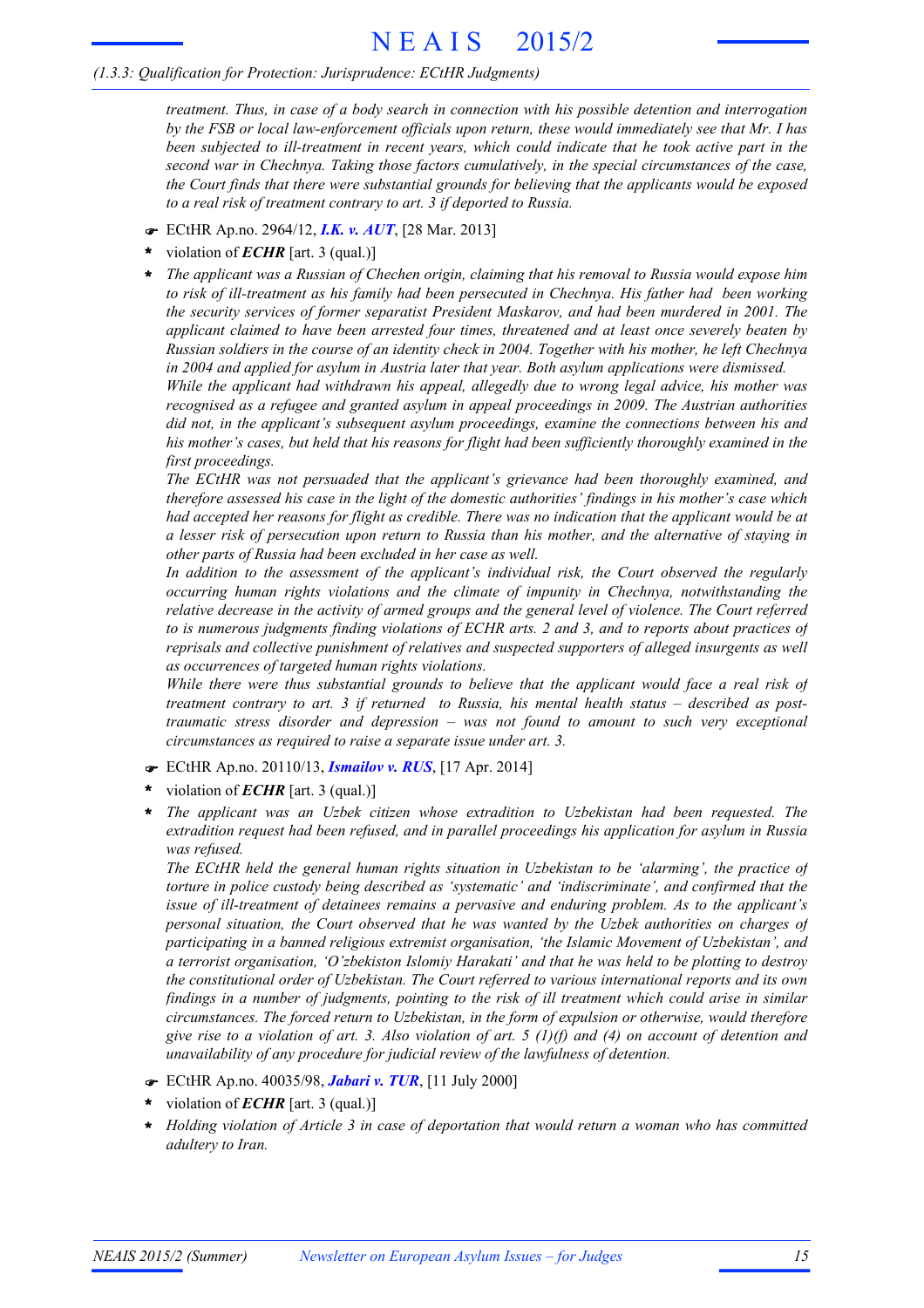- F ECtHR Ap.no. 886/11, *K.A.B. v. SWE*, [5 Sep. 2013]
- no violation of *ECHR* [art. 3 (qual.)] **\***
- *The applicant is a Somali asylum seeker, originating from Mogadishu. He applied for asylum in 2009, claiming that he had fled Somalia due to persecution by the Islamic Courts and al-Shabaab, in particular by telephone calls threatening him to stop spreading Christianity. While the Swedish authorities intended to deport the applicant to Somaliland, the ECtHR did not find it sufficiently substantiated that he would be able to gain admittance and to settle there. The Court therefore assessed his situation upon return to Somalia in the context of the conditions prevailing in Mogadishu, his city of origin.* **\***

The general situation of violence in Mogadishu was assessed in the light of the criteria applied in Sufi *and Elmi v. UK (28 June 2011). Against the background of recent information, in particular concerning al-Shabaab, the Court's majority held that the security situation in Mogadishu has improved since 2011 or the beginning of 2012, as the general level of violence has decreased. The* situation is therefore not, at present, of such a nature as to place everyone present in the city at a real *risk of treatment contrary to arts. 2 or 3.*

*The two dissenting judges consider the majority's analysis of the general situation deficient and its conclusions premature, due to the unpredictable nature of the conflict and the volatility and instability of the situation in Mogadishu.*

*As regards the applicant's personal situation, the Court refers to the careful examination of the case by the Swedish authorities, and the extensive reasons given for their conclusions. It further notes that* the applicant does not belong to any group at risk of being targeted by al-Shabaab, and allegedly has a home in Mogadishu where his wife lives, the Court concludes that he had failed to make it plausible *that he would face a real risk of being killed or subjected to ill-treatment upon return there.*

- F ECtHR Ap.no. 33809/08, *Labsi v. SK*, [15 May 2012]
- violation of *ECHR* [art. 3 (qual.)] **\***
- *An Algerian man, convicted in France of preparing a terrorist act, and convicted in his absence in Algeria of membership of a terrorist organisation, had been expelled to Algeria upon rejection of his asylum request in Slovakia. On the basis of the existing information about the situation in Algeria for persons suspected of terrorist activities, the Court found that there had been substantial grounds for* believing that he faced a real risk of being exposed to treatment contrary to art. 3. The responding *government's invocation of the security risk represented by the applicant was dismissed due to the absolute guarantee under art. 3. Assurances given by the Algerian authorities concerning the applicant's treatment upon return to Algeria were found to be of a general nature, and they had* proven insufficient since the request for a visit by a Slovak official to the applicant, held in detention *upon return, had not been followed.* **\***

*The applicant's expulsion only one working day after the Slovak Supreme Court's judgment, upholding the dismissal of his asylum request, had effectively prevented him from attempting redress by a complaint to the Slovak Constitutional Court.*

*Expulsion of the applicant in disregard of an interim measure issued by the Court under Rule 39, preventing the Court from properly examining his complaints and from protecting him against treatment contrary to art. 3, was a violation of the right to individual application under art. 34.*

- F ECtHR Ap.no. 52589/13, *M.A. v. SWI*, [18 Nov. 2014]
- violation of *ECHR* [art. 3 (qual.)] **\***
- *The applicant was an Iranian asylum seeker whose case had been rejected by the Swiss authorities. According to the applicant, he had been involved in anti-regime demonstrations from 2009 to 2011 and, as a consequence, been exposed to repressive measures, including a sentence in absentia to seven years' imprisonment, payment of a fine and 70 lashes of the whip.* **\***

*The ECtHR set out observing that the applicant would in case be returned to a country where the human rights situation gives rise to grave concern in that it is evident that the Iranian authorities frequently detain and ill-treat persons who peacefully participate in oppositional or human rights activities. Not only the leaders of political organisations or other high-profile persons, but anyone who demonstrates or in any way opposes the Iranian regime may be at risk of being detained and illtreated or tortured.*

*If the alleged punishment were to be enforced, such extensive flogging would have to be regarded as torture under ECHR art. 3. The prison conditions for political prisoners would also expose him to inhuman and degrading treatment and to the risk of being tortured. As the applicant had left Iran* without an exit visa and without a passport, he was likely to be arrested upon return to Iran, the *alleged conviction would be discovered immediately, and the sentence was therefore likely to be*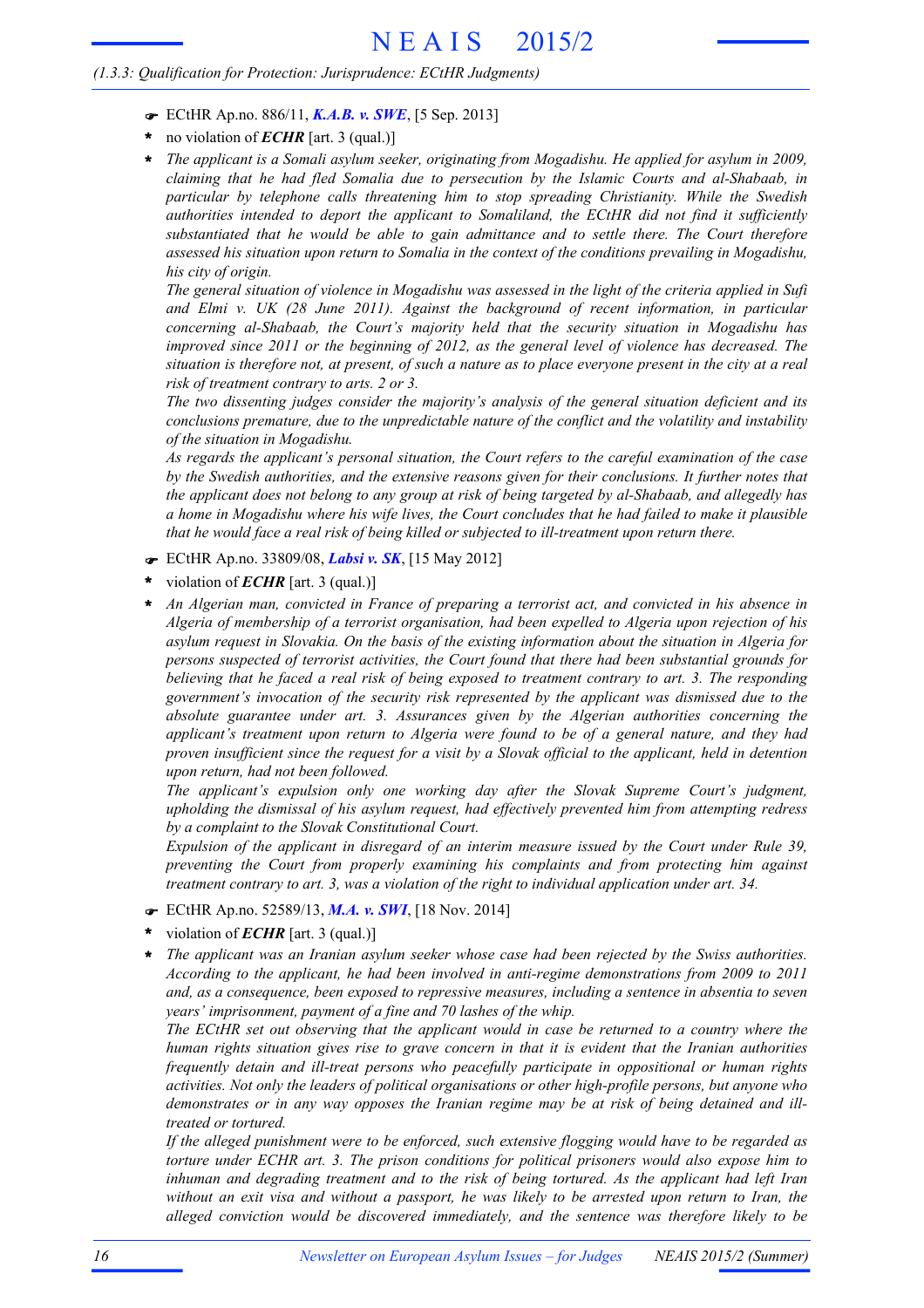### *enforced upon his return.*

*In its assessment of the evidence, the Court agreed with the Swiss authorities that the applicant's story was manifesting some weaknesses. However, the Court noted that the credibility of the accounts given* by the applicant at two interviews could not be assessed in isolation, but must be seen in the light of *further explanations given by the applicant. The difference in nature of the two interview hearings and* the fact that almost two years had lapsed until the second interview could also explain parts of the *discrepancies.*

As regards the documents submitted by the applicant, the Court did not agree that the veracity of his *account could be assessed without having regard to these documents merely because some of the documents were copies, and on the basis of a generalised allegation by the Swiss Government that such documents could be purchased in Iran. There was no indication that the authorities had tried to verify the authenticity of the summons submitted, the Swiss court had not provided any reason why the copy of a judgment and another summons could not be taken into account, and the court had ignored the applicant's suggestion of having the credibility of these documents assessed. Against this* background, the Court held that the applicant must be given the benefit of the doubt with regard to the *remaining uncertainties.*

- F ECtHR Ap.no. 58363/10, *M.E. v. DEN*, [8 July 2014]
- no violation of *ECHR* [art. 3 (qual.)] **\***
- *The applicant stateless Palestinian, who was granted asylum in Denmark in 1993, had been expelled* due to criminal offences and was deported to Syria in 2010. He claimed this to be in violation of art. 3 *in that he had been tortured upon return by the Syrian authorities. The Danish Government did not challenge this allegation of ill-treatment, but contested the alleged art. 3 violation.* **\***

*In examining whether the Danish authorities were, or should have been, aware that the applicant would face a real and concrete risk of being subjected to such treatment, the ECtHR noted that the* Syrian uprising and armed conflict had not yet begun at the time of deportation. It further noted that *the applicant had not relied on art. 3 until a month after his deportation. Referring to an expert* opinion on the ne bis in idem principle in Syrian law, provided during the expulsion case, the Court *was not convinced that the Danish authorities should have been aware that the applicant would risk detention and 'double persecution' upon return to Syria. The Court also pointed out that the principle of ne bis in idem does not by itself raise an issue under art. 3.*

*Even while various international sources were reporting ill-treatment of detainees in Syria at the time of deportation, the Court stated that the applicant did not belong to a threatened minority, and had never been politically active or in conflict with the Syrian regime, nor been perceived as an opponent to the government due to his stay abroad. The Court therefore concluded that there were no* substantial grounds to believe that he had been at risk of being subjected to treatment in breach of art. *3 upon return to Syria.*

- F ECtHR Ap.no. 50094/10, *M.E. v. FRA*, [6 June 2013]
- violation of *ECHR* [art. 3 (qual.)] **\***
- *The applicant was an Egyptian belonging to the Coptic Christian community in his country of origin* where he had been exposed to a number of attacks due to his religious belief. His reports of these *incidents to the police had been unsuccessful, and before leaving Egypt in 2007 he was accused of proselytizing for which he was sentenced in absentia to 3 years of imprisonment.* **\***

*The ECtHR referred to reports on numerous instances of violence and other persecution against Coptic Christians in Egypt in 2010-11, and on reluctance of Egyptian authorities to prosecute the perpetrators, and found no evidence that the situation had improved. The Court found strong evidence that the applicant would be a potential prime target for persecution and violence as a convicted proselytizer, whether free or imprisoned, and pointed to the serious doubt about on the applicant's ability to receive adequate protection from the Egyptian authorities. Given his background and the* situation of Coptic Christians in Egypt, art. 3 would be violated in case of enforcement of the decision *to deport the applicant.*

Contrary to the judgment in I.M. v. France [2 February 2012 – see NEAIS 2012/1 p. 10], the ECtHR *did not consider the examination of this case in the French 'fast-track' asylum procedure incompatible with art. 13. The Court emphasised the very substantial delay in the applicant's lodging of his asylum* request (almost 3 years) and the fact that he had been able to lodge an appeal with suspensive effect *against the removal order as well as an asylum request with suspensive effect. Given his delay, the applicant could not validly argue that the reduced and very short deadlines to prepare the asylum request in the special procedure had affected the accessibility of the remedies available to him, and there was therefore no violation of art. 13 in conjunction with art. 3.*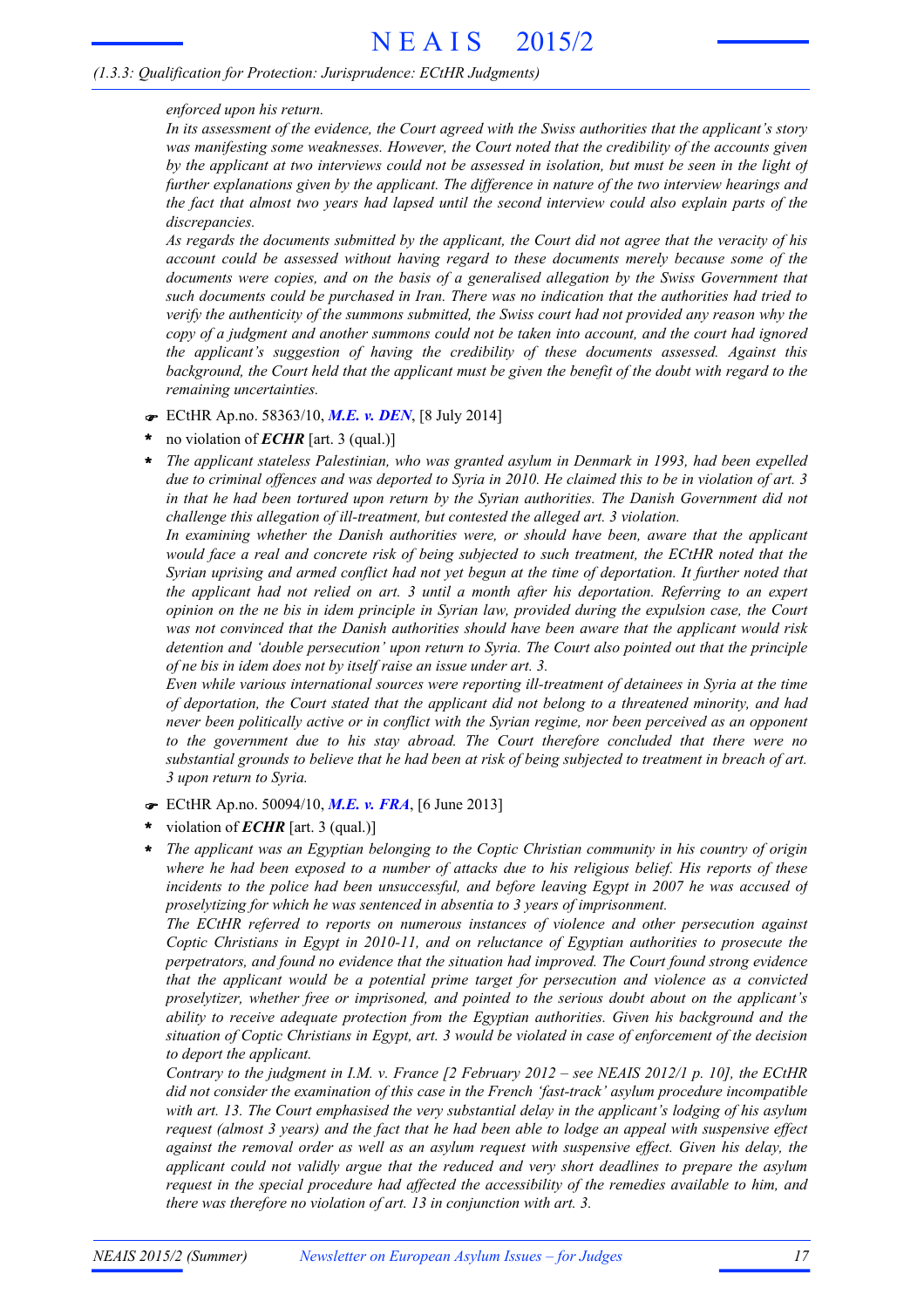- F ECtHR Ap.no. 71398/12, *M.E. v. SWE*, [8 Apr. 2015]
- no violation of *ECHR* [art. 3 (qual.)] **\***

*New*

- *The applicant (a Libyan asylum seeker) had first explained that he had been involved in illegal transport of weapons for powerful clans from southern Libya, and that he had been stopped and interrogated under torture by the authorities. Subsequently he had added to his grounds for asylum, stating that he was homosexual and had entered into a relationship with N. in Sweden. The first Chamber did not find a violation of art. 3 ECHR. After referral to the Grand Chamber, the* Swedish Migration Board granted the applicant a permanent residence permit resulting in the case being struck. **\***
- F ECtHR Ap.no. 1412/12, *M.T. v. SWE*, [26 Feb. 2015]
- no violation of *ECHR* [art. 3 (qual.)] **\***
- *Expulsion case. The applicant was a Kyrgyz citizen whose asylum application in Sweden had been rejected. Before the ECtHR he exclusively complained that his expulsion to Kyrgyzstan would entail a* violation of art. 3 due to his ill-health, and the Court found no reason to examine the claims relating to *persecution as presented before the Swedish authorities.* **\***

*It was undisputed, and supported by medical certificates, that the applicant suffered from a chronic disease and chronic kidney failure for which he was receiving blood dialysis in Sweden. Without this regular treatment his health would rapidly deteriorate and he would die within a few weeks.*

*Against the background of the information provided on the availability of blood dialysis treatment in Kyrgyzstan, the Court did not find, in the special circumstances of the case, that there was a sufficiently real risk that the applicant's expulsion to Kyrgyzstan would be contrary to art. 3. The present case did not disclose the very exceptional circumstances of the case D. v. United Kingdom [2 May 1997] insofar as blood dialysis was available in Kyrgyzstan, the applicant's family were there and he could rely on their assistance to facilitate making arrangements for treatment, and he could also count on help from the Swedish authorities for such arrangements if necessary. Thus, the Court was taking note of the Swedish government's statements concerning its readiness to assist the applicant and take other measures to ensure that the removal could be executed without jeopardising his life upon return, and considered this particularly relevant to the overall assessment.*

- F ECtHR Ap.no. 17897/09, *M.V. & M.T. v. FRA*, [4 Sep. 2014]
- violation of *ECHR* [art. 3 (qual.)] **\***
- *On several occasions in 2007, the applicants (a Russian couple) had accommodated an uncle who was a former Chechen rebel. After his last stay with them they had been harassed by men supposedly affiliated with the current Chechen President Kadyrov who came to their house, interrogated them about their uncle, and threatened and maltreated them.* **\***

*Referring to the applicants' family connections, in particular the uncle who had participated in the Chechen rebellion, and to the previous attacks and threats on their persons, and the general situation* previously as well as presently in Chechnya, the Court held that their return would result in a real risk *of ill-treatment by the Russian authorities.*

- F ECtHR Ap.no. 18372/10, *Mo.M. v. FRA*, [18 Apr. 2013]
- violation of *ECHR* [art. 3 (qual.)] **\***
- The applicant had been accused of spying for the rebels in Chad, and had been taken into custody for *five days, interrogated and subjected to torture. In addition, his shop had been destroyed, his possessions confiscated, and his family threatened.* **\***

*The Court held the general situation in Chad to give cause for concern, particularly for persons suspected of collaboration with the rebels. As regards the applicant's personal situation, the Court considered the medical certificates produced by him as sufficient proof of the alleged torture. As to his* risk of ill-treatment in case of return, the Court noted that he had produced a warrant issued by the *authorities against him, the authenticity of which had not been seriously disputed by the French* Government. Due to the reasoning given by the French authorities and the fact that they had not been *able to examine some of the evidence produced by the applicant, the Court could not rely on the French courts' assessment of the applicant's risk. Due to his profile, the medical certificates and the* past and present situation in Chad, the Court found a real risk that he would be subjected to treatment *contrary to art. 3.*

- F ECtHR Ap.no. 71932/12, *Mohammadi v. AUS*, [3 July 2014]
- no violation of *ECHR* [art. 3 (qual.)] **\***
- *The applicant - an Afghan asylum seeker - had arrived in Austria via Greece, Macedonia, Serbia and Hungary. As the Austrian authorities intended to transfer him to Hungary under the Dublin* **\***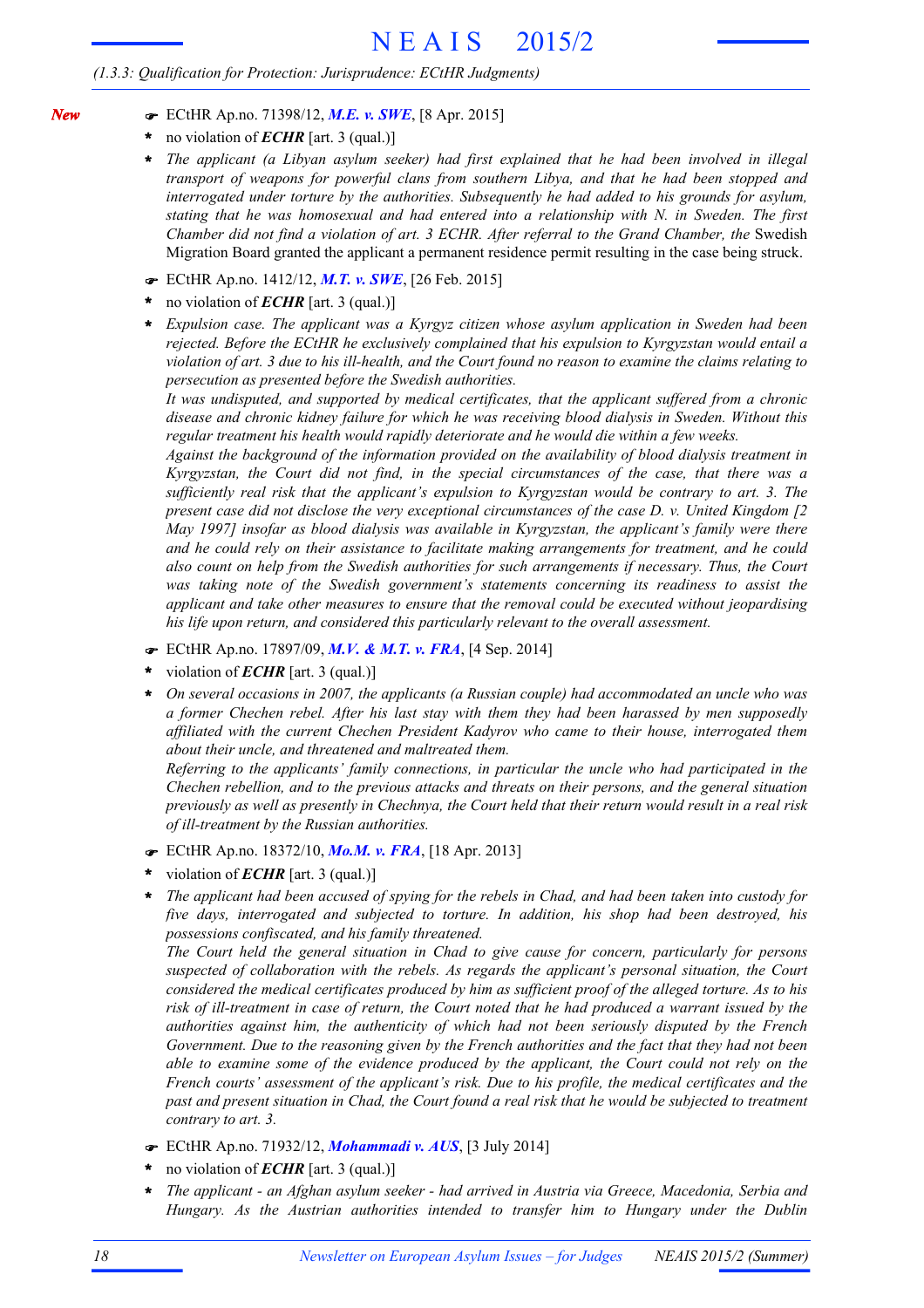*Regulation, he complained that this would subject him to treatment contrary to arts. 3 and 5. The ECtHR considered the case similar to Mohammed v. Austria [6 June 2013] and examined whether any significant changes had occurred since that judgment.*

*Holding that the complaint regarding risk of arbitrary detention and detention conditions in Hungary* was falling in fact under art. 3, the Court pointed out that there was no systematic detention of asylum *seekers in Hungary any more, and that there had been improvements in the detention conditions.*

*As regards the issue of access to asylum procedures the Court stated that, since the changes in Hungarian legislation in effect since January 2013, those asylum seekers transferred under the Dublin Regulation whose claims had not been examined and decided on the merits in Hungary would have* access to such an examination. As the applicant had not yet had a decision on the merits of his case, *he would have a chance to reapply for asylum and have his case duly examined if returned to Hungary. The Court further held it to be consistently confirmed that Hungary was no longer relying on the safe third country concept towards Serbia. The relevant country reports did not indicate systematic deficiencies in the Hungarian asylum system, and the Court therefore concluded that the applicant would currently not be at a real individual risk of being subjected to treatment contrary to art. 3 if transferred to Hungary.*

- F ECtHR Ap.no. 23505/09, *N. v. SWE*, [20 July 2010]
- violation of *ECHR* [art. 3 (qual.)] **\***
- *The Court observed that women are at particular risk of ill-treatment in Afghanistan if perceived as not conforming to the gender roles ascribed to them by society, tradition and even the legal system.* The Court could not ignore the general risk to which she might be exposed should her husband decide to resume their married life together, or should he perceive her filing for divorce as an indication of *an extramarital relationship; in these special circumstances, there were substantial grounds for believing that the applicant would face various cumulative risks of reprisals falling under Art. 3 from her husband, his or her family, and from the Afghan society.* **\***
- F ECtHR Ap.no. 25904/07, *N.A. v. UK*, [17 July 2008]
- violation of *ECHR* [art. 3 (qual.)] **\***
- \* The Court has never excluded the possibility that a general situation of violence in the country of *destination will be of a sufficient level of intensity as to entail that any removal thereto would necessarily breach Art. 3, yet such an approach will be adopted only in the most extreme cases of general violence where there is a real risk of ill-treatment simply by virtue of an individual being exposed to such violence on return.*
- F ECtHR Ap.no. 7974/11, *N.K. v. FRA*, [19 Dec. 2013]
- violation of *ECHR* [art. 3 (qual.)] **\***
- The applicant Pakistani citizen was seeking asylum on the basis of his fear of ill-treatment due to his *conversion to the Ahmadiyya religion. He alleged to have been abducted and tortured and that an arrest warrant had been issued against him for preaching this religion.* **\***

*Observing that the risk of ill-treatment of persons of the Ahmadiyya religion in Pakistan is well documented, the ECtHR stated that belonging to this religion would not in itself be sufficient to attract protection under art. 3. Rather, the applicant would have to demonstrate being practising the religion openly and to be proselytising, or at least to be perceived as such.*

*While the French authorities had been questioning the applicant's credibility, in particular regarding the authenticity of the documents presented by him, the ECtHR did not consider their decisions to be based on sufficiently explicit motivations in that regard. The Court did not find the respondent State to have provided information giving sufficient reasons to doubt the veracity of the applicant's account of* the events leading to his flight, and there was therefore no basis of doubting his credibility. The Court *concluded that the applicant was perceived by the Pakistani authorities not as simply practising the* Ahmadiyya belief, but as a proselytiser and thus having a profile exposing him to the attention of the *authorities in case of return.*

- F ECtHR Ap.no. 8139/09, *Othman v. UK*, [17 Jan. 2012]
- no violation of *ECHR* [art. 3 (qual.)] **\***
- referral to the Grand Chamber requested; refused by the ECtHR Panel on 9 May 2012 **\***
- *Notwithstanding widespread and routine occurrence of torture in Jordanian prisons, and the fact that the applicant as a high profile Islamist was in a category of prisoners frequently ill-treated in Jordan,* the applicant was held not to be in real risk of ill-treatment if being deported to Jordan, due to the *information provided about the 'diplomatic assurances' that had been obtained by the UK government* **\***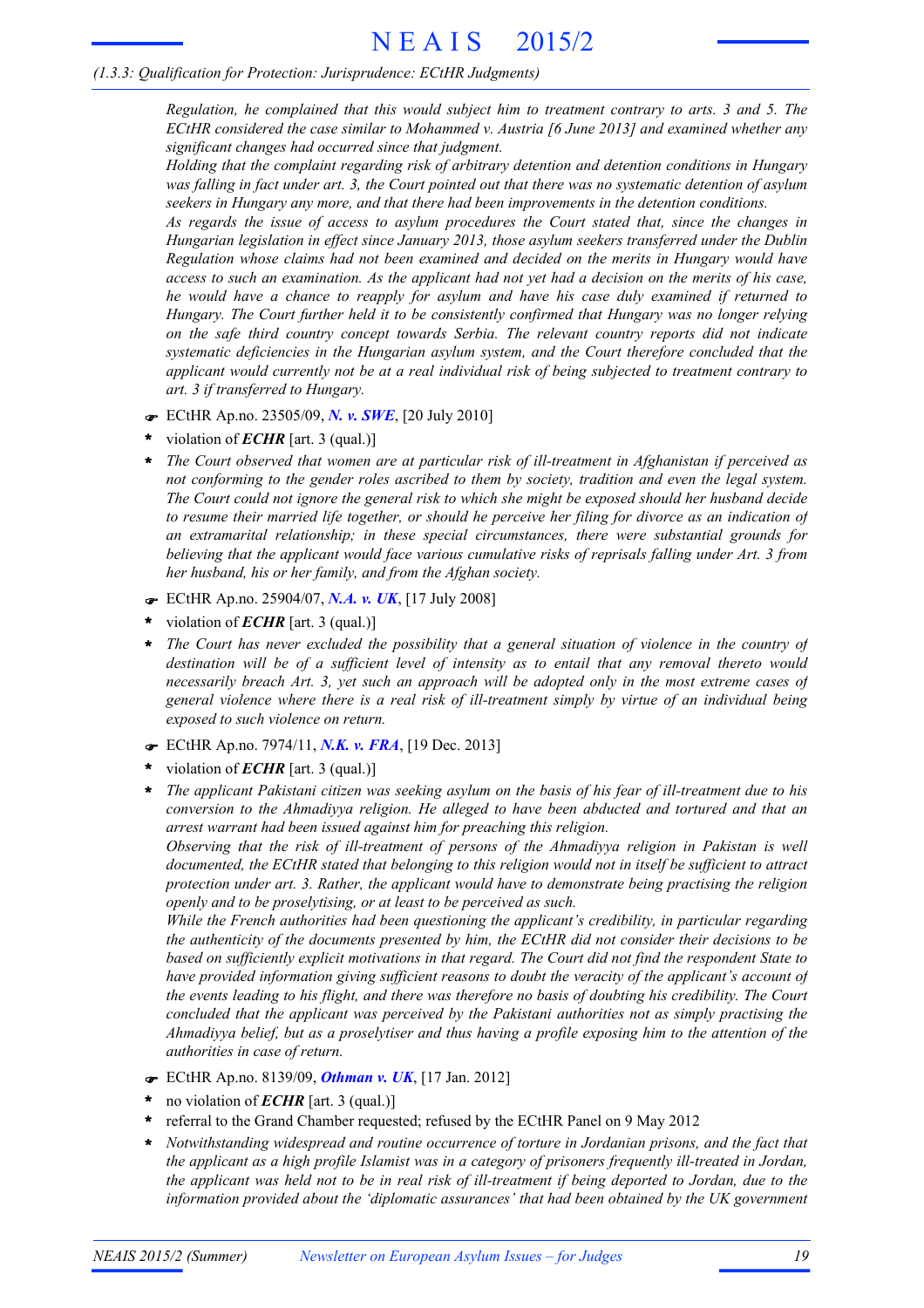*in order to protect his Convention rights upon deportation; the Court took into account the particularities of the memorandum of understanding agreed between the UK and Jordan, as regards both the specific circumstances of its conclusion, its detail and formality, and the modalities of monitoring the Jordanian authorities' compliance with the assurances.*

Holding that ECHR art. 5 applies in expulsion cases, but that there would be no real risk of flagrant *breach of art. 5 in respect of the applicant's pre-trial detention in Jordan. Holding that deportation of* the applicant to Jordan would be in violation of ECHR art. 6, due to the real risk of flagrant denial of *justice by admission of torture evidence against him in the retrial of criminal charges.*

- F ECtHR Ap.no. 10466/11, *R.J. v. FRA*, [19 Sep. 2013]
- violation of *ECHR* [art. 3 (qual.)] **\***
- *The applicant is a Tamil asylum seeker who claims to have been persecuted by the Sri Lankan authorities because of his ethnic origin and his political activities in support of the LTTE.* The ECtHR reiterates that there is no generalised risk of treatment contrary to art. 3 for all Tamils *returned to Sri Lanka, but only for those applicants representing such interest to the authorities that they may be exposed to detention and interrogation upon return. Therefore, the risk has to be assessed* on an individual basis, taking into account the relevant factors (see: N.A. v. UK (17 July 2008)). Even *while there were certain credibility issues concerning the applicant's story, the Court puts emphasis on the medical certificate precisely describing his wounds. As the nature, gravity and recent infliction of these wounds create a strong presumption of treatment contrary to art. 3, and as the French authorities have not effectively rebutted this presumption, the Court considers that the applicant had established the risk that he might be subjected to ill-treatment upon return. Art. 3 would therefore be violated in case of his expulsion.* **\***
- F ECtHR Ap.no. 25393/10, *Rafaa v. FRA*, [30 May 2013]
- violation of *ECHR* [art. 3 (qual.)] **\***
- *The Moroccan authorities had requested the applicant's extradition from France under an international arrest warrant for acts of terrorism. The applicant initiated procedures contesting his extradition, and a parallel procedure requesting asylum in France.* **\***

*While the French asylum authorities apparently recognised the risk of ill-treatment in Morocco due to the applicant's alleged involvement in an Islamist terrorist network, the Court reconfirmed the* absolute nature of the prohibition under art. 3 and the impossibility to balance the risk of ill-treatment *against the reasons invoked in support of expulsion. Given the human rights situation in Morocco and the persisting ill-treatment of persons suspected of participation in terrorist activities, and the applicant's profile, the Court considered the risk of violation of art. 3 in case of his return to be real.*

- F ECtHR Ap.no. 52077/10, *S.F. v. SWE*, [15 May 2012]
- violation of *ECHR* [art. 3 (qual.)] **\***
- *Observing that the human rights situation in Iran gives rise to grave concern, and that the situation appears to have deteriorated since the Swedish domestic authorities determined the case and rejected the applicants' request for asylum in 2008-09, the Court noted that it is not only the leaders of political organisations or other high-profile persons who are detained, but that anyone who* demonstrates or in any way opposes the current regime in Iran may be at risk of being detained and *ill-treated or tortured. Acknowledging that the national authorities are best placed to assess the facts and the general credibility of asylum applicants' story, the Court agreed that the applicant's basic story was consistent notwithstanding some uncertain aspects that did not undermine the overall credibility of the story. While the applicants' pre-flight activities and circumstances were not sufficient* independently to constitute grounds for finding that they would be in risk of art. 3 treatment if returned *to Iran, the Court found that they had been involved in extensive and genuine political and human rights activities in Sweden that were of relevance for the determination of the risk on return, given their existing risk of identification and their belonging to several risk categories. Thus, their sur place* activities taken together with their past activities and incidents in Iran lead the Court to conclude that there would be substantial grounds for believing that they would be exposed to a real risk of treatment *contrary to art. 3 if deported to Iran in the current circumstances.* **\***
- F ECtHR Ap.no. 60367/10, *S.H.H. v. UK*, [29 Jan. 2013]
- no violation of *ECHR* [art. 3 (qual.)] **\***
- *The applicant had been seriously injured during a rocket launch in Afghanistan in 2006 and left disabled, following several amputations, for the UK in 2010. His asylum application had been refused, and he was refused permission to appeal this decision.* **\***

The Court reiterated that ECHR art. 3 does not imply an obligation on States to provide all illegal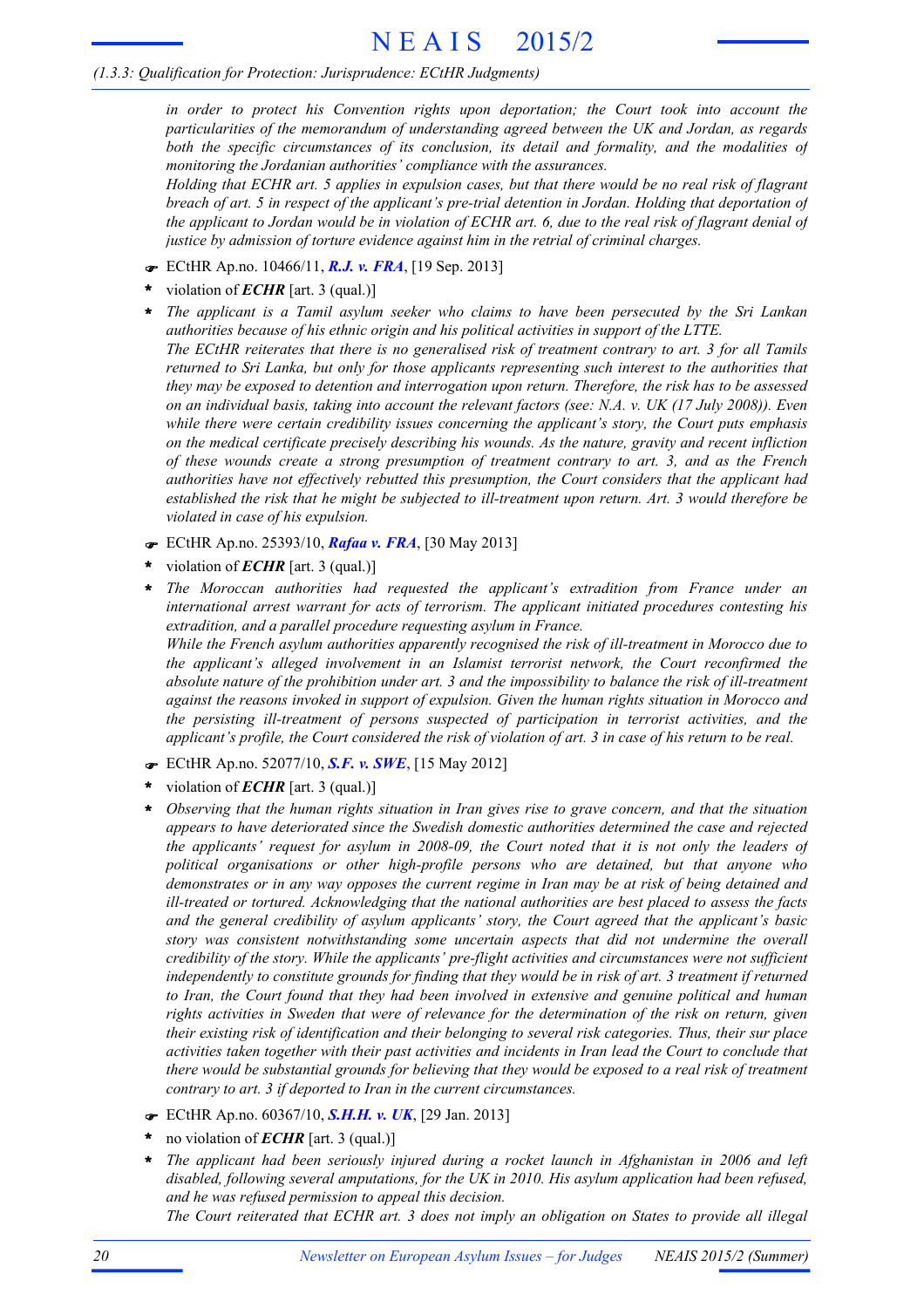*immigrants with free and unlimited health care. Referring to the applicant's assertion that disabled persons were at higher risk of violence in the armed conflict in Afghanistan, the Court held that* expulsion would only be in violation of art. 3 in very exceptional cases of general violence where the *humanitarian grounds against removal were compelling. It pointed out that the applicant had not complained that his removal to Afghanistan would put him at risk of deliberate ill-treatment from any party, nor that the levels of violence were such as to entail a breach of art. 3.*

*The Court emphasised that the applicant had received both medical treatment and support throughout* the four years he had spent in Afghanistan after his accident. It did not accept the applicant's claim that he would be left destitute due to total lack of support upon return to Afghanistan, as he had not *given any reason why he would not be able to make contact with his family there.*

- F ECtHR Ap.no. 2345/02, *Said v. NL*, [5 July 2005]
- violation of *ECHR* [art. 3 (qual.)] **\***
- *Asylum seeker held to be protected against refoulement under Art. 3; the Dutch authorities had taken* **\*** *the failure to submit documents establishing his identity, nationality, or travel itinerary as affecting the credibility of his statements; the Court instead found the applicant's statements consistent, corroborated by information from Amnesty International, and thus held that substantial grounds had been shown for believing that, if expelled, he would be exposed to a real risk of ill-treatment as prohibited by Art. 3.*
- F ECtHR Ap.no. 1948/04, *Salah Sheekh v. NL*, [11 Jan. 2007]
- violation of *ECHR* [art. 3 (qual.)] **\***
- *There was a real chance that deportation to 'relatively safe' areas in Somalia would result in his removal to unsafe areas, hence there was no 'internal flight alternative' viable. The Court emphasised that even if ill-treatment be meted out arbitrarily or seen as a consequence of the general unstable* situation, the asylum seeker would be protected under Art. 3, holding that it cannot be required that an *applicant establishes further special distinguishing features concerning him personally in order to show that he would be personally at risk.* **\***
- F ECtHR Ap.no. 14038/88, *Soering v. UK*, [7 July 1989]
- violation of *ECHR* [art. 3 (qual.)] **\***
- *Holding extradition from UK to USA of German national charged with capital crime and at risk of serving on death row is a violation of Art. 3 recognising the extra-territorial effect of the ECHR.* **\***
- F ECtHR Ap.no. 48866/10, *T.A. v. SWE*, [19 Dec. 2013]
- violation of *ECHR* [art. 3 (qual.)] **\***
- *The applicant was an Iraqi citizen, a Sunni Muslim from Baghdad. From 2003 to 2007 he had been working for security companies with connections to the US military forces in Iraq. He alleged to have* been subjected to attacks and threats from two militias due to that employment, and to be at risk of *treatment prohibited by Arts. 2 and 3.* **\***

*While considering the general situation in Iraq in a similar manner as in B.K.A. v. Sweden (see above), the ECtHR noted that targeted attacks against the former international forces in Iraq and their subcontractors as well as individuals seen to be collaborating with these forces have been widespread. Individuals who worked for a company connected to those forces must therefore, as a rule, be considered to be at greater risk in Iraq than the average population.*

*As regards the applicant's personal situation, the Court found reasons to generally question his credibility and thus considered that he had not been able to make it plausible that there is a connection between the alleged incidents and his previous work for security companies connected to the former US troops. As many years had passed since the alleged incidents and his work for the companies, there was consequently no sufficient evidence of a real risk of treatment contrary to Arts. 2 or 3. Two judges dissented on the basis of the cumulative weight of factors pertaining to both the general situation in Iraq and the applicant's personal account.*

- F ECtHR Ap.no. 1231/11, *T.H.K v. SWE*, [19 Dec. 2013]
- no violation of *ECHR* [art. 3 (qual.)] **\***
- The applicant was an Iraqi citizen, a Sunni Muslim from Mosul. He had served from 2003 to 2006 in the new Iraqi army which involved working with the US military forces. In 2006 he had been seriously injured in a suicide bomb explosion killing 30 soldiers, and in 2007 he had been hit by shots from a *car passing in front of his house. He also alleged to have received a letter containing death threats. The ECtHR considered the general situation in Iraq in a similar manner as in B.K.A. v Sweden.* **\***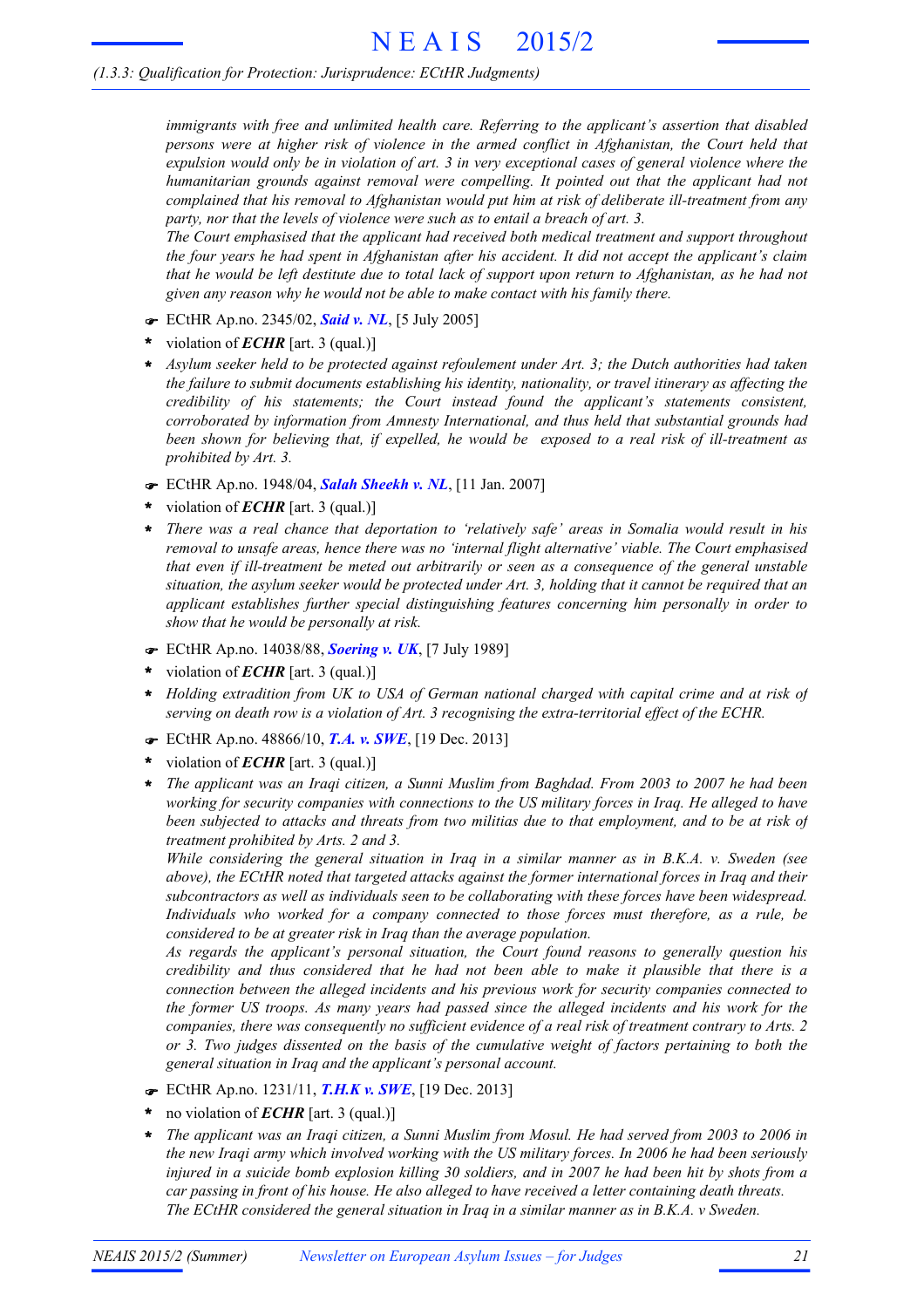*As regards the applicant's personal situation, the ECtHR stated that there was no indication that* members of his family in Iraq had been subjected to attacks or other forms of ill-treatment since 2007, *and considered that the applicant had not substantiated that there was a remaining personal threat of treatment contrary to Arts. 2 or 3.*

- F ECtHR Ap.no. 71932/12, *Trabelsi v. BEL*, [4 Sep. 2014]
- violation of *ECHR* [art. 3 (qual.)] **\***
- *The applicant Tunisian citizen had been sentenced to ten years' imprisonment in Belgium in 2003 for* attempting to blow up a military base and for instigating a criminal conspiracy. He had in 2005 been *sentenced to ten years' imprisonment in absentia by a Tunisian military court for belonging to a terrorist organisation. In 2008, the US authorities requested his extradition on charges for offences relating to Al Qaeda-inspired terrorism, among which two charges made him liable to life* imprisonment. In spite of a Rule 39 indication by the ECtHR of interim measures in 2011, the Belgian *authorities extradited the applicant to the US in 2013.* **\***

While reiterating that the imposition of a sentence of life imprisonment on an adult offender is not in *itself prohibited by the ECHR, provided that it is not disproportionate, the ECtHR pointed out that for* it to be compatible with art. 3 such a sentence should not be irreducible de jure and de facto. In view *of the gravity of the terrorist offences with which the applicant was charged, a discretionary life sentence was not considered to be grossly disproportionate.*

*Even though the US had, by a diplomatic note in 2010, repeated their guarantees towards Belgium in* respect of the possibility of commutation of a life sentence, the ECtHR held that the US authorities had *at no point provided any concrete assurance that the applicant would be spared an irreducible life sentence. The Court further noted that while US legislation provided various possibilities for reducing life sentences which gave the applicant some prospect of release, it did not lay down any procedure amounting to a mechanism for reviewing such sentences for the purposes of ECHR art. 3. The life imprisonment to which the applicant might be sentenced could therefore not be described as reducible. Consequently, his extradition to the US had amounted to a violation of Art. 3.*

In addition, by the actual extradition of the applicant in spite of the Rule 39 indication, Belgium had deliberately and irreversibly lowered the level of protection of the rights in art. 3. ECHR art. 34 had *therefore also been violated.*

- F ECtHR Ap.no. 58510/00, *Venkadajalasarma v. NL*, [17 Feb. 2004]
- no violation of *ECHR* [art. 3 (qual.)] **\***
- Current situation in Sri Lanka makes it unlikely that Tamil applicant would run a real risk of being *subject to ill-treatment after his expulsion from the Netherlands.* **\***
- F ECtHR Ap.no. 13163/87, *Vilvarajah v. UK*, [30 Oct. 1991]
- no violation of *ECHR* [art. 3 (qual.)] **\***
- *Finding no breach of Art. 3 although applicants claimed to have been subjected to ill-treatment upon* return to Sri Lanka; this had not been a foreseeable consequence of the removal of the applicants, in *the light of the general situation in Sri Lanka and their personal circumstances; a mere possibility of* ill-treatment is not in itself sufficient to give rise to a breach of Art. 3, and there existed no special *distinguishing features that could or ought to have enabled the UK authorities to foresee that they would be treated in this way.* **\***
- F ECtHR Ap.no. 49341/10, *W.H. v. SWE*, [8 Apr. 2015]
- no violation of *ECHR* [art. 3 (qual.)] **\***
- *The applicant was an Iraqi citizen of Mandaean denomination, originating from Baghdad. The applied for asylum invoking that she, as a divorced woman belonging to a small and vulnerable minority and without a male network or remaining relatives in Iraq, would be at risk of persecution, assault, rape and forced conversion and forced marriage.* After the referral of the case to the Grand Chamber (in October 2014) the Swedish Migration Board granted the applicant a permanent residence permit, considering her not to be a refugee yet in need of international protection, given the general security situation in Baghdad in combination with the fact that she is a woman lacking social network and belonging to a religious minority. Due to the vast number of Iraqis having fled to the Kurdistan Region, there was no internal relocation alternative for her in the KRI. **\***
- F ECtHR Ap.no. 35/10, *Zarmayev v. BE*, [27 Feb. 2014]
- no violation of *ECHR* [art. 3 (qual.)] **\***
- *The applicant was a Russian citizen of Chechen origin who had been granted asylum in Belgium in 2005 under false identity. As a result, his refugee status had been withdrawn in 2009, and he was* **\***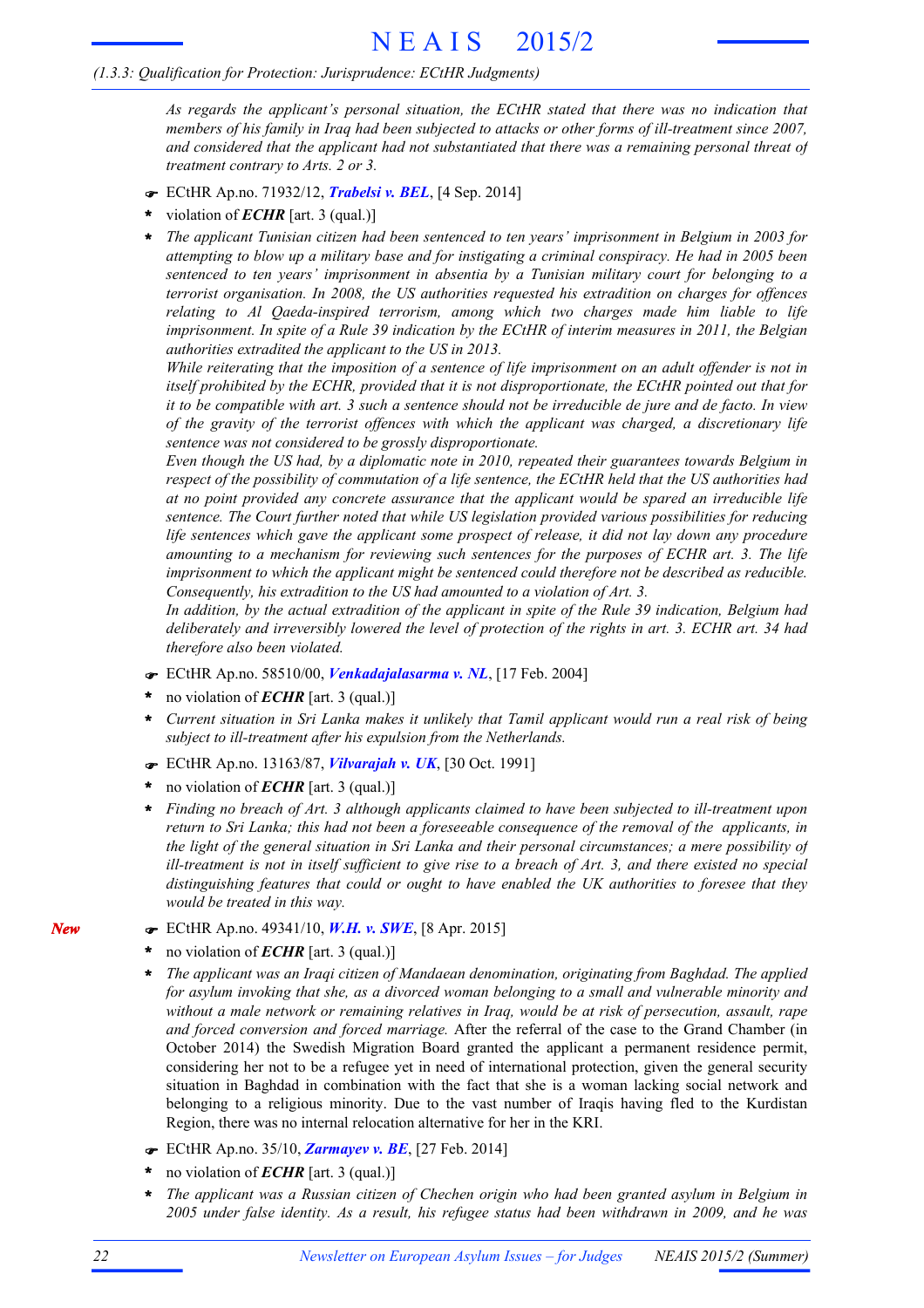# *(1.3.3: Qualification for Protection: Jurisprudence: ECtHR Judgments)*

*convicted for a number of criminal offences. As Belgium then accepted a request for his extradition to Russia, he lodged four unsuccessful asylum applications in Belgium from 2009 to 2013. The ECtHR noted that the situation in Chechnya is not so serious as to warrant the general prohibition of returns under ECHR art. 3. As regards the applicant's personal circumstances, the Court pointed to internal inconsistencies in his account of events, unexplained additions to this account, and the unreliability of letters of support that he had produced. The Court further referred to diplomatic assurances indicating that the applicant, if convicted in Russia, would be detained in an ECHR-compliant institution, and that the Belgian embassy would be permitted to visit him in prison and talk with him unsupervised. His personal circumstances therefore did not justify the finding of a*

# **1.3.4 CAT Views on Qualification for Protection**

F CAT 300/2006, *A.T. v. FRA*, [11 May 2007]

*violation of art. 3 in case of his extradition.*

- violation of *CAT* [art. 3 (qual.)] **\***
- *Violation of the Convention when France charged dual French/Tunisian national of terrorism,* **\*** *revoked his French citizenship, and expelled him to Tunisia while his asylum and CAT claims were still pending.*
- F CAT 381/2009, *Abolghasem Faragollah et al. v. CH*, [21 Nov. 2011]
- violation of *CAT* [art. 3 (qual.)] **\***
- The Committee is of the opinion that in the light of all the circumstances, including the general human *rights situation in Iran, the personal situation of the claimant, who continues to engage in opposition activities for the Democratic Association for Refugees and whose son has been granted refugee status, and bearing in mind its preceding jurisprudence, the Committee is of the opinion that he could well have attracted the attention of the Iranian authorities. The Committee therefore considers that there are substantial ground for believing that he would risk being subjected to torture if returned to Iran.* The Committee notes that Iran is not a State Party to the CAT and the complainant therefore would be *deprived of the legal option of recourse.* **\***
- F CAT 233/2003, *Agiza v. SWE*, [20 May 2005]
- violation of *CAT* [art. 3 (qual.)] **\***
- *The non-refoulement under CAT is absolute even in context of national security concerns; insufficient diplomatic assurances were obtained by sending country.* **\***
- F CAT 379/2009, *Bakatu-Bia v. SWE*, [3 June 2011]
- violation of *CAT* [art. 3 (qual.)] **\***
- *The present human rights situation in the Democratic Republic of the Congo, is such that, in the prevailing circumstances, substantial grounds exist for believing that the complainant is at risk of being subjected to torture if returned to the Democratic Republic of the Congo.* **\***
- F CAT 279/2005, *C.T. and K.M. v. SWE*, [22 Jan. 2007]
- violation of *CAT* [art. 3 (qual.)] **\***
- *Rwandan women repeatedly raped in detention in Rwanda by state officials have substantial grounds to fear torture if returned while ethnic tensions remain high. Complete accuracy seldom to be expected of victims of torture, and inconsistencies in testimony do not undermine credibility if they are not material.* **\***
- F CAT 281/2005, *E.P. v. AZE*, [1 May 2007]
- violation of *CAT* [art. 3 (qual.)] **\***
- *Violation of the Convention when Azerbaijan disregarded Committee's request for interim measures and expelled applicant who had received refugee status in Germany back to Turkey where she had previously been detained and tortured.* **\***
- F CAT 336/2008, *Harminder Singh Khalsa v. CH*, [26 May 2011]
- violation of *CAT* [art. 3 (qual.)] **\***
- *The Committee notes that the complainants are well known to the Indian authorities because of their political activities in Switzerland and their leadership roles in the Sikh community abroad. The Committee accordingly considers that the complainants have provided sufficient evidence that their profile is sufficiently high to put them at risk of torture if arrested.* **\***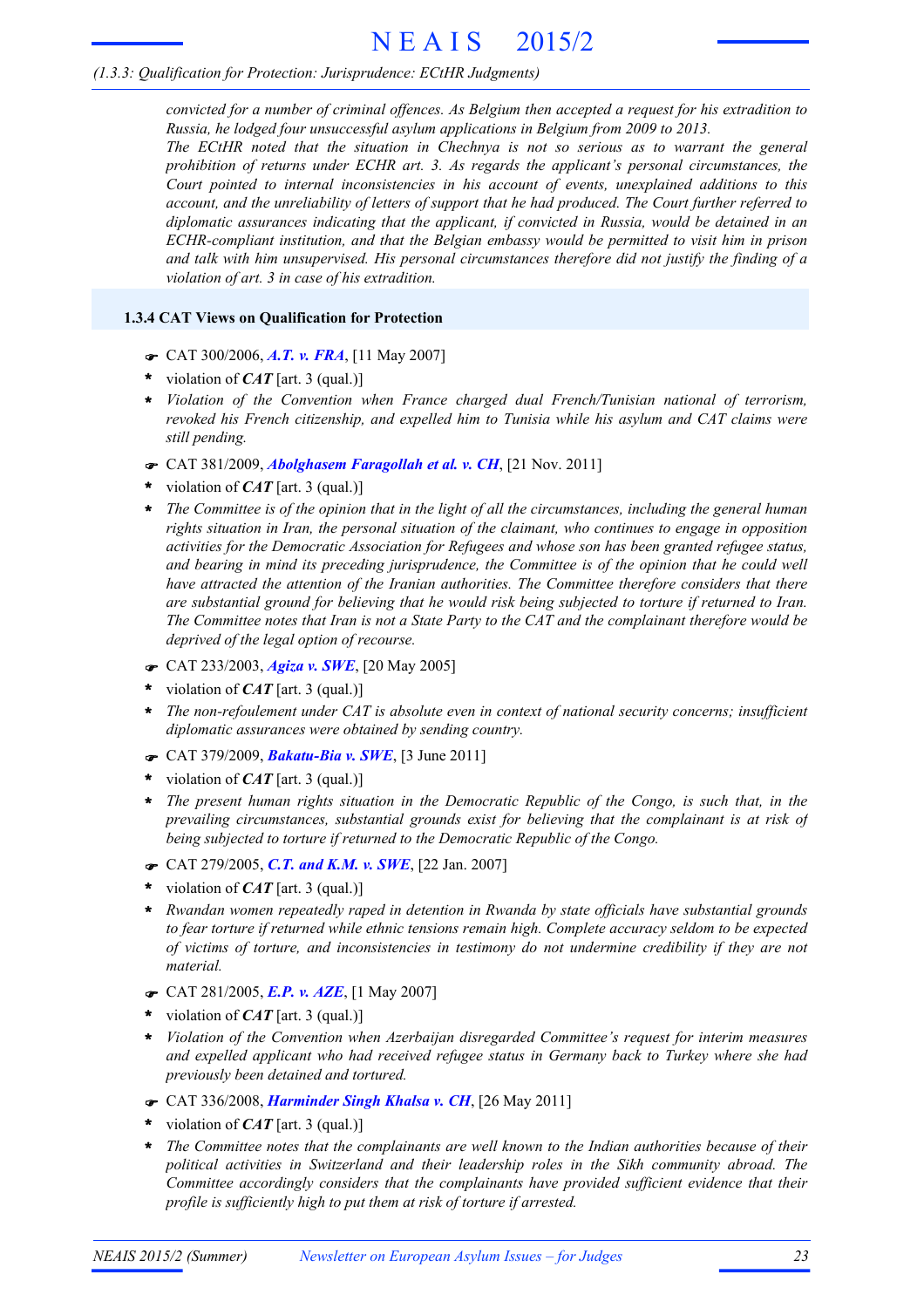# *(1.3.4: Qualification for Protection: Jurisprudence: CAT Views)*

*The Committee notes the State party's submission that that numerous Sikh militants are back in India, that Sikhs live in great numbers in different states and therefore the complainants have the option to relocate to another Indian state from their state of origin. The Committee, however, observes that some Sikhs, alleged to have been involved in terrorist activities have been arrested by the authorities upon arrival at the airport and immediately taken to prisons and charged with various offences. The Committee also takes note of the evidence submitted that the Indian police continued to look for the complainants and to question their families about their whereabouts long after they had fled to Switzerland. In light of these considerations, the Committee does not consider that they would be able to lead a life free of torture in other parts of India.*

- F CAT 373/2009, *M.A. and L.G. v. SWE*, [19 Nov. 2010]
- violation of *CAT* [art. 3 (qual.)] **\***
- *Return of long-time PKK member to Turkey where he is wanted under anti-terrorism laws would constitute a breach of art. 3.* **\***
- F CAT 391/2009, *M.A.M.A. et al. v. SWE*, [10 July 2012]
- violation of *CAT* [art. 3 (qual.)] **\***
- As to the State party's position in relation to the assessment of the first complainant's risk of being *subjected to torture, the Committee notes that the State party has accepted that it appeared not* unlikely that he would still attract the interest of the Egyptian authorities due to his family relationship *with the convicted murderer of President al-Sadat, even though the events took place a long time ago. Furthermore, his Internet activities in Sweden, questioning whether the real murderers of President al-Sadat were convicted and punished, should also be taken into account in this context. Finally, the State* party has accepted that it could not be excluded that the rest of the family would also attract the *interest of the Egyptian authorities. It specifically pointed out that the second complainant had allegedly been subjected to harsh treatment by the Egyptian security police and the third complainant had allegedly been repeatedly raped by police officers while in Egyptian custody. Consequently, it was not possible to fully exclude that he would be exposed to similar treatment if returned to Egypt. The Committee against Torture therefore concludes that the enforcement of the order to expel* **\***
- F CAT 339/2008, *Said Amini v. DNK*, [30 Nov. 2010]
- violation of *CAT* [art. 3 (qual.)] **\***
- *In assessing the risk of torture in the present case, the Committee notes the complainant's contention* that there is a foreseeable risk that he will be torture if returned to Iran based on his claims of past *detention and torture, as a result of his political activities, and the recommencement of his political* activities upon arrival in Denmark. It notes his claim that the State party did not take his allegations of torture into account, and that it never formed a view on the veracity of the contents of his medical *reports, which allegedly prove that he had in fact been tortured.* **\***

*complainants to Egypt would constitute a violation of Art 3 of the Convention.*

- F CAT 43/1996, *Tala v. SWE*, [15 Nov. 1996]
- violation of *CAT* [art. 3 (qual.)] **\***
- *Contradictions and inconsistencies in testimony of asylum seeker attributed to post-traumatic stress disorder resulting from torture.* **\***

### **1.3.5 CCPR Views on Qualification for Protection**

- F CCPR 1763/2008, *Ernst Sigan Pillai et al. v. CAN*, [25 Mar. 2011]
- violation of *ICCPR* [art. 7 (qual.)] **\***
- *The Committee notes the argument invoked by the State party regarding the harm being the necessary* **\*** *and foreseeable consequence of the deportation to Sri Lanka. In that respect the Committee recalls its* General Comment No. 31 in which it refers to the obligation of States parties not to extradite, deport, *expel or otherwise remove a person from their territory where there are substantial grounds for believing that there is a real risk of irreparable harm. The Committee further notes that the diagnosis of Mr. Pillai's post-traumatic stress disorder led the Immigration and Refugee Board to refrain from questioning him about his earlier alleged torture in detention. The Committee is accordingly of the view that the material before it suggests that insufficient weight was given to the authors' allegations* of torture and the real risk they might face if deported to their country of origin, in the light of the *documented prevalence of torture in Sri Lanka. Notwithstanding the deference given to the immigration authorities to appreciate the evidence before them, the Committee considers that further*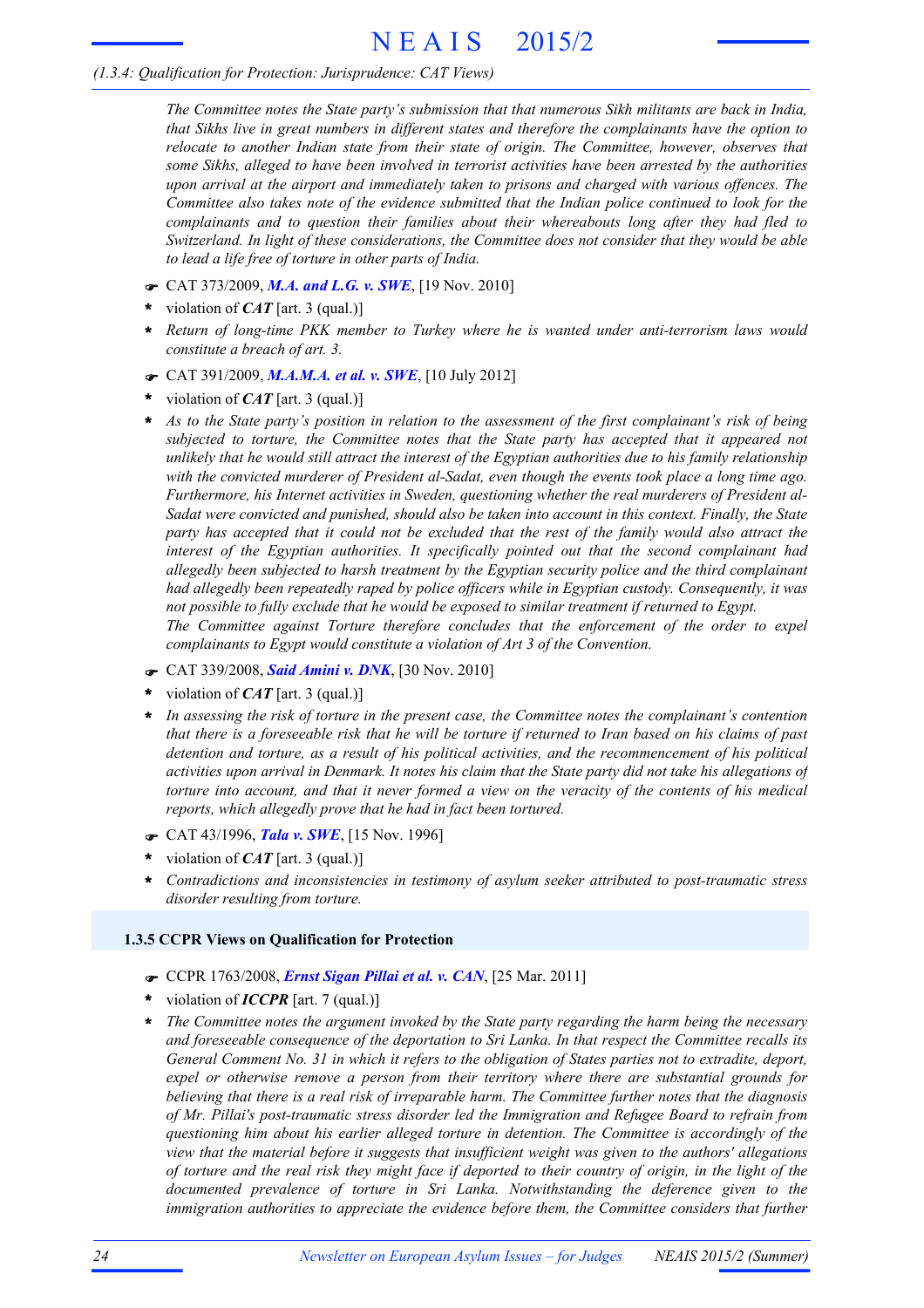# *(1.3.5: Qualification for Protection: Jurisprudence: CCPR Views)*

*analysis should have been carried out in this case. The Committee therefore considers that the* removal order issued against the authors would constitute a violation of Art 7 of the Covenant if it *were enforced.*

- F CCPR 1544/2007, *Mehrez Ben Abde Hamida v. CAN*, [11 May 2010]
- violation of *ICCPR* [art. 7 (qual.)] **\***
- *The CCPR observes that the State party refers mainly to the decisions of various authorities which have rejected the author's applications essentially on the grounds that he lacks credibility, having noted inconsistencies in his statements and the lack of evidence in support of his allegations. The Committee observes that the standard of proof required of the author is that he establishes that there* is a real risk of treatment contrary to article 7 as a necessary and foreseeable consequence of his expulsion to Tunisia. The CCPR notes that the State party itself, referring to a variety of sources, says that torture is known to be practised in Tunisia, but that the author does not belong to one of the *categories at risk of such treatment. The Committee considers that the author has provided substantial* evidence of a real and personal risk of his being subjected to treatment contrary to article 7 of the *Covenant, on account of his dissent in the Tunisian police, his six-month police detention, the strict administrative surveillance to which he was subjected and the wanted notice issued against him by the Ministry of the Interior which mentions his "escape from administrative surveillance". These facts have not been disputed by the State party. The Committee gives due weight to the author's allegations regarding the pressure put on his family in Tunisia. Having been employed by the Ministry of the Interior, then disciplined, detained and subjected to strict surveillance on account of his dissent, the* Committee considers that there is a real risk of the author being regarded as a political opponent and *therefore subjected to torture.* **\***

# **1.3.6 National Judgments on Qualification for Protection**

- F **Belgium:** 218.075, [16 Feb. 2012]
- interpr. of Dir. 2004/83: **Qualification I** [art. 15(b)] **\***
- Council of State (French) **\***
- *The Council of State holds that membership of a group systematically targeted by ill-treatments can constitute substantial grounds for believing that an applicant, if returned, would face a real risk of* suffering serious harms as defined in Art 15(b) of the QD. It overturns a ruling of the inferior court *(the Council of Alien Law Litigation) that required the applicant to establish further individual circumstances. Before the Council of State, the Belgian administration supports the ruling of the inferior court by deducing from the Elgafaji ruling of the CJEU that the applicant's burden of proving that he is individually targeted only softens in situations of general violence (as in Art 15(c) QD). The Council of State disagrees with that interpretation of Elgafaji. It instead emphasises that Elgafaji* equates Art 15(b) of the QD with Art  $3$  ECHR. It then goes on considering that the ECtHR, in the *Saadi v. Italy case, held that membership to a group systematically targeted by ill-treatments can give rise to protection under Art 3 ECHR. Therefore the Council of State concludes that the protection of* Art 15(b) of the QD shall be afforded to applicants belonging to a group systematically targeted by ill*treatments even though they do not show further individual characteristics.* **\***
- F **Germany:** BVerwGE 10 C 23.12, [20 Feb. 2013]
- interpr. of Dir. 2004/83: **Qualification I** [art. 9(1)] **\***
- Baden-Württemberg Higher Adminstrative Court **\***
- http://cmr.jur.ru.nl/neais/Germany/BVerwGE10C2312.pdf **\***
- *The Federal Administrative Court holds that (consistently with C-71/11 of 5 Sep. 2012) the scope of protection of Art 9(1) QD also includes the practice of religion in public, including the right to propagate the faith or persuade others to accept it. Therefore the mere prohibition of practising a religion may constitute an act of persecution within the meaning of Art 9(1), irrespectively of the extent to which the applicant is religiously active. There has to be a considerable probability that the applicant's life, limb or liberty will be threatened or will face prosecution or inhuman or degrading treatment, and if the forbidden religious practice is particularly important to the applicant in order to preserve his religious identity.* **\***
- F **Germany:** BVerwGE 10 C 13.10, [17 Nov. 2011]
- interpr. of Dir. 2004/83: **Qualification I** [art. 2(e), 4(4), 15(c)] **\***
- **\*** Munich Higher Adm. Court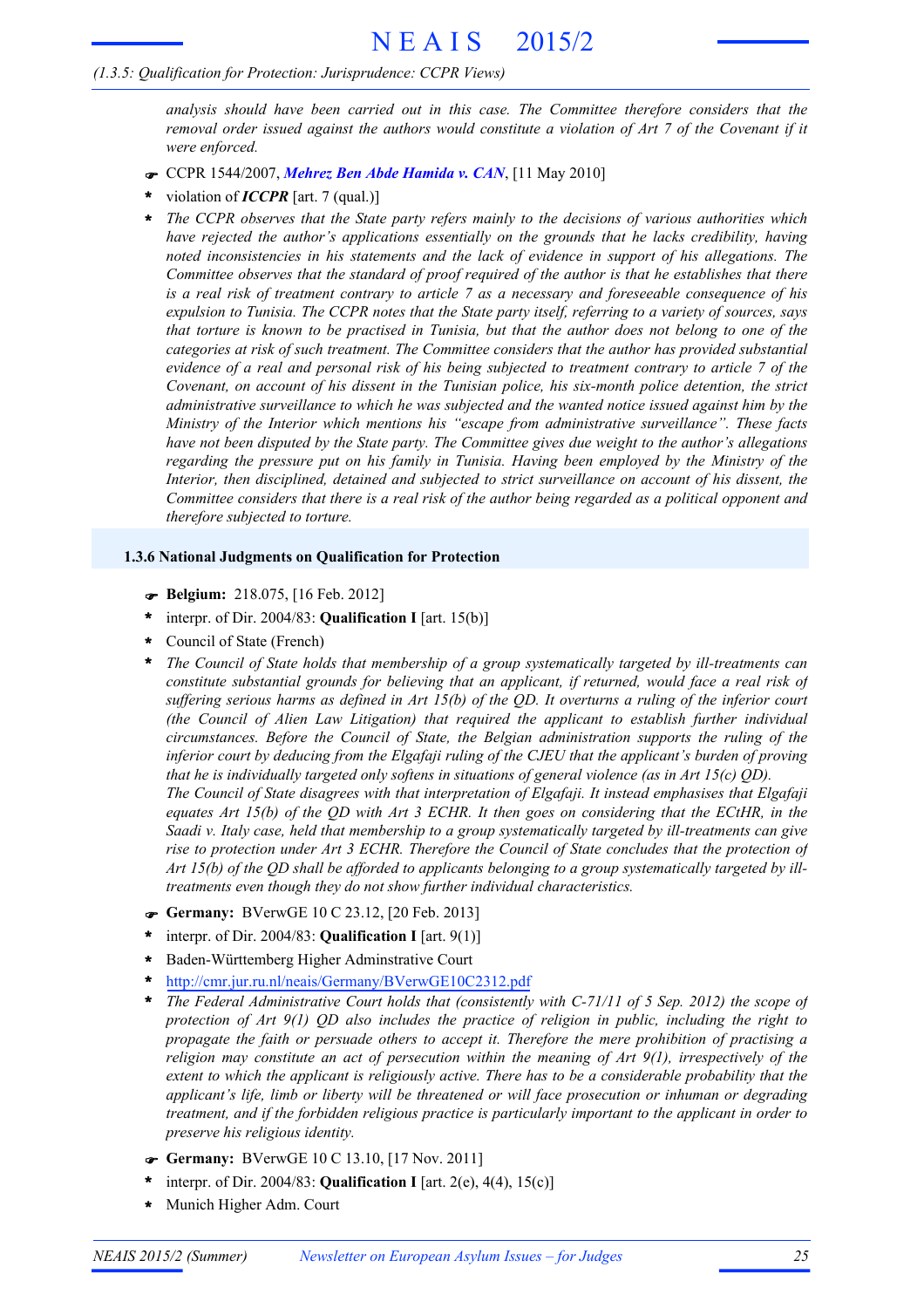- **\*** http://cmr.jur.ru.nl/neais/Germany/BVerwGE10C1310.pdf
- (1) In order for a substantial individual danger to be presumed, Section 60 (7) Sentence 2 of the Residence Act requires a considerable probability that the individual concerned will be threatened with harm to the legally protected interests of life or limb. **\***

(2) For a finding of the requisite density of danger, in addition to a quantitative determination of the risk of death or injury, a general appraisal is also required that also assesses the situation for the delivery of medical care.

# **2 Asylum Procedure**

*2.1 Asylum Procedure: Adopted Measures sorted in chronological order*

|            | Directive 2005/85                                                                                 | <b>Asylum Procedure I</b>  |      |                                       |                 |
|------------|---------------------------------------------------------------------------------------------------|----------------------------|------|---------------------------------------|-----------------|
|            | On minimum standards on procedures in Member States for granting and withdrawing refugee status   |                            |      |                                       |                 |
|            | OJ 2005 L 326/13<br>*                                                                             | impl. date: 1-12-2007      |      |                                       |                 |
|            | Revised by Dir. 2013/32<br>$\star$                                                                |                            |      |                                       |                 |
|            | <b>CJEU Judgments</b>                                                                             |                            |      |                                       |                 |
|            | • CJEU C-175/11, H.I.D.                                                                           | 31 Jan.                    | 2013 | art. $23(3)$ , $23(4)$ , $39$         |                 |
|            | CJEU C-69/10, Samba Diouf                                                                         | 28 July                    | 2011 | art. 39                               |                 |
|            | CJEU C-133/06, Eur. Parliament v. EU                                                              | 6 May                      | 2008 |                                       |                 |
|            | <b>CJEU</b> pending cases                                                                         |                            |      |                                       |                 |
|            | $\bullet$ CJEU C-239/14, Tall                                                                     | pending                    |      | art. 39                               |                 |
|            | <b>National Judgments</b>                                                                         |                            |      |                                       |                 |
|            | Treland: S.U.N. [2012] IEHC 338                                                                   | 30 Mar. 2012               |      | art. 39                               |                 |
|            | See further: $\S$ 2.3                                                                             |                            |      |                                       |                 |
|            | Directive 2013/32                                                                                 | <b>Asylum Procedure II</b> |      |                                       |                 |
|            |                                                                                                   |                            |      |                                       |                 |
|            | On common procedures for granting and withdrawing international protection                        |                            |      |                                       |                 |
|            | OJ 2013 L 180/60<br>÷                                                                             | impl. date: 20-07-2015     |      |                                       | UK, IRL opt out |
|            | Recast of Dir. 2005/85<br>$\ast$                                                                  |                            |      |                                       |                 |
|            | Germany: BVerwG 10 C 7.13                                                                         | 17 June 2014               |      | art. $33(2)(a)$                       |                 |
|            | Germany: BVerwG 10 C 1.13                                                                         | 5 Sep.                     | 2013 | art. $2(i)$ , $33(2)(a)$              |                 |
|            | See further: $\S$ 2.3                                                                             |                            |      |                                       |                 |
| <b>CAT</b> |                                                                                                   | non-refoulement            |      |                                       |                 |
|            | UN Convention against Torture and other Cruel, Inhuman or Degrading Treatment or Punishment       |                            |      |                                       |                 |
|            | 1465 UNTS 85<br>*                                                                                 | impl. date: 1987           |      |                                       |                 |
|            | art. 3: Protection against Refoulement<br>*                                                       |                            |      |                                       |                 |
|            | <b>CAT Views</b>                                                                                  |                            |      |                                       |                 |
|            | ← CAT 379/2009, Bakatu-Bia                                                                        | 8 July                     | 2011 | art. $3$ (proc.)                      |                 |
|            | CAT 319/2007, Nirma Singh                                                                         | 30 May 2011                |      | art. 22                               |                 |
|            | See further: $\S$ 2.3                                                                             |                            |      |                                       |                 |
|            | <b>ECHR</b>                                                                                       | effective remedy           |      |                                       |                 |
|            | European Convention for the Protection of Human Rights and Fundamental Freedoms and its Protocols |                            |      |                                       |                 |
|            | <b>ETS 005</b><br>$\star$                                                                         | impl. date: 1953           |      |                                       |                 |
|            | $\ast$                                                                                            |                            |      |                                       |                 |
|            | art. 3: Protection against Refoulement<br>art. 13: Right to Effective Remedy                      |                            |      |                                       |                 |
|            |                                                                                                   |                            |      |                                       |                 |
|            | <b>ECtHR Judgments</b>                                                                            | 19 Mar. 2015               |      |                                       |                 |
|            | New F ECtHR Ap.no. 70055/10, Josef                                                                |                            | 2014 | art. $13$ (proc.)                     |                 |
|            | ECtHR Ap.no. 6528/11, A.C. a.o.<br>ECtHR Ap.no. 2283/12, Mohammed<br>F                            | 22 Apr.<br>6 June          | 2013 | art. 13 (proc.)                       |                 |
|            | $\bullet$ ECtHR Ap.no. 50094/10, M.E.                                                             | 6 June                     | 2013 | art. $3$ (proc.)<br>art. $13$ (proc.) |                 |
|            | ECtHR Ap.no. 39630/09, El-Masri                                                                   | 13 Dec.                    | 2012 | art. $13$ (proc.)                     |                 |
|            | $\mathcal$ ECtHR Ap.no. 33210/11, Singh                                                           | $2$ Oct.                   | 2012 | art. $13$ (proc.)                     |                 |
|            | ECtHR Ap.no. 14743/11, Abdulkhakov                                                                | $2$ Oct.                   | 2012 | art. $3$ (proc.)                      |                 |
|            | ECtHR Ap.no. 33809/08, Labsi                                                                      | 15 May                     | 2012 | art. 13 (proc.)                       |                 |
|            | ECtHR Ap.no. 27765/09, Hirsi<br>F                                                                 | 23 Feb.                    | 2012 | art. $3$ (proc.)                      |                 |
|            | <b>■</b> ECtHR Ap.no. 9152/09, I.M.                                                               | 2 Feb.                     | 2012 | art. 13 (proc.)                       |                 |
|            |                                                                                                   |                            |      |                                       |                 |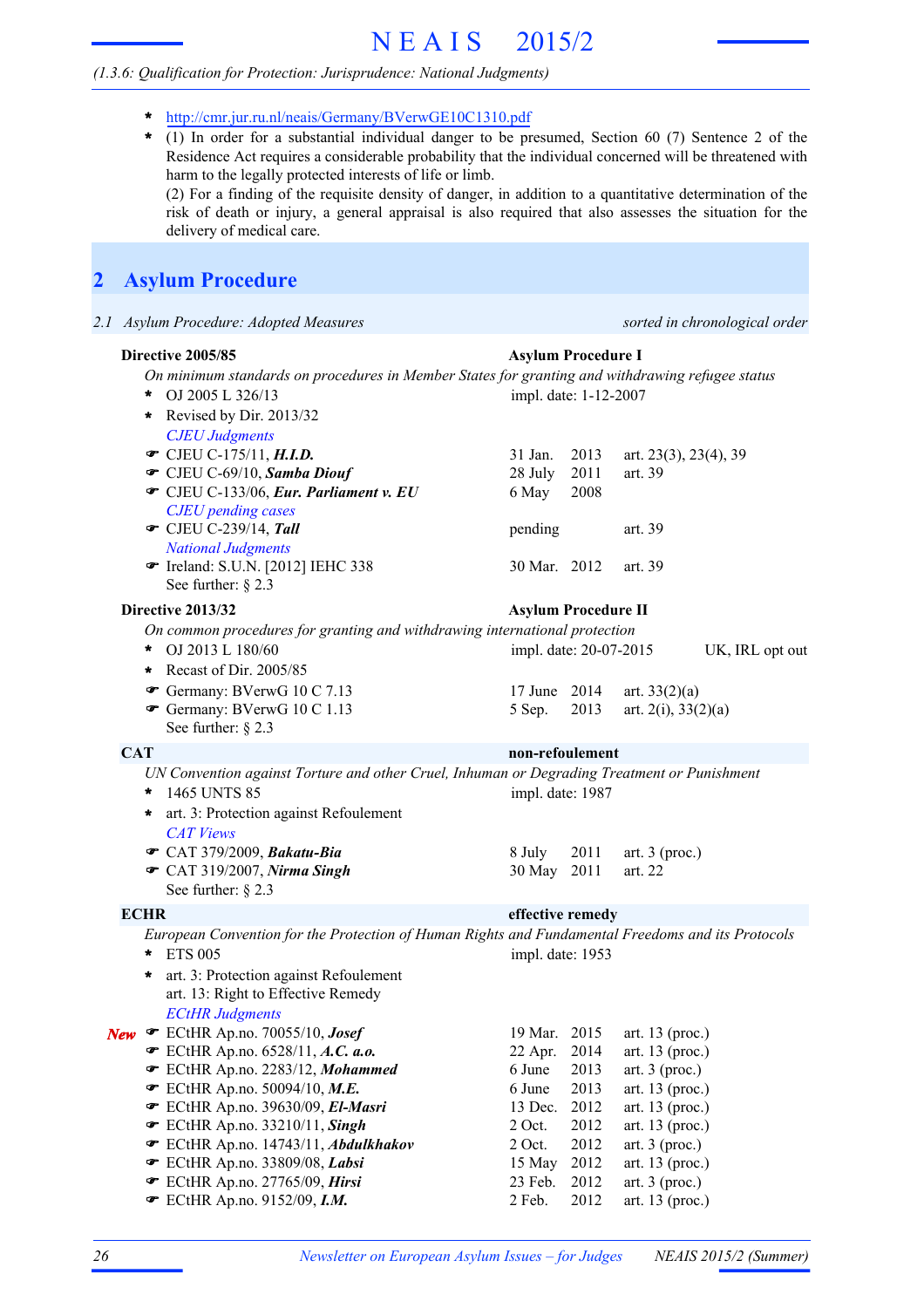### *(2.1: Asylum Procedure: Adopted Measures)*

| $\bullet$ ECtHR Ap.no. 39472/07, Popov | 19 Jan.   | 2012 | art. $3$ (proc.)  |
|----------------------------------------|-----------|------|-------------------|
| ECtHR Ap.no. 12294/07, Zontul          | 17 Jan.   | 2012 | art. $3$ (proc.)  |
| <b>■</b> ECtHR Ap.no. 30696/09, M.S.S. | $21$ Jan. | 2011 | art. $3$ (proc.)  |
| ECtHR Ap.no. 30471/08, Abdolkhani      | 22 Sep.   | 2009 | art. $13$ (proc.) |
| ECtHR Ap.no. 246/07, Ben Khemais       | 24 Feb.   | 2009 | art. $3$ (proc.)  |
| ECtHR Ap.no. 45223/05, Sultani         | $20$ Sep. | 2007 | art. $3$ (proc.)  |
| ECtHR Ap.no. 25389/05, Gebremedhin     | $26$ Apr. | 2007 | art. $13$ (proc.) |
| $\bullet$ ECtHR Ap.no. 13284/04, Bader | 8 Nov.    | 2005 | art. $3$ (proc.)  |
| <b>•</b> ECtHR Ap.no. 38885/02, N.     | 26 July   | 2005 | art. $3$ (proc.)  |
| $\bullet$ ECtHR Ap.no. 51564/99, Conka | 5 Feb.    | 2002 | art. $13$ (proc.) |
| ECtHR Ap.no. 40035/98, Jabari          | 11 July   | 2000 | art. $3$ (proc.)  |
| ECtHR Ap.no. 25894/94, Bahaddar        | $19$ Feb. | 1998 | art. $3$ (proc.)  |
| See further: $\S$ 2.3                  |           |      |                   |

# *2.2 Asylum Procedure: Proposed Measures*

nothing to report **\***

#### *2.3 Asylum Procedure: Jurisprudence sorted in alphabetical order*

### **2.3.1 CJEU Judgments on Asylum Procedure**

- F CJEU C-133/06, *Eur. Parliament v. EU*, [6 May 2008]
- interpr. of Dir. 2005/85: **Asylum Procedure I \***
- *Under Article 202 EC, when measures implementing a basic instrument need to be taken at Community level, it is the Commission which, in the normal course of events, is responsible for exercising that power. The Council must properly explain, by reference to the nature and content of the basic instrument to be implemented, why exception is being made to that rule.* In that regard, the grounds set out in recitals 19 and 24 in the preamble to Directive 2005/85 on *minimum standards on procedures in Member States for granting and withdrawing refugee status, which relate respectively to the political importance of the designation of safe countries of origin and to the potential consequences for asylum applicants of the safe third country concept, are conducive to* justifying the consultation of the Parliament in respect of the establishment of the lists of safe countries *and the amendments to be made to them, but not to justifying sufficiently a reservation of implementing powers which is specific to the Council.* **\***
- F CJEU C-175/11, *H.I.D.*, [31 Jan. 2013]
- interpr. of Dir. 2005/85: **Asylum Procedure I** [art. 23(3), 23(4), 39] **\***
- ref. from 'High Court' (Ireland) **\***
- *1. Article 23(3) and (4) must be interpreted as not precluding a MS from examining by way of prioritised or accelerated procedure, in compliance with the basic principles and guarantees set out in Chapter II of the Directive, certain categories of asylum applications defined on the basis of the criterion of the nationality or country of origin of the applicant.* **\***

2. Article 39 must be interpreted as not precluding national legislation, such as that at issue in the *main proceedings, which allows an applicant for asylum either to lodge an appeal against the decision of the determining authority before a court or tribunal such as the Refugee Appeals Tribunal (Ireland),* and to bring an appeal against the decision of that tribunal before a higher court such as the High *Court (Ireland), or to contest the validity of that determining authority's decision before the High Court, the judgments of which may be the subject of an appeal to the Supreme Court (Ireland).*

- F CJEU C-69/10, *Samba Diouf*, [28 July 2011]
- interpr. of Dir. 2005/85: **Asylum Procedure I** [art. 39] **\***
- ref. from 'Tribunal Administratif' (Luxembourg) **\***
- *On (1) the remedy against the decision to deal with the application under an accelerated procedure and (2) the right to effective judicial review in a case rejected under an accelerated procedure.* Art. 39 does not imply a right to appeal against the decision to assess the application for asylum in an *accelerated procedure, provided that the reasons which led to this decision can be subject to judicial review within the framework of the appeal against the rejection of the asylum claim.* **\***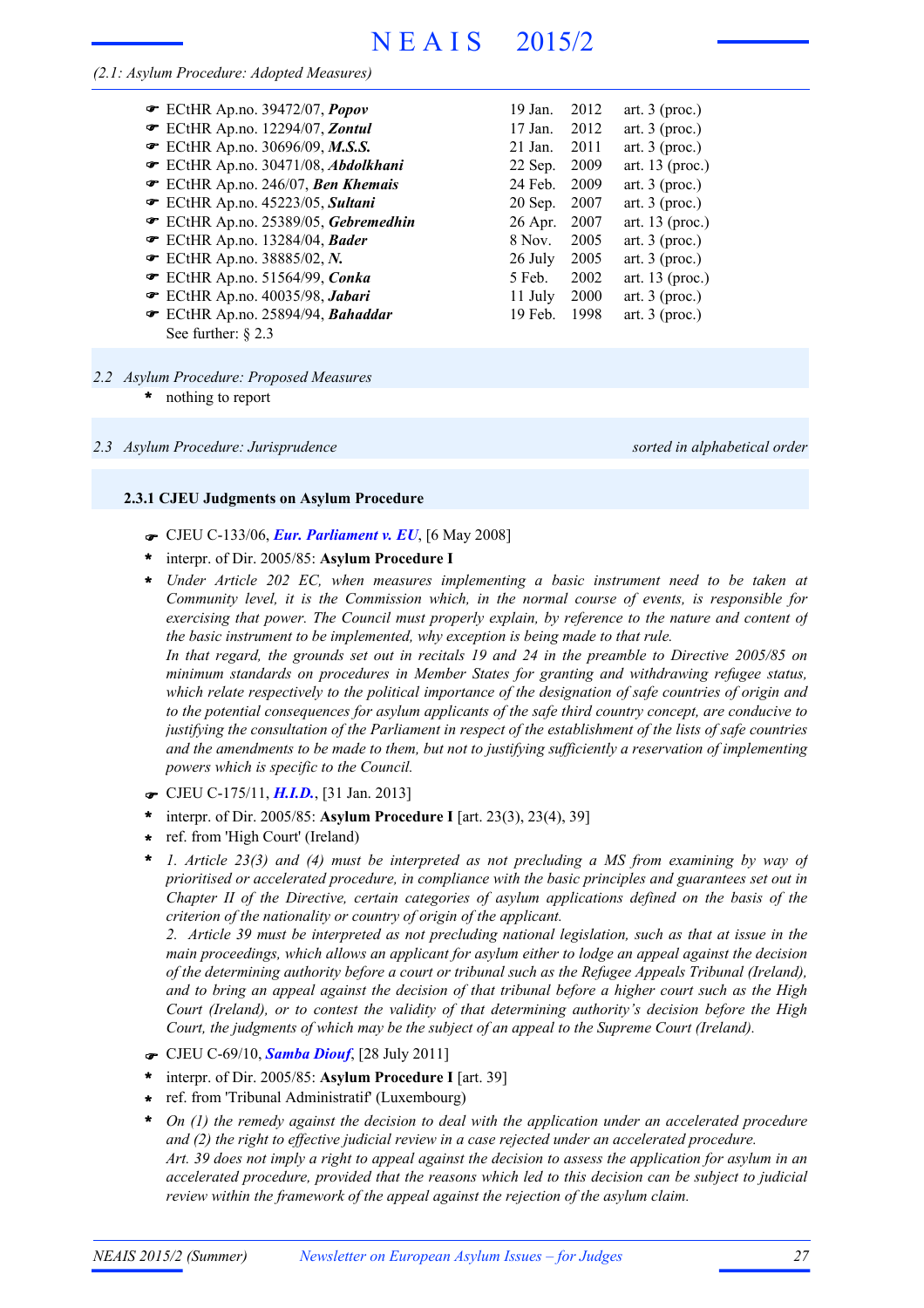#### **2.3.2 CJEU pending cases on Asylum Procedure**

- F CJEU C-239/14, *Tall*
- \* interpr. of Dir. 2005/85: Asylum Procedure I [art. 39]
- ref. from 'Tribunal du Travail de Liège' (Belgium) **\***
- On the question whether there is under Belgian law an effective remedy in case of a multiple asylum *claim in the absence of suspensive effect and no full jurisdiction by a Belgian Court.* **\***

#### **2.3.3 ECtHR Judgments and decisions on Asylum Procedure**

- F ECtHR Ap.no. 6528/11, *A.C. a.o. v. SPA*, [22 Apr. 2014]
- violation of *ECHR* [art. 13 (proc.)] **\***
- *The applicants were 30 asylum seekers of Sahrawi origin, claiming that their return to Morocco would expose them to the risk of inhuman and degrading treatment in reprisal of their participation in the Gdeim Izik camp in Western Sahara which they had fled upon its dismantling by Moroccan police.* **\***

*The applicants had applied for judicial review of the rejection by the Spanish Ministry of the Interior of their applications for international protection. As they had applied for the stay of execution of the orders for their deportation, the court (Audiencia Nacional) had provisionally suspended the removal procedure for the first 13 applicants, and the following day rejected the applications for stay of execution. Likewise, the decisions to reject the applications for stay of execution of the other 17 applicants' deportation orders had been adopted very shortly after the provisional suspension. The appeals on the merits of the asylum applications were still pending before the Spanish courts.*

*The ECtHR reiterated its previous considerations of the necessity of automatic suspension of the removal in order for appeals to comply with the requirement of effectiveness of the remedy under art. 13 in cases pertaining to Arts. 2 or 3. Even while recognising that accelerated procedures may facilitate the processing of asylum applications in certain circumstances, the Court held that in this case rapidity should not be achieved at the expense of the effective procedural guarantees protecting the applicants against refoulement to Morocco. As the applicants had not had the opportunity to provide any further explanations on their cases, and their applications for asylum did not in themselves have suspensive effect, the Court found a violation of Art. 13 taken together with Arts. 2 and 3. According to Art. 46 ECHR the Court stated that Spain was to guarantee, legally and materially, that the applicants would remain within its territory pending a final decision on their asylum applications. Violation of ECHR Art. 13 in conjunction with Arts. 2 and 3.*

- F ECtHR Ap.no. 30471/08, *Abdolkhani v. TUR*, [22 Sep. 2009]
- violation of *ECHR* [art. 13 (proc.)] **\***
- Holding a violation of Art. 13 in relation to complaints under Art. 3; the notion of an effective remedy *under Art. 13 requires independent and rigorous scrutiny of a claim to risk of refoulement under Art. 3, and a remedy with automatic suspensive effect.* **\***
- F ECtHR Ap.no. 14743/11, *Abdulkhakov v. RUS*, [2 Oct. 2012]
- violation of *ECHR* [art. 3 (proc.)] **\***
- *The applicant, an Uzbek national, applied for refugee status and asylum in Russia. The Russian authorities arrested him immediately upon arrival as they had been informed that he was wanted in Uzbekistan for involvement in extremist activities. The applicant claimed to be persecuted in Uzbekistan due to his religious beliefs, and feared being tortured in order to extract confession to offences. His application for refugee status was rejected, but his application for temporary asylum was still pending.* **\***

*The Russian authorities ordered the applicant's extradition to Uzbekistan, referring to diplomatic assurances given by the Uzbek authorities. However, the extradition order was not enforced, due to an indication by the ECtHR of an interim measure under Rule 39. Meanwhile, the applicant was abducted in Moscow, taken to the airport and brought to Tajikistan.*

*Extradition of the applicant to Uzbekistan, in the event of his return to Russia, was considered to constitute violation of ECHR Art. 3, due to the widespread ill-treatment of detainees and the systematic practice of torture in police custody in Uzbekistan, and the fact that such risk would be increased for persons accused of offences connected to their involvement with prohibited religious organisations.*

*The Court found it established that the applicant's transfer to Tajikistan had taken place with the*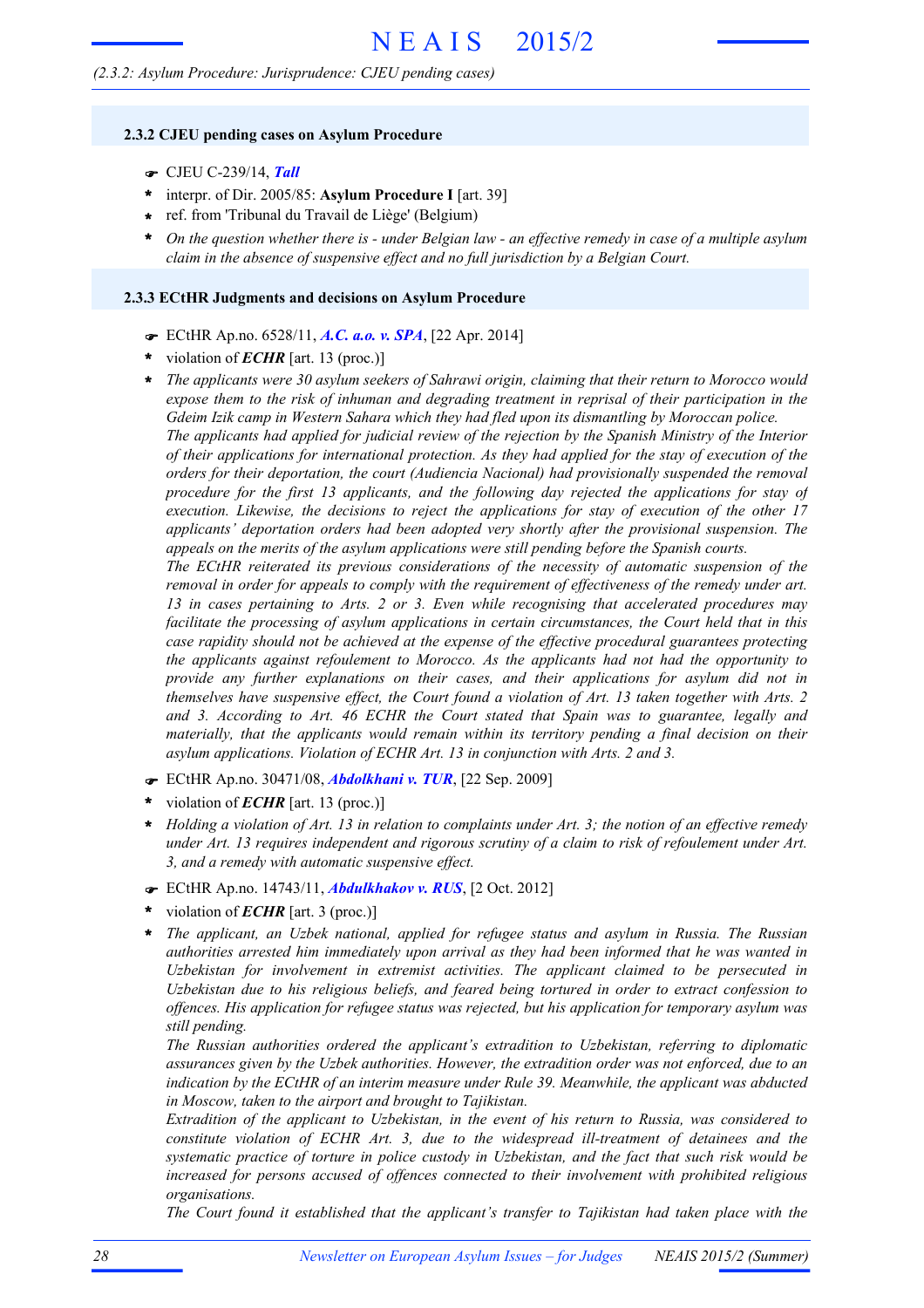*knowledge and either passive or active involvement of the Russian authorities. Tajikistan is not a party to the ECHR, and Russia had therefore removed the applicant from the protection of his rights under the ECHR. The Russian authorities had not made any assessment of the existence of legal guarantees in Tajikistan against removal of persons facing risk of ill-treatment.*

*As regards this issue of potential indirect refoulement, the Court noted in particular that the applicant's transfer to Tajikistan had been carried out in secret, outside any legal framework capable of providing safeguards against his further transfer to Uzbekistan without assessment of his risk of illtreatment there. Any extra-judicial transfer or extraordinary rendition, by its deliberate circumvention of due process, was held to be contrary to the rule of law and the values protected by the ECHR.*

- F ECtHR Ap.no. 13284/04, *Bader v. SWE*, [8 Nov. 2005]
- violation of *ECHR* [art. 3 (proc.)] **\***
- \* Asylum seeker held to be protected against refoulement due to a risk of flagrant denial of fair trial that *might result in the death penalty; such treatment would amount to arbitrary deprivation of life in breach of Art 2; deportation of both the asylum seeker and his family members would therefore give rise to violations of Art 2 and 3.*
- F ECtHR Ap.no. 25894/94, *Bahaddar v. NL*, [19 Feb. 1998]
- no violation of *ECHR* [art. 3 (proc.)] **\***
- *Although prohibition of ill-treatment contained in Art 3 of Convention is also absolute in expulsion cases, applicants invoking this Art are not dispensed as a matter of course from exhausting available and effective domestic remedies and normally complying with formal requirements and time-limits laid down by domestic law.* **\***

*In the instant case applicant failed to comply with time-limit for submitting grounds of appeal (failed to request extension of time-limit even though possibility open to him) no special circumstances absolving applicant from compliance – even after time-limit had expired applicant had possibility to lodge fresh applications to domestic authorities either for refugee status or for residence permit on humanitarian grounds – Court notes at no stage during domestic proceedings was applicant refused interim injunction against expulsion – thus no imminent danger of ill-treatment.*

- F ECtHR Ap.no. 246/07, *Ben Khemais v. ITA*, [24 Feb. 2009]
- violation of *ECHR* [art. 3 (proc.)] **\***
- *Violation of Art 3 due to deportation of the applicant to Tunisia. 'Diplomatic assurances' alleged by the respondent Government could not be relied upon. Violation of Art 34 as the deportation had been carried out in spite of an ECtHR decision issued under Rule 39 of the Rules of Court.* **\***
- F ECtHR Ap.no. 51564/99, *Conka v. BEL*, [5 Feb. 2002]
- violation of *ECHR* [art. 13 (proc.)] **\***
- *The detention of rejected Roma asylum seekers before deportation to Slovakia constituted a violation of Art 5. Due to the specific circumstances of the deportation the prohibition against collective expulsion under Protocol 4 Art 4 was violated; the procedure followed by the Belgian authorities did not provide an effective remedy in accordance with Art 13, requiring guarantees of suspensive effect.* **\***
- F ECtHR Ap.no. 39630/09, *El-Masri v. MKD*, [13 Dec. 2012]
- violation of *ECHR* [art. 13 (proc.)] **\***
- *Whereas this case did not concern an asylum applicant, the ECtHR's reasoning and conclusions may be of interest in order to illustrate general principles of potential relevance to asylum cases under ECHR Arts 3 and 13 as well.* **\***

*The applicant, a German national of Lebanese origin, had been arrested by the Macedonian authorities as a terrorist suspect, held incommunicado in a hotel in Skopje, handed over to a CIA rendition team at Skopje airport, and brought to Afghanistan where he was held in US detention and repeatedly interrogated, beaten, kicked and threatened until his release four months later.*

*The Court accepted evidence from both aviation logs, international reports, a German parliamentary inquiry, and statements by a former Macedonian minister of interior as the basis for concluding that the applicant had been treated in accordance with his explanations. In view of the evidence presented, the burden of proof was shifted to the Macedonian government which had not conclusively refuted the applicant's allegations which there therefore considered as established beyond reasonable doubt.*

*Macedonia was held to be responsible for the ill-treatment and unlawful detention during the entire period of the applicant's captivity. In addition, arts. 3 and 13 ECHR had been violated due to the absence of any serous investigation into the case by the Macedonian authorities.*

*In two concurring opinions, ECtHR judges made further observations concerning the right to the truth*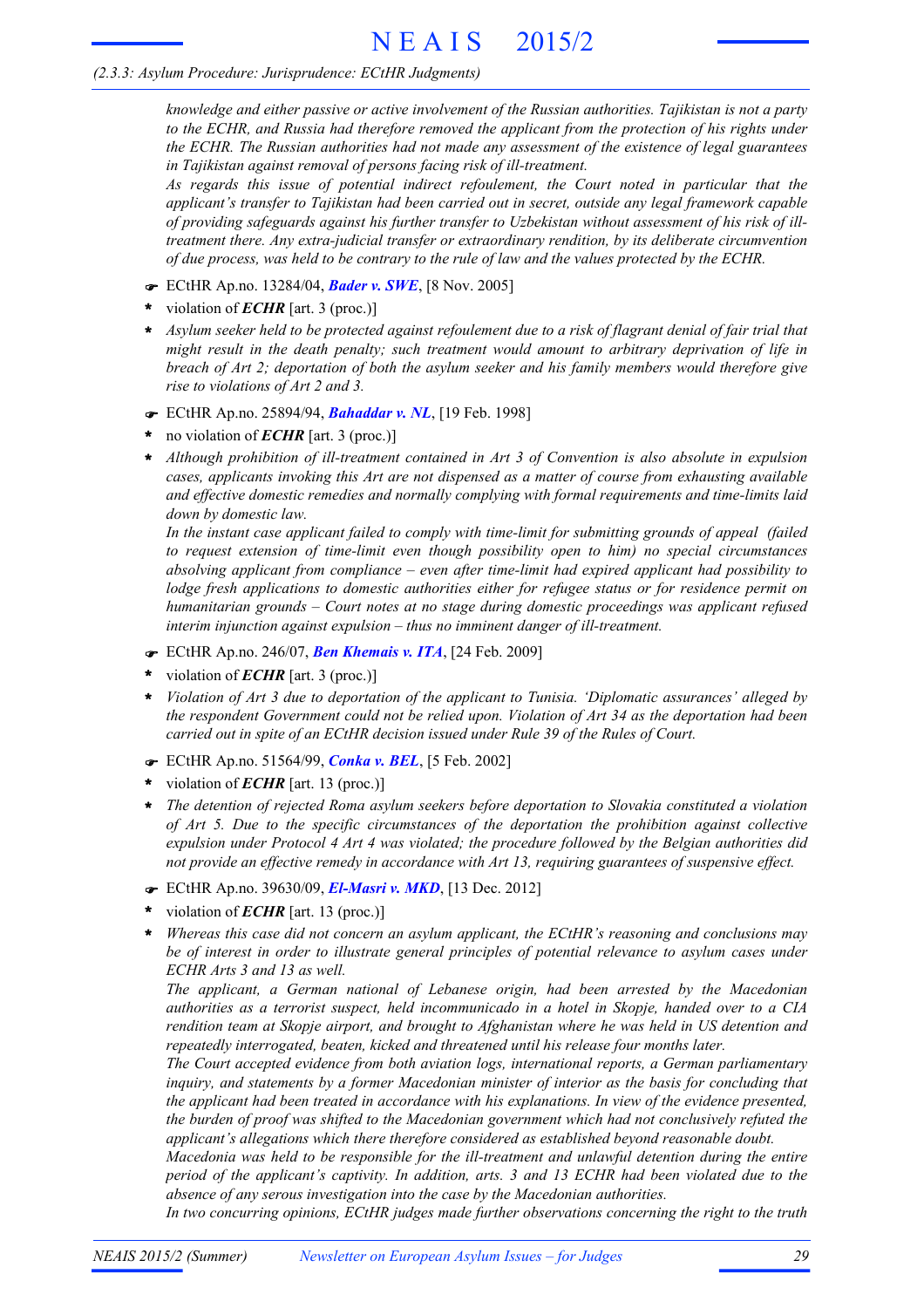*as a separate aspect of Art. 13 or as inherent aspect of Art. 3 ECHR respectively.*

- F ECtHR Ap.no. 25389/05, *Gebremedhin v. FRA*, [26 Apr. 2007]
- violation of *ECHR* [art. 13 (proc.)] **\***
- *Holding that the particular border procedure declaring 'manifestly unfounded' asylum applications* **\*** *inadmissible, and refusing the asylum seeker entry into the territory, was incompatible with Art. 13 taken together with Art.3; emphasising that in order to be effective, the domestic remedy must have suspensive effect as of right.*
- F ECtHR Ap.no. 27765/09, *Hirsi v. ITA*, [23 Feb. 2012]
- interpr. of *ECHR* [art. 3 (proc.)] **\***
- For the first time the Court applied Art 4 of Protocol no. 4 (collective expulsion) in the circumstance of aliens who were not physically present on the territory of the State, but in the high seas. Italy was *also held responsible for exposing the aliens to a treatment in violation with Art 3 ECHR, as it transferred them to Libya 'in full knowledge of the facts' and circumstances in Libya.* **\***
- F ECtHR Ap.no. 9152/09, *I.M. v. FRA*, [2 Feb. 2012]
- violation of *ECHR* [art. 13 (proc.)] **\***
- *The Court therefore observed, with regard to the effectiveness of the domestic legal arrangements as a* whole, that while the remedies of which the applicant had made use had been available in theory, their *accessibility in practice had been limited by the automatic registration of his application under the fast-track procedure, the short deadlines imposed and the practical and procedural difficulties in producing evidence, given that he had been in detention and applying for asylum for the first time.* **\***
- F ECtHR Ap.no. 40035/98, *Jabari v. TUR*, [11 July 2000]
- violation of *ECHR* [art. 3 (proc.)] **\***
- Given the irreversible nature of the harm that might occur if the risk of torture or ill-treatment alleged materialised and the importance which it attaches to Art 3, the notion of an effective remedy under Art *13 requires independent and rigorous scrutiny of a claim that there exist substantial grounds for fearing a real risk of treatment contrary to Art 3.* **\***
- F ECtHR Ap.no. 70055/10, *Josef v. BEL*, [19 Mar. 2015]
- no violation of *ECHR* [art. 13 (proc.)] **\***
- *The applicant was a Nigerian woman, diagnosed with HIV, who was to be returned with her three* children upon refusal of her request for asylum in Belgium. The case was (on 27 Feb. 2014) referred *to the Grand Chamber resulting in a* friendly settlement of the case, implying that the residence status of the applicant and her children would be regularised immediately and unconditionally. Noting that they had been issued with residence permits granting them indefinite leave to remain in Belgium. **\***
- F ECtHR Ap.no. 33809/08, *Labsi v. SVK*, [15 May 2012]
- violation of *ECHR* [art. 13 (proc.)] **\***
- *An Algerian man, convicted in France of preparing a terrorist act, and convicted in his absence in Algeria of membership of a terrorist organisation, had been expelled to Algeria upon rejection of his asylum request in Slovakia. On the basis of the existing information about the situation in Algeria for persons suspected of terrorist activities, the Court found that there had been substantial grounds for* believing that he faced a real risk of being exposed to treatment contrary to Art. 3. The responding *government's invocation of the security risk represented by the applicant was dismissed due to the absolute guarantee under Art. 3. Assurances given by the Algerian authorities concerning the applicant's treatment upon return to Algeria were found to be of a general nature, and they had* proven insufficient since the request for a visit by a Slovak official to the applicant, held in detention *upon return, had not been followed. The applicant's expulsion only one working day after the Slovak Supreme Court's judgment, upholding the dismissal of his asylum request, had effectively prevented him from attempting redress by a complaint to the Slovak Constitutional Court. Expulsion of the applicant in disregard of an interim measure issued by the Court under Rule 39, preventing the Court from properly examining his complaints and from protecting him against treatment contrary to Art. 3, was a violation of the right to individual application under Art. 34.* **\***
- F ECtHR Ap.no. 50094/10, *M.E. v. FRA*, [6 June 2013]
- no violation of *ECHR* [art. 13 (proc.)] **\***
- *The applicant was an Egyptian belonging to the Coptic Christian community in his country of origin* where he had been exposed to a number of attacks due to his religious belief. His reports of these **\***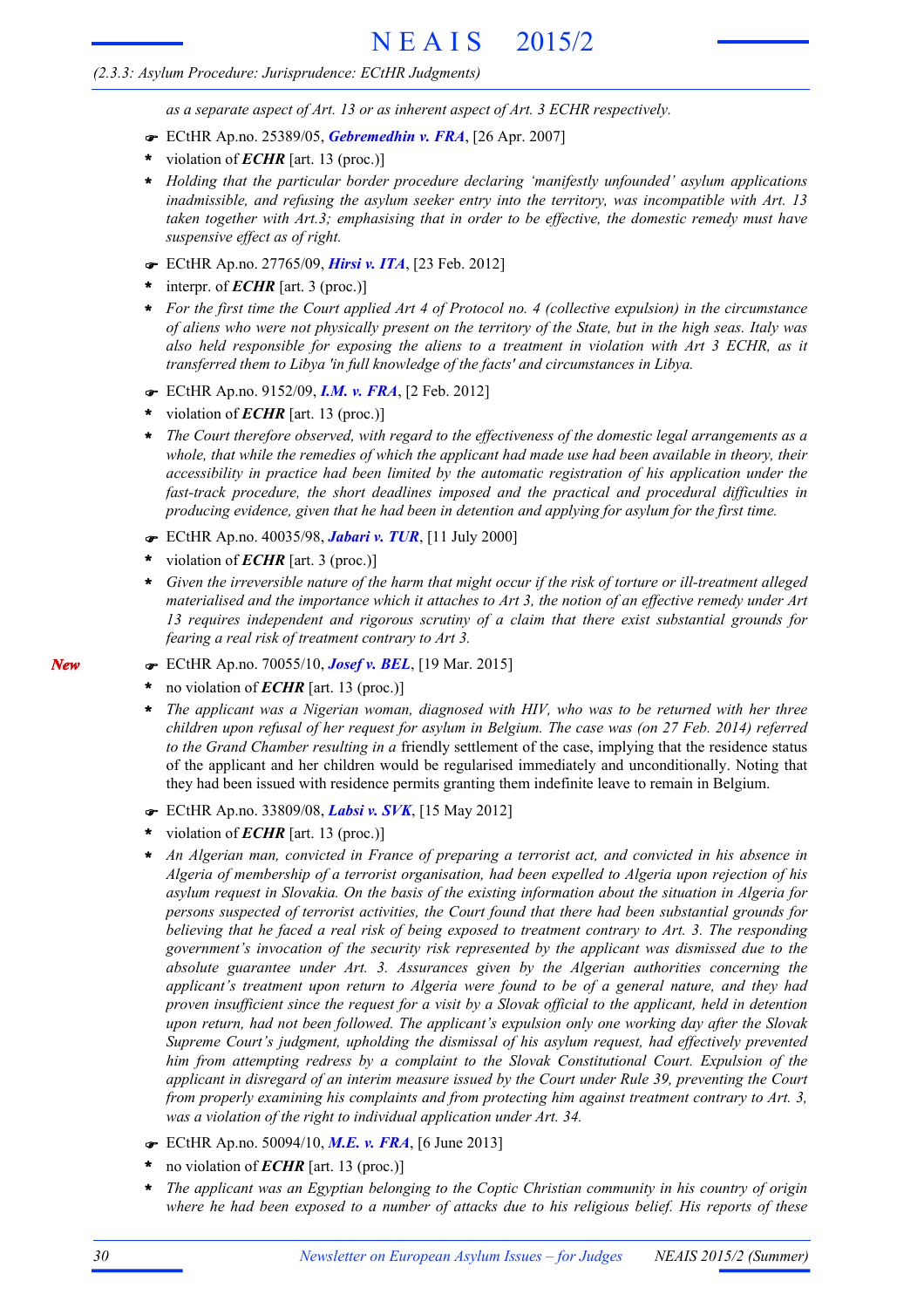*incidents to the police had been unsuccessful, and before leaving Egypt in 2007 he was accused of proselytizing for which he was sentenced in absentia to 3 years of imprisonment.*

*The ECtHR referred to reports on numerous instances of violence and other persecution against Coptic Christians in Egypt in 2010-11, and on reluctance of Egyptian authorities to prosecute the perpetrators, and found no evidence that the situation had improved. The Court found strong evidence that the applicant would be a potential prime target for persecution and violence as a convicted proselytizer, whether free or imprisoned, and pointed to the serious doubt about on the applicant's ability to receive adequate protection from the Egyptian authorities. Given his background and the* situation of Coptic Christians in Egypt, Art. 3 would be violated in case of enforcement of the decision *to deport the applicant.*

*Contrary to the judgment in I.M. v. France (9152/09), the ECtHR did not consider the examination of this case in the French 'fast-track' asylum procedure incompatible with Art. 13. The Court emphasised* the very substantial delay in the applicant's lodging of his asylum request (almost 3 years) and the fact that he had been able to lodge an appeal with suspensive effect against the removal order as well as *an asylum request with suspensive effect. Given his delay, the applicant could not validly argue that the reduced and very short deadlines to prepare the asylum request in the special procedure had affected the accessibility of the remedies available to him, and there was therefore no violation of Art. 13 in conjunction with Art. 3.*

- F ECtHR Ap.no. 30696/09, *M.S.S. v. BEL + GRC*, [21 Jan. 2011]
- violation of *ECHR* [art. 3 (proc.)] **\***
- *A deporting State is responsible under Art. 3 ECHR for the foreseeable consequences of the deportation of an asylum seeker to another EU Member State, even if the deportation is being decided in accordance with the Dublin Regulation; the responsibility of the deporting State comprises not only* the risk of indirect refoulement by way of further deportation to risk of ill-treatment in the country of origin, but also the conditions in the receiving Member State if it is foreseeable that the asylum seeker *may there be exposed to treatment contrary to Art. 3.* **\***
- F ECtHR Ap.no. 2283/12, *Mohammed v. AUT*, [6 June 2013]
- no violation of *ECHR* [art. 3 (proc.)] **\***
- *The applicant Sudanese asylum seeker arrived in Austria via Greece and Hungary. The Austrian authorities rejected the application and ordered his transfer to Hungary under the Dublin Regulation.* When placed in detention with a view to his forced transfer almost a year later, he lodged a second *asylum application which did not have suspensive effect in relation to the transfer order.* **\***

*The ECtHR considered the applicant's initial claim against the Dublin transfer arguable, due to the* 'alarming nature' of reports published in 2011-12 in respect of Hungary as a country of asylum and in *particular as regards Dublin transferees. His second application for asylum in Austria could therefore not prima facie be considered abusively repetitive or entirely manifestly unfounded. In the specific circumstances of the case, the applicant had been deprived of de facto protection against forced transfer and of a meaningful substantive examination of his arguable claim concerning the situation of asylum seekers in Hungary. Accordingly, Art. 13 in conjunction with Art. 3 had been violated.*

*Despite the initially arguable claim against the Dublin transfer to Hungary, the Court noted the subsequent legislative amendments and the introduction of additional legal guarantees concerning detention of asylum seekers and their access to basic facilities. The applicant would therefore no* longer be at a real and individual risk of being subjected to treatment in violation of Art. 3 upon *transfer to Hungary under the Dublin Regulation.*

- F ECtHR Ap.no. 38885/02, *N. v. FIN*, [26 July 2005]
- violation of *ECHR* [art. 3 (proc.)] **\***
- *Asylum seeker held to be protected against refoulement under Art. 3, despite the Finnish authorities' doubts about his identity, origin, and credibility; two delegates of the Court were sent to take oral evidence from the applicant, his wife and a Finnish senior official; while retaining doubts about his credibility on some points, the Court found that the applicant's accounts on the whole had to be considered sufficiently consistent and credible; deportation would therefore be in breach of Art. 3.* **\***
- F ECtHR Ap.no. 39472/07, *Popov v. FRA*, [19 Jan. 2012]
- violation of *ECHR* [art. 3 (proc.)] **\***
- *Although the applicants – a Kazakhstani couple and their two children aged 5 months and 3 years – had been detained in an administrative detention centre authorised to accommodate families, the conditions during their two weeks detention were held to have caused the children distress and to have* **\***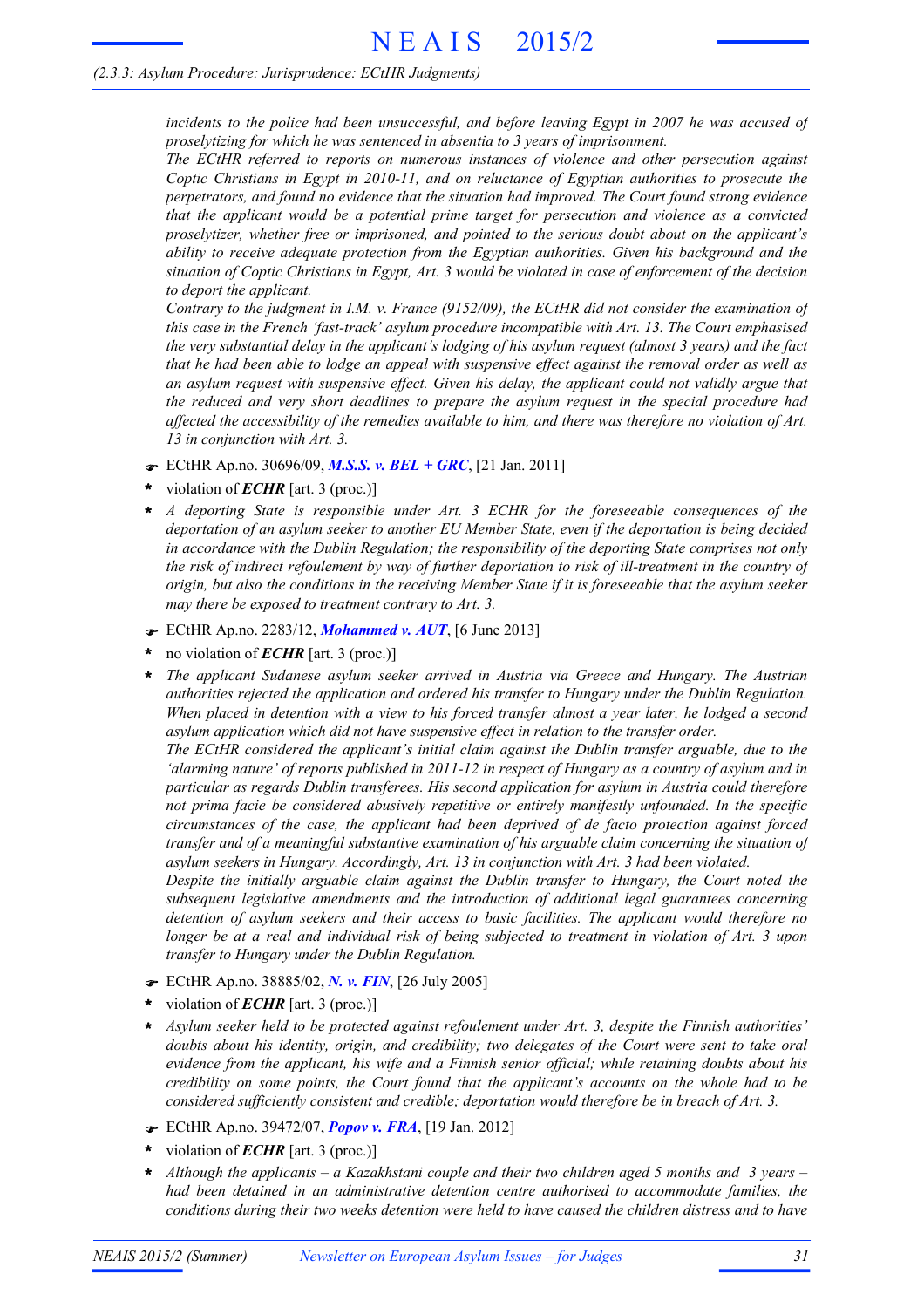*serious psychological repercussions. Thus, the children had been exposed to conditions exceeding the minimum level of severity required to fall within the scope of ECHR Art. 3, and this provision had been violated in respect of the children. Since that minimum level of severity was not attained as regards the parents, there was no violation of Art. 3 in respect of these applicants.*

*ECHR Art. 5 was violated in respect of the children, both because the French authorities had not sought to establish any possible alternative to administrative detention (Art. 5(1)(f)), and because children accompanying their parents were unable to have the lawfulness of their detention examined by the courts (Art. 5(4)).*

ECHR Art. 8 was violated due to the detention of the whole family. As there had been no particular *risk of the applicants absconding, the interference with the applicants' family life, resulting from their placement in a detention centre for two weeks, had been disproportionate. In this regard the Court* referred to its recent case law concerning 'the child's best interest' as well as to Art. 3 of the UN *Convention on the Rights of the Child and to Directive 2003/9 on Reception Conditions.*

- F ECtHR Ap.no. 71386/10, *Savriddin v. RUS*, [25 Apr. 2013]
- violation of *ECHR* [art. 3 (proc.), 5(4), 34] **\***
- *The applicant, a national of Tajikistan having been granted temporary asylum in Russia, had been* abducted in Moscow by a group of men, detained in a mini-van for one or two days and tortured, and *then taken to the airport from where he was flown to Tajikistan without going through normal border formalities or security checks. In Tajikistan he had allegedly been detained, severely ill-treated by the police, and sentenced to 26 years' imprisonment for a number of offences.* **\***

*Based on consistent reports about the widespread and systematic use of torture in Tajikistan, and the applicant's involvement in an organisation regarded as terrorist by the Tajik authorities, the Court* concluded that his forcible return to Tajikistan had exposed him to a real risk of treatment in breach of *Art. 3. Due to the Russian authorities' failure to take preventive measures against the real and imminent risk of torture and ill-treatment caused by his forcible transfer, Russia had violated its positive obligations to protect him from treatment contrary to art. 3. Additional violations of art. 3 resulted from the lack of effective investigation into the incident, and the involvement of State officials in the operation.*

Art. 34 had been violated by the fact that the applicant had been forcibly transferred to Tajikistan by *way of an operation in which State officials had been involved, in spite of an interim measure indicated by the ECtHR under Rule 39 of the Court's Rules of Procedure.*

Pursuant to ECHR Art. 46, the Court indicated various measures to be taken by Russia in order to end *the violation found and make reparation for its consequences. In addition, the State was required under Art. 46 to take measures to resolve the recurrent problem of blatant circumvention of the domestic legal mechanisms in extradition matters, and ensure immediate and effective protection against unlawful kidnapping and irregular removal from the territory and from the jurisdiction of Russian courts. In this connection, the Court once again stated that such operations conducted outside the ordinary legal system are contrary to the rule of law and the values protected by the ECHR.*

- F ECtHR Ap.no. 33210/11, *Singh v. BEL*, [2 Oct. 2012]
- violation of *ECHR* [art. 13 (proc.)] **\***
- *Having arrived on a flight from Moscow, the applicants applied for asylum but were refused entry into Belgium, and their applications for asylum were rejected as the Belgian authorities did not accept the applicants' claim to be Afghan nationals, members of the Sikh minority in Afghanistan, but rather Indian nationals. The Court considered the claim to the risk of chain refoulement to Afghanistan as 'arguable' so that the examination by the Belgian authorities would have to comply with the requirements of ECHR art. 13, including close and rigorous scrutiny and automatic suspensive effect. In the light of these requirements, the examination of the applicants' asylum case was held to be insufficient, since neither the first instance nor the appeals board had sought to verify the authenticity of the documents presented by the applicants with a view to assessing their possible risk of illtreatment in case of deportation.* **\***

*In that connection the Court noted that the Belgian authorities had dismissed copies of protection documents issued by UNHCR in New Delhi, pertinent to the protection request, although these documents could easily have been verified by contacting UNHCR. The examination therefore did not fulfil the requirement of close and rigorous scrutiny, constituting a violation of ECHR Art. 13 taken together with Art. 3.*

- F ECtHR Ap.no. 45223/05, *Sultani v. FRA*, [20 Sep. 2007]
- no violation of *ECHR* [art. 3 (proc.)] **\***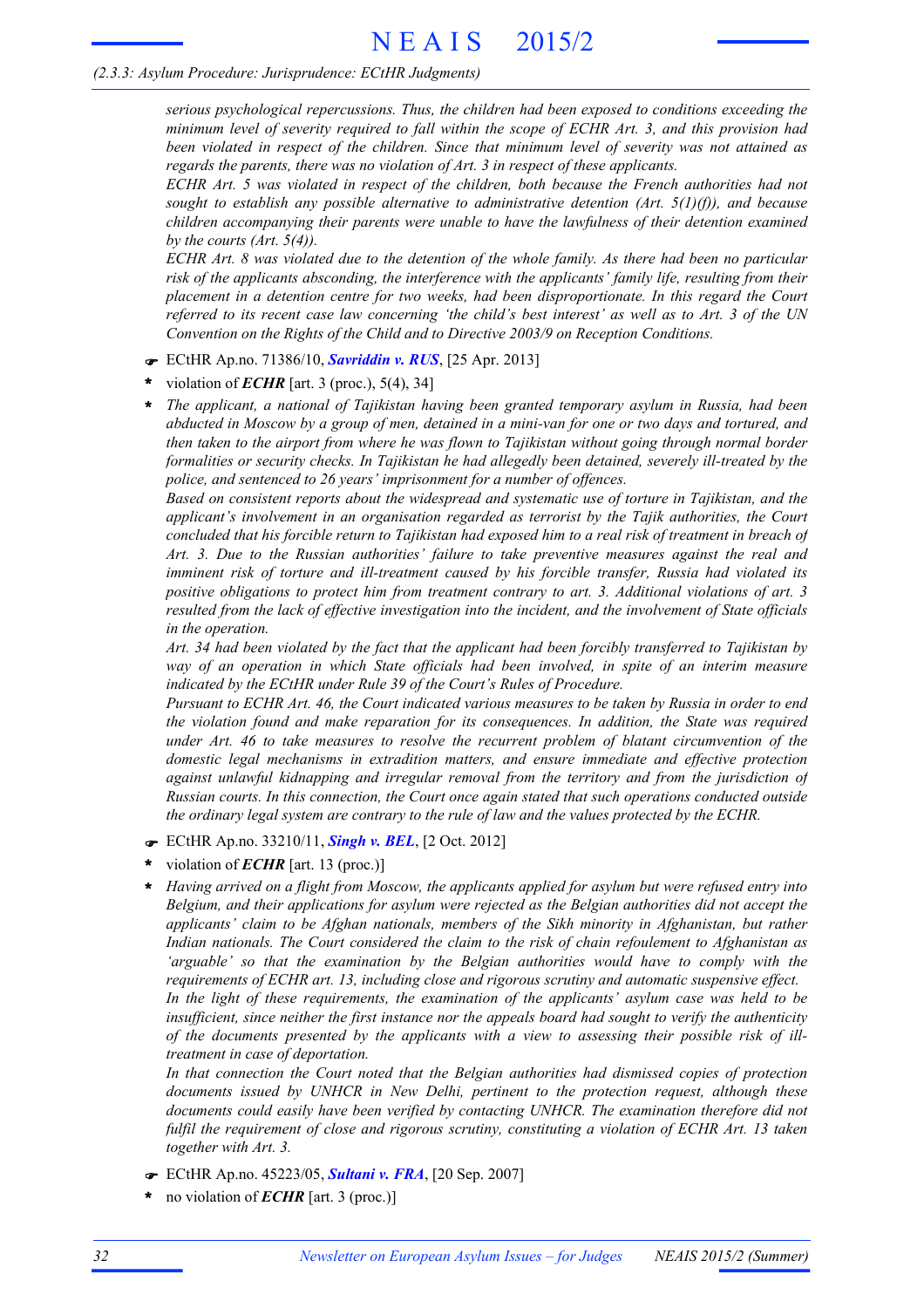- *Finding no violation of Art. 3, despite the applicant's complaint that the most recent asylum decision* **\*** *within an accelerated procedure had not been based on an effective individual examination; the Court emphasized that the first decision had been made within the normal asylum procedure, involving full examination in two instances, and held this to justify the limited duration of the second examination which had aimed to verify whether any new grounds could change the previous rejection; in addition, the latter decision had been reviewed by administrative courts at two levels; the applicant had not brought forward elements concerning his personal situation in the country of origin, nor sufficient to consider him as belonging to a minority group under particular threat.*
- F ECtHR Ap.no. 12294/07, *Zontul v. GRC*, [17 Jan. 2012]
- violation of *ECHR* [art. 3 (proc.)] **\***
- *The applicant was an irregular migrant complaining that he had been raped with a truncheon by one of the Greek coast guard officers supervising him in a detention centre upon interception of the boat* on which he and 164 other migrants attempted to go from Turkey to Italy. Due to its cruelty and *intentional nature, the Court considered such treatment as amounting to an act of torture under ECHR Art. 3. Given the seriousness of the treatment, the penalty imposed on the perpetrator – a suspended* term of six months imprisonment that was commuted to a fine  $-$  was considered to be in clear lack of *proportion. An additional violation of ECHR Art. 3 stemmed from the Greek authorities' procedural handling of the case that had prevented the applicant from exercising his rights to claim damages at the criminal proceedings.* **\***

# **2.3.4 CAT Views on Asylum Procedure**

- F CAT 379/2009, *Bakatu-Bia v. SWE*, [8 July 2011]
- violation of *CAT* [art. 3 (proc.)] **\***
- *The Committee observes that, according to the Second joint report of seven United Nations experts on* **\*** *the situation in the Democratic Republic of the Congo (2010) and the Report of the United Nations High Commissioner for Human Rights and the activities of her Office in the Democratic Republic of the Congo (2010) on the general human rights situation in the Democratic Republic of the Congo, serious human rights violations, including violence against women, rape and gang rape by armed forces, rebel groups and civilians, continued to take place throughout the country and not only in areas affected by armed conflict. Furthermore, in a recent report, the High Commissioner for Human Rights stressed that sexual violence in DRC remains a matter of serious concern, particularly in conflict-torn areas, and despite efforts by authorities to combat it, this phenomenon is still widespread and particularly affects thousands of women and children. The Committee also notes that the Secretary-General in his report of 17 January 2011, while acknowledging a number of positive developments in DRC, expressed his concern about the high levels of insecurity, violence and human rights abuses faced by the population.*
- F CAT 343/2008, *Kalonzo v. CAN*, [1 June 2012]
- violation of *CAT* [art. 3] **\***
- *The Committee also takes note of the State party's reference to reports dating from 2007 and 2008 that mention few cases of the torture of UPDS members or Luba from Kasaï. In this regard, the* Committee is of the view that, even if cases of torture are rare, the risk of being subjected to torture continues to exist for the complainant, as he is the son of a UDPS leader, is a Luba from Kasaï and *has already been the victim of violence during his detention in Kinshasa in 2002. In addition, the Committee considers that the State party's argument that the complainant could resettle in Kinshasa,* where the Luba do not seem to be threatened by violence (as they are in the Katanga region), does not *entirely remove the personal danger for the complainant. In this regard, the Committee recalls that, in accordance with its jurisprudence, the notion of "local danger" does not provide for measurable criteria and is not sufficient to entirely dispel the personal danger of being tortured.* **\***

*The Committee against Torture concludes that the complainant has established that he would run a real, personal and foreseeable risk of being subjected to torture if he were to be returned to the Democratic Republic of the Congo.*

- F CAT 416/2010, *Ke Chun ROng v. AUS*, [29 Nov. 2012]
- violation of *CAT* [art. 3] **\***
- *The Committee notes that the claims and evidence have not been sufficiently verified by the Australian immigration authorities. The Committee observes that the review on the merits of the complainants' claims regarding the risk of torture that he faced, was conducted predominantly based on the content* **\***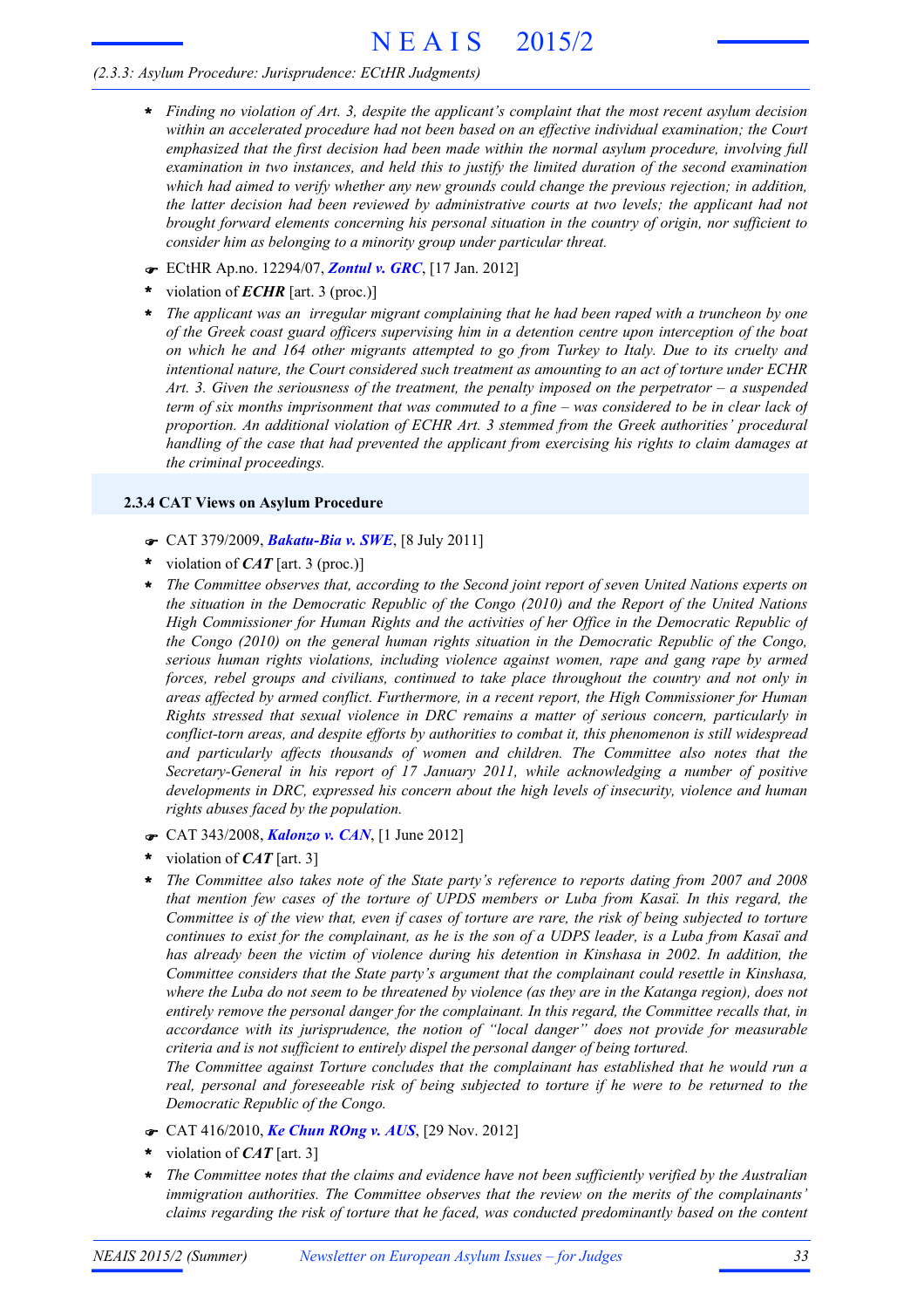### *(2.3.4: Asylum Procedure: Jurisprudence: CAT Views)*

*of his initial application for a Protection visa, which he filed shortly after arriving in the country, without knowledge or understanding of the system. The Committee further observes that the complainant was not interviewed in person neither by the Immigration Department, which rejected his initial application, nor by the Refugee Review Tribunal and therefore he did not have the opportunity to clarify any inconsistencies in his initial statement. The Committee is of the view that complete accuracy is seldom to be expected by victims of torture.*

*The Committee also observes that the State party does not dispute that Falun Gong practitioners in China have been subjected to torture, but bases it decision to refuse protection to the complainant in the assessment of his credibility.*

- F CAT 319/2007, *Nirma Singh v. CAN*, [30 May 2011]
- violation of *CAT* [art. 22] **\***
- *The complaint states that he did not have an effective remedy to challenge the decision on deportation and that the judicial review of the Immigration Board decision, denying him Convention refugee* status, was not an appeal on the merits, but rather a very narrow review for gross errors of law. The *Committee observes that none of the grounds above include a review on the merits of the complainant's claim that he would be tortured if returned to India.* **\***

*With regard to the procedure of risk analysis, the Committee notes that according to the State party's submission, PRRA submissions may only include new evidence that arose after the rejection of the refugee protection claim; further, the PRRA decisions are subject to a discretionary leave to appeal, which was denied in the case of the complainant.*

*The Committee refers to its Concluding observations (CAT/C/CR/34/CAN, 7 July 2005, § 5(c)), that the State party should provide for judicial review of the merits, rather than merely of the reasonableness, of decisions to expel an individual where there are substantial grounds for believing that the person faces a risk of torture. The Committee accordingly concludes that in the instant case the complainant did not have access to an effective remedy against his deportation.*

### **2.3.5 National Judgments on Asylum Procedure**

- F **Germany:** BVerwG 10 C 7.13, [17 June 2014]
- interpr. of Dir. 2013/32: **Asylum Procedure II** [art. 33(2)(a)] **\***
- **\*** http://cmr.jur.ru.nl/neais/Germany/BVerwG10C713.pdf
- \* Refugee status granted in another country (than Germany) has a binding effect in Germany in that by law, there is a prohibition of deportation. This does not, however, give rise to an entitlement to a new *decision on recognising refugee status or to the granting of a residence title in Germany. A demand for a grant of subsidiary protection under Union law is inadmissible if the foreigner has already been granted the legal status of a refugee or of a person entitled to subsidiary protection in another country.*
- F **Germany:** BVerwG 10 C 1.13, [5 Sep. 2013]
- interpr. of Dir. 2013/32: **Asylum Procedure II** [art. 2(i), 33(2)(a)] **\***
- **\*** http://cmr.jur.ru.nl/neais/Germany/BVerwG10C113.pdf
- *The German authorities are unable to collect usable fingerprints from a Somali asylum seeker. The German Federal Administrative Court ruled that, although there is no direct obligation for an asylum seeker to guarantee that his fingerprints are analysable, there is a duty of cooperation including the obligation not to frustrate the possibility of analysing fingerprints during the time before they are taken.* **\***
- F **Ireland:** S.U.N. [2012] IEHC 338, [30 Mar. 2012]
- interpr. of Dir. 2005/85: **Asylum Procedure I** [art. 39] **\***
- *The High Court held that in a case where a negative recommendation in a first instance application* for asylum was based exclusively or primarily upon a finding of a personal lack of credibility, there is an obligation to allow an oral appeal in order to provide an "effective remedy," in the sense of Article *39 of the Asylum Procedures Directive, notwithstanding that the Applicant is from a "safe country" (South Africa) and the legislation allows for limiting an Applicant to a written appeal only in those circumstances. For the same reasons, to allow an oral appeal is also required by the right to fair procedures contained in Article 40.3 of the Constitution of Ireland.* **\***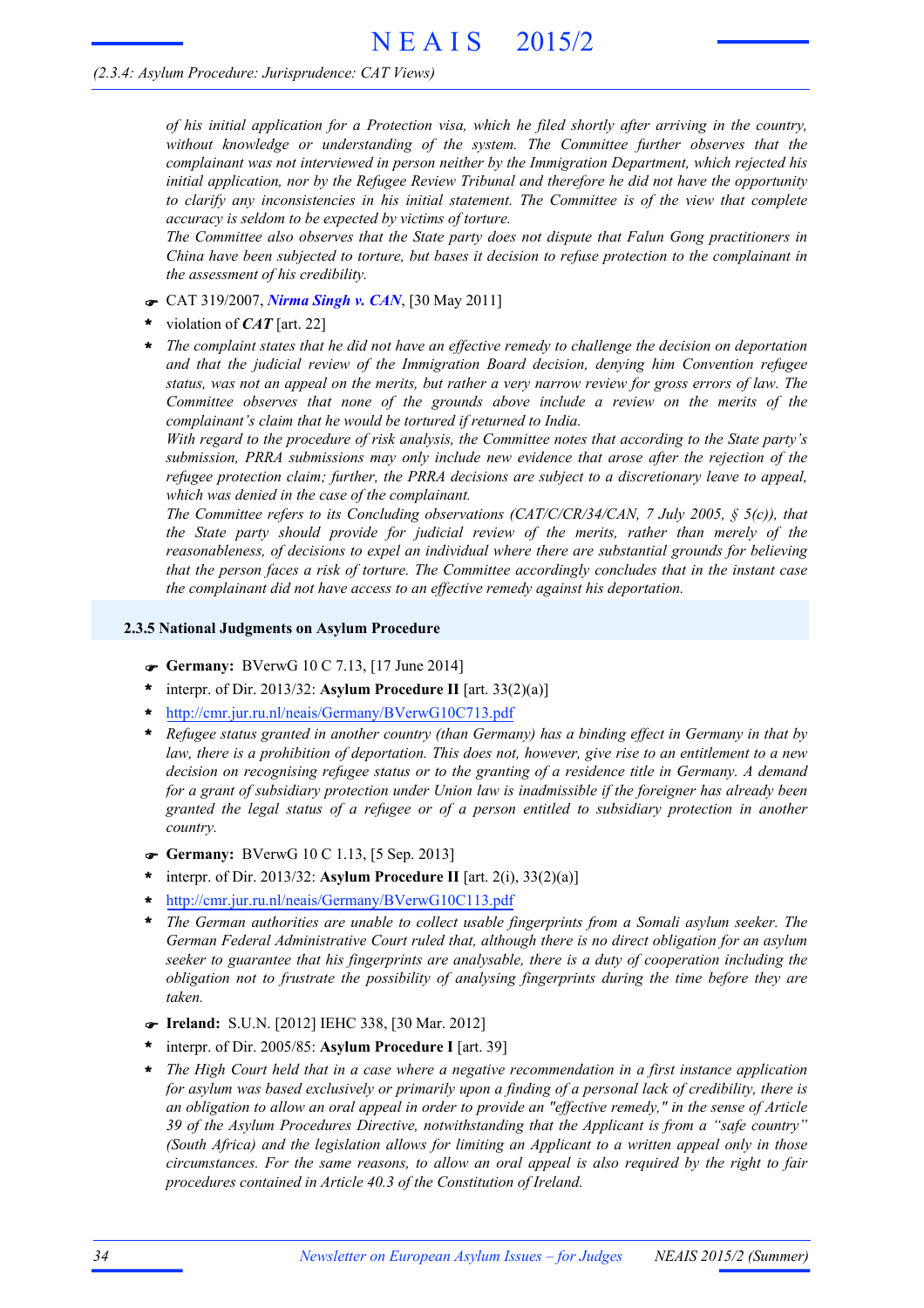## *(3.1: Responsibility Sharing: Adopted Measures)*

# **3 Responsibility Sharing**

| 3.1 Responsibility Sharing: Adopted Measures                                                                                                                                                                                                                                                                                                                                                    | sorted in chronological order                                                                                                                                                                                                                                                                                                                                                                |  |  |  |
|-------------------------------------------------------------------------------------------------------------------------------------------------------------------------------------------------------------------------------------------------------------------------------------------------------------------------------------------------------------------------------------------------|----------------------------------------------------------------------------------------------------------------------------------------------------------------------------------------------------------------------------------------------------------------------------------------------------------------------------------------------------------------------------------------------|--|--|--|
| Regulation 343/2003<br><b>Dublin II</b><br>Establishing the criteria and mechanisms for determining the Member State responsible for examining an<br>asylum application lodged in one of the Member States by a third-country national.                                                                                                                                                         |                                                                                                                                                                                                                                                                                                                                                                                              |  |  |  |
| OJ 2003 L 50/1<br>*<br>Implemented by Regulation 1560/2003 (OJ 2003 L 222/3)<br>$\ast$<br>Revised by Reg. 604/2013                                                                                                                                                                                                                                                                              | impl. date: 1-09-2003<br>UK, IRL opt in                                                                                                                                                                                                                                                                                                                                                      |  |  |  |
| <b>CJEU Judgments</b><br>· CJEU C-394/12, Abdullahi<br>$\bullet$ CJEU C-4/11, Puid<br>$\bullet$ CJEU C-158/13, Rajaby<br>$\bullet$ CJEU C-648/11, M.A.<br>$\bullet$ CJEU C-528/11, Halaf<br>• CJEU C-666/11, M.<br>• CJEU C-245/11, K.<br>· CJEU C-620/10, Kastrati<br>• CJEU C-411+493/10, N.S. and M.E.<br>CJEU C-19/08, Petrosian<br><b>National Judgments</b><br>Germany: BVerwG 10 B 35.14 | 10 Dec. 2013<br>art. $10(1)$ , 18 and 19<br>14 Nov. 2013<br>art. $3(2)$<br>25 June 2013<br>art. $15(2)$<br>2013<br>6 June<br>art. $6$<br>2013<br>6 June<br>art. $3(2)$<br>2013 - deleted art. $3(2)+19(4)$<br>7 Jan.<br>2012<br>6 Nov.<br>art. 15 and $3(2)$<br>2012<br>3 May<br>art. $2(c)$<br>2011<br>21 Dec.<br>art. $3(2)$<br>2009<br>29 Jan.<br>art. 20(1)(d) & 20(2)<br>6 June<br>2014 |  |  |  |
| See further: $\S$ 3.3<br>Regulation 604/2013<br>Establishing the criteria and mechanisms for determining the MS responsible for examining an<br>application for international protection lodged in one of the MS by a TCN or a stateless person (revised)<br>OJ 2013 L 180/31<br>*<br>Recast of Reg. 343/2003<br>*                                                                              | <b>Dublin III</b><br>impl. date: 1-01-2014<br>UK, IRL opt in                                                                                                                                                                                                                                                                                                                                 |  |  |  |
| Regulation 2725/2000<br>Concerning the establishment of 'Eurodac' for the comparison of fingerprints for the effective application<br>of the Dublin Convention.<br>OJ 2000 L 316/1<br>*<br>* implemented by Regulation $407/2002$ (OJ 2002 L 62/1)                                                                                                                                              | Eurodac<br>impl. date: 15-1-2003                                                                                                                                                                                                                                                                                                                                                             |  |  |  |
| Regulation 603/2013<br>Concerning the establishment of 'Eurodac' for the comparison of fingerprints for the effective application                                                                                                                                                                                                                                                               | Eurodac II                                                                                                                                                                                                                                                                                                                                                                                   |  |  |  |
| of the Dublin Convention (recast)<br>OJ 2013 L 180/1<br>÷<br>Recast of Reg. 2725/2000<br>*                                                                                                                                                                                                                                                                                                      | impl. date: 20-7-2015<br>UK, IRL opt in                                                                                                                                                                                                                                                                                                                                                      |  |  |  |
| <b>ECHR</b><br>European Convention for the Protection of Human Rights and Fundamental Freedoms and its Protocols<br><b>ETS 005</b><br>*<br>art. $3+13$ : Degrading reception conditions<br>*<br><b>ECtHR Judgments</b>                                                                                                                                                                          | <b>Conditions</b><br>impl. date: 1953                                                                                                                                                                                                                                                                                                                                                        |  |  |  |
| <b>■</b> ECtHR Ap.no. 51428/10, A.M.E.<br>· ECtHR Ap.no. 29217/12, Tarakhel<br>· ECtHR Ap.no. 2283/12, Mohammed<br>ECtHR Ap.no. 27725/10, Mohammed Hussein et al.<br><b>■</b> ECtHR Ap.no. 30696/09, M.S.S.<br><b>■</b> ECtHR Ap.no. 32733/08, K.R.S.<br><b>■</b> ECtHR Ap.no. 43844/98, T.I.<br>See further: $\S$ 3.3                                                                          | 15 Feb.<br>2015<br>art. $3+13$<br>2014<br>4 Nov.<br>art. $3+13$<br>6 June<br>2013<br>art. $3+13$<br>2013<br>art. $3+13$<br>$2$ Apr.<br>21 Jan.<br>2011<br>art. $3+13$<br>2008<br>2 Dec.<br>art. $3+13$<br>7 Mar.<br>2000<br>art. $3+13$                                                                                                                                                      |  |  |  |

*3.2 Responsibility Sharing: Proposed Measures*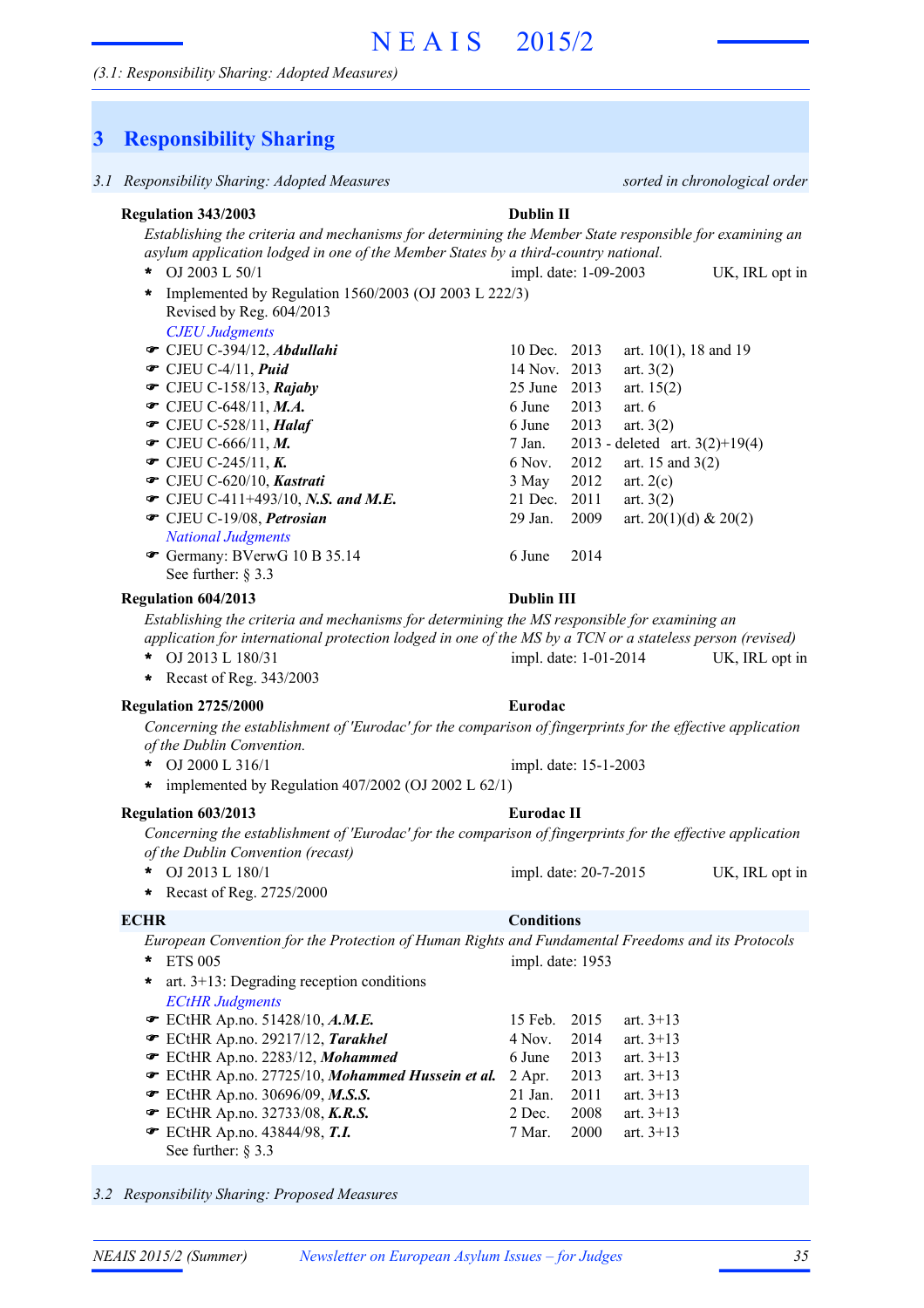# *(3.2: Responsibility Sharing: Proposed Measures)*

#### **Regulation Dublin III amendments**

*Determining the Member State responsible for examining the application for international protection of unaccompanied minors with no family member, sibling or relative legally present in a Member State*

- COM (2014) 382 **\***
- **\*** Council and EP negotiating Decision on relocation of asylum-seekers: COM (2015)285, 27 May 2015 An agreement to change the rules on unaccompanied minors in the Dublin III system is due in the near future. The immediate question is whether the Council can agree on the very controversial proposal to relocate asylum-seekers which the Commission suggested at the end of May.

#### **Regulation** *New*

*European Agenda on Migration*

COM(2015) 240 final **\***

> The ECAS is lacking a kind of fair distribution system of asylum seekers. This agenda consists of several measures including a relocation system (for a limited number of asylum seekers) and a resettlement proposal for refugees.

#### **Council Decision** *New*

*Relocation scheme Italy and Greece*

COM(2015) 286 final **\***

> This proposal contains the first elaboration of provisional measures to assist Italy and Greece in their effort to deal with the increasing numbers of asylum seekers.

*3.3 Responsibility Sharing: Jurisprudence sorted in alphabetical order*

#### **3.3.1 CJEU Judgments on Responsibility Sharing**

- F CJEU C-394/12, *Abdullahi*, [10 Dec. 2013]
- interpr. of Reg. 343/2003: **Dublin II** [art. 10(1), 18 and 19] **\***
- ref. from 'Asylgerichtshof' (Austria) **\***
- \* Art. 19(2) Dublin II must be interpreted as meaning that, in circumstances where a MS has agreed to take charge of an applicant for asylum on the basis of the criterion laid down in Art.  $10(1)$  of that regulation – namely, as the MS of the first entry of the applicant for asylum into the  $EU$  – the only way in which the applicant for asylum can call into question the choice of that criterion is by pleading *systemic deficiencies in the asylum procedure and in the conditions for the reception of applicants for asylum in that MS, which provide substantial grounds for believing that the applicant for asylum would face a real risk of being subjected to inhuman or degrading treatment within the meaning of Art. 4 of the Charter (of FREU).*
- F CJEU C-528/11, *Halaf*, [6 June 2013]
- interpr. of Reg. 343/2003: **Dublin II** [art. 3(2)] **\***
- ref. from 'Administrativen sad Sofia-grad' (Bulgaria) 12-10-2011 **\***
- *Art. 3(2) must be interpreted as permitting a MS, which is not indicated as "responsible", to examine an application for asylum even though no circumstances exist which establish the applicability of the humanitarian clause in Article 15. That possibility is not conditional on the MS responsible under those criteria having failed to respond to a request to take back the asylum seeker concerned.* The MS in which the asylum seeker is present is not obliged, during the process of determining the MS responsible, to request the UHCR to present its views where it is apparent from the documents of the *UNHCR that the MS indicated as "responsible" is in breach of the rules of European Union law on asylum.* **\***
- F CJEU C-245/11, *K.*, [6 Nov. 2012]
- $*$  interpr. of Reg. 343/2003: **Dublin II** [art. 15 and 3(2)]
- ref. from 'Asylgerichtshof' (Austria) **\***
- *Art. 15(2) must be interpreted as meaning that a MS which is not responsible for examining an application for asylum pursuant to the criteria laid down in Chapter III of Dublin II becomes so responsible. It is for the MS which has become the responsible MS within the meaning of that regulation to assume the obligations which go along with that responsibility. It must inform in that respect the MS previously responsible. This interpretation of Art. 15(2) also applies where the MS* **\***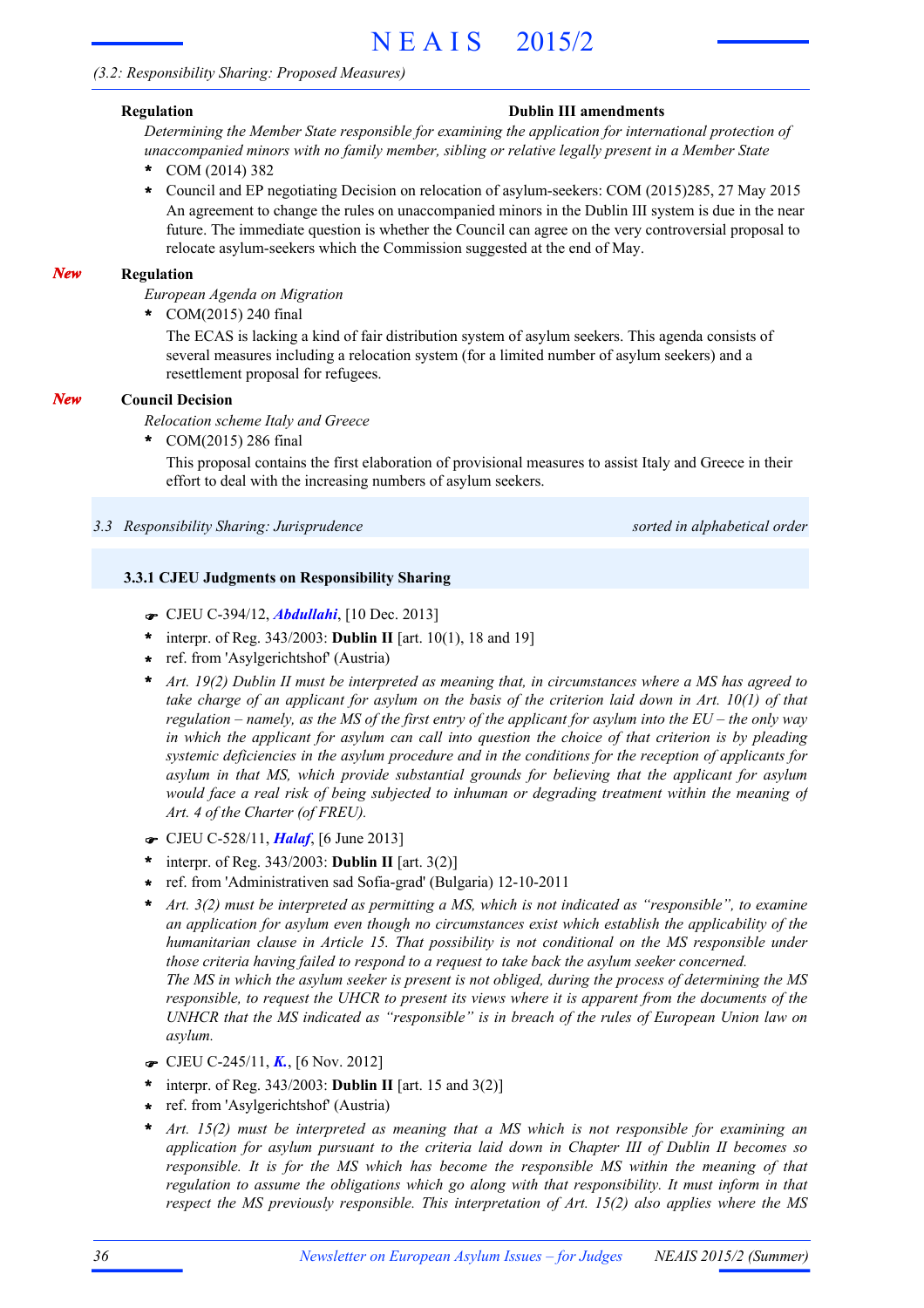# *(3.3.1: Responsibility Sharing: Jurisprudence: CJEU Judgments)*

which was responsible pursuant to the criteria laid down in Chapter III of Dublin II did not make a *request in that regard in accordance with the second sentence of Art. 15(1).*

- F CJEU C-620/10, *Kastrati*, [3 May 2012]
- interpr. of Reg. 343/2003: **Dublin II** [art. 2(c)] **\***
- ref. from 'Kammarrätten i Stockholm, Migrationsöverdomstolen' (Sweden) **\***
- *The withdrawal of an application for asylum within the terms of Art. 2(c) Dublin II, which occurs before the MS responsible for examining that application has agreed to take charge of the applicant,* has the effect that that regulation can no longer be applicable. In such a case, it is for the MS within the territory of which the application was lodged to take the decisions required as a result of that *withdrawal and, in particular, to discontinue the examination of the application, with a record of the information relating to it being placed in the applicant's file.* **\***
- F CJEU C-666/11, *M.*, [7 Jan. 2013] (deleted)
- interpr. of Reg. 343/2003: **Dublin II** [art. 3(2)+19(4)] **\***
- ref. from 'Oberverwaltungsgericht für das Land Nordrhein Westfalen' (Germany) 19-12-2011 **\***
- Does the asylum seeker have a right, enforceable by him in the courts, to require a MS to examine the *assumption of responsibility under art. 3(2) and to inform him about the grounds for its decision?* **\***
- F CJEU C-648/11, *M.A.*, [6 June 2013]
- interpr. of Reg. 343/2003: **Dublin II** [art. 6] **\***
- ref. from 'Court of Appeal (England & Wales)' (UK) **\***
- *Fundamental rights include, in particular, that set out in Art. 24(2) of the Charter, whereby in all actions relating to children, whether taken by public authorities or private institutions, the child's best interests are to be a primary consideration. The second paragraph of Art. 6 Dublin II cannot be* interpreted in such a way that it disregards that fundamental right (see, by analogy, Detiček, para. 54 *and 55, and Case C*-*400/10 PPU McB. [2010] ECR I*-*8965, para. 60). Consequently, although* express mention of the best interest of the minor is made only in the first paragraph of Art. 6, the effect of Art. 24(2) of the Charter, in conjunction with Art.  $51(1)$  thereof, is that the child's best interests must also be a primary consideration in all decisions adopted by the Member States on the basis of the *second paragraph of Art. 6.* **\***

*Thus, Art. 6 must be interpreted as meaning that, in circumstances such as those of the main proceedings, where an unaccompanied minor with no member of his family legally present in the* territory of a MS has lodged asylum applications in more than one MS, the MS in which that minor is *present after having lodged an asylum application there is to be designated the 'MS responsible'.*

- F CJEU C-411+493/10, *N.S. and M.E.*, [21 Dec. 2011]
- interpr. of Reg. 343/2003: **Dublin II** [art. 3(2)] **\***
- ref. from 'High Court' (Ireland) **\***
- Joined cases. The decision adopted by a MS on the basis of Article 3(2) whether to examine an asylum *application which is not its responsibility according to the criteria laid down in Chapter III of Dublin* II, implements EU law for the purposes of Article 6 TEU and Article 51 of the Charter of Fundamental *Rights of the EU.* **\***

*EU law precludes the application of a conclusive presumption that the MS which Article 3(1) Dublin II indicates as responsible observes the fundamental rights of the EU. Article 4 of the Charter must be interpreted as meaning that the MSs, including the national courts, may not transfer an asylum seeker to the 'MS responsible' within the meaning of Dublin II where they cannot be unaware that systemic deficiencies in the asylum procedure and in the reception conditions of asylum seekers in that MS amount to substantial grounds for believing that the asylum seeker would face a real risk of being subjected to inhuman or degrading treatment within the meaning of that provision. Subject to the right* itself to examine the application referred to in Article  $3(2)$  Dublin II, the finding that it is impossible to *transfer an applicant to another MS, where that State is identified as the MS responsible in* accordance with the criteria set out in Chapter III of that regulation, entails that the MS which should *carry out that transfer must continue to examine the criteria set out in that chapter in order to establish whether one of the following criteria enables another MS to be identified as responsible for the examination of the asylum application. The MS in which the asylum seeker is present must ensure that it does not worsen a situation where the fundamental rights of that applicant have been infringed by using a procedure for determining the MS responsible which takes an unreasonable length of time.* If necessary, the first mentioned MS must itself examine the application. Articles 1, 18 and 47 of the *Charter do not lead to a different answer.*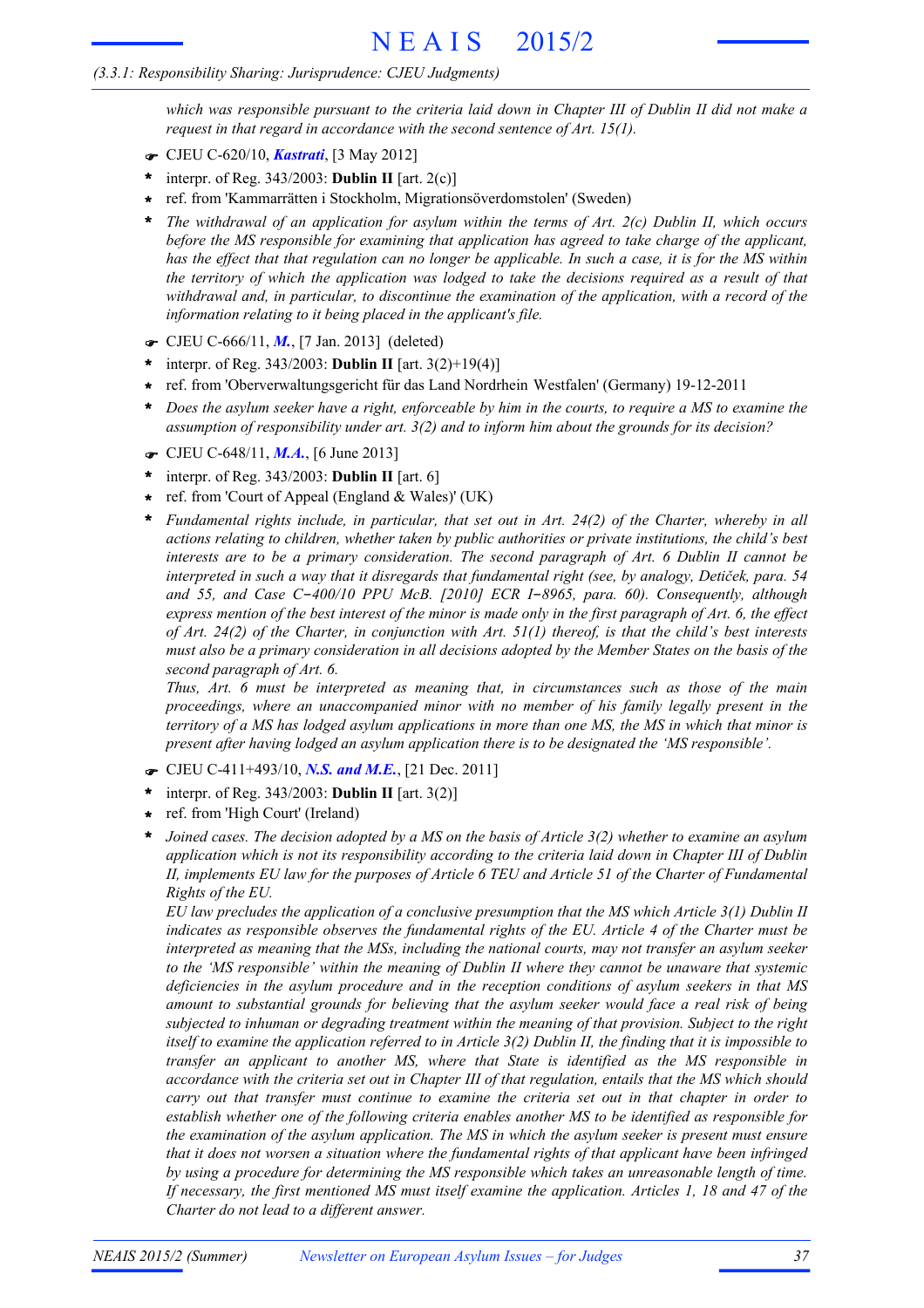# *(3.3.1: Responsibility Sharing: Jurisprudence: CJEU Judgments)*

In so far as the preceding questions arise in respect of the obligations of the United Kingdom of Great *Britain and Northern Ireland, the answers to the second to sixth questions referred in Case C-411/10* do not require to be qualified in any respect so as to take account of Protocol (No  $30$ ) on the *application of the Charter of Fundamental Rights of the European Union to Poland and the UK.*

- F CJEU C-19/08, *Petrosian*, [29 Jan. 2009]
- interpr. of Reg. 343/2003: **Dublin II** [art. 20(1)(d) & 20(2)] **\***
- ref. from 'Kammarrätten i Stockholm, Migrationsöverdomstolen' (Sweden) **\***
- Articles  $20(1)(d)$  and  $20(2)$  of Dublin II are to be interpreted as meaning that, where the legislation of *the requesting MS provides for suspensive effect of an appeal, the period for implementation of the transfer begins to run, not as from the time of the provisional judicial decision suspending the implementation of the transfer procedure, but only as from the time of the judicial decision which rules on the merits of the procedure and which is no longer such as to prevent its implementation.* **\***
- F CJEU C-4/11, *Puid*, [14 Nov. 2013]
- interpr. of Reg. 343/2003: **Dublin II** [art. 3(2)] **\***
- ref. from 'Hessischer Verwaltungsgerichtshof' (Germany) **\***
- *Where the MS cannot be unaware that systemic deficiencies in the asylum procedure and in the conditions for the reception of asylum seekers in the Member State initially identified as responsible in accordance with the criteria (set out in Chapter III) of Dublin II provide substantial grounds for believing that the asylum seeker concerned would face a real risk of being subjected to inhuman or* degrading treatment within the meaning of Art. 4 of the Charter (of FREU), which is a matter for the *referring court to verify, the MS which is determining the MS responsible is required not to transfer* the asylum seeker to the MS initially identified as responsible and, subject to the exercise of the right itself to examine the application, to continue to examine the criteria set out in that chapter, in order to *establish whether another MS can be identified as responsible in accordance with one of those criteria or, if it cannot, under Art. 13 of the Reg.* **\***

Conversely, in such a situation, a finding that it is impossible to transfer an asylum seeker to the MS *initially identified as responsible does not in itself mean that the MS which is determining the MS responsible is required itself, under Art. 3(2) of Dublin II, to examine the application for asylum.*

- F CJEU C-158/13, *Rajaby*, [25 June 2013]
- interpr. of Reg. 343/2003: **Dublin II** [art. 15(2)] **\***
- ref. from 'Rechtbank Den Haag' (Netherlands) 22-03-2013 **\***
- **\*** *withdrawn*

# **3.3.2 CJEU pending cases on Responsibility Sharing**

**\*** nothing to report

### **3.3.3 ECtHR Judgments and decisions on Responsibility Sharing**

- F ECtHR Ap.no. 51428/10, *A.M.E. v. NL*, [15 Feb. 2015]
- no violation of *ECHR* [art. 3+13] **\***
- *No violation of ECHR art. 3 in case of transfer of the applicant to Italy under the Dublin Regulation. The applicant was a Somali asylum seeker who arrived in Italy in April 2009 and was granted a residence permit for subsidiary protection, valid until August 2012. In May 2009 he left the Italian CARA reception centre to which he had been transferred, and in October 2009 he applied for asylum in the Netherlands which requested Italy to take the applicant back according to the Dublin Regulation. When notified of the intention to transfer him to Italy, he applied to the ECtHR which issued a Rule 39 indication of his non-removal to Italy.* **\***

*Referring to its previous judgment (29217/12, Tarakhel v. SWI), the Court pointed to the situation of asylum seekers as a particularly underprivileged and vulnerable population group in need of special protection. At the same time, the Court reiterated that the current situation in Italy for asylum seekers* could in no way be compared to the situation in Greece at the time of the judgment in  $M.S.S.$  v. *Belgium and Greece [21 January 2011], and the structure and overall situation of reception arrangements in Italy could not in themselves act as a bar to all transfers of asylum seekers to Italy. As regards the applicant's individual circumstances, the Court noted that he had deliberately sought* to mislead the Italian authorities by telling that he was an adult in order to prevent his separation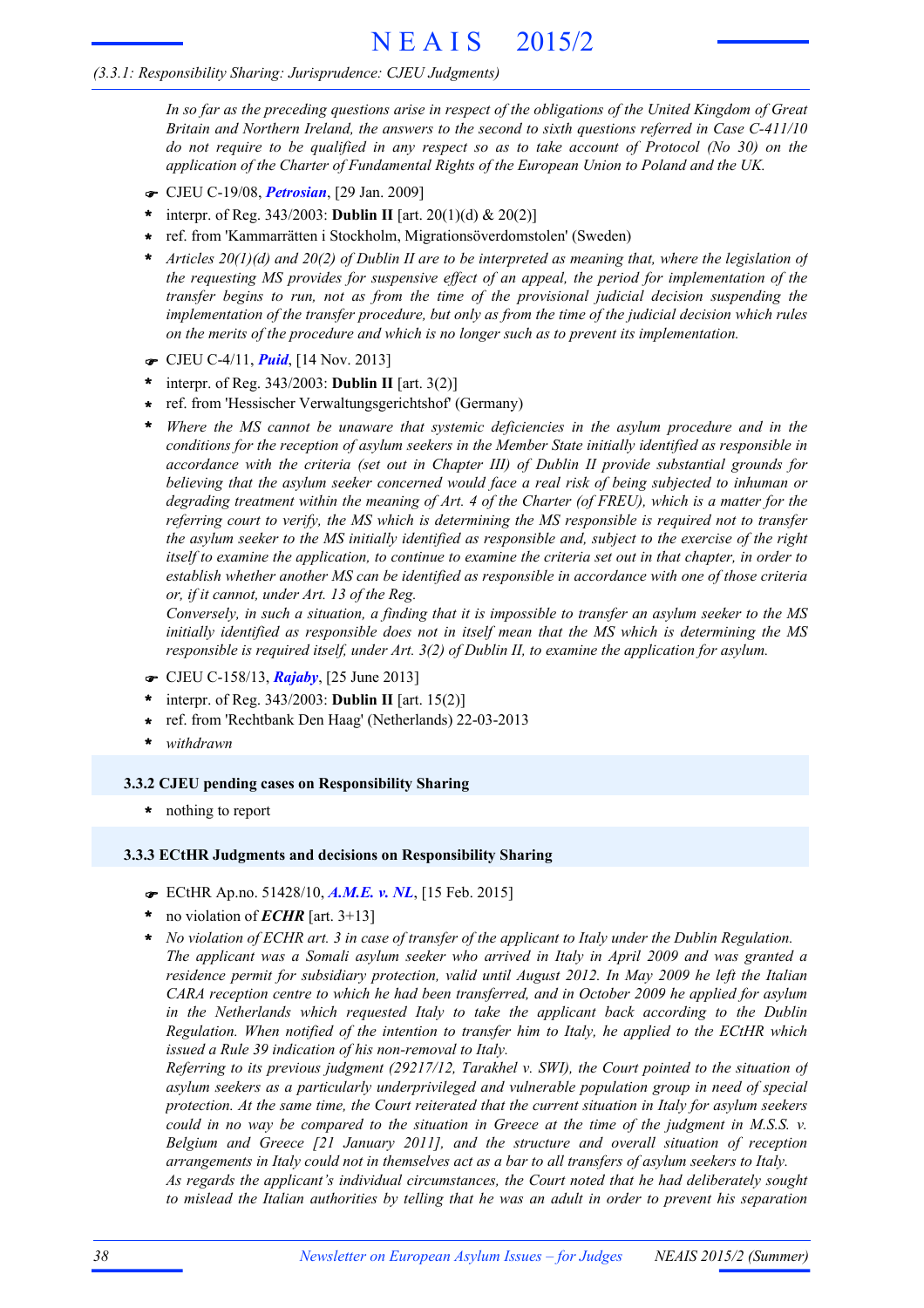# *(3.3.3: Responsibility Sharing: Jurisprudence: ECtHR Judgments)*

from those with whom he had arrived in Italy. Whereas the authorities were entitled to rely on such *information given by claimants themselves unless there was a flagrant disparity, the applicant was in any event to be considered an adult asylum seeker upon transfer to Italy, as the validity of this residence permit had expired and he would have to submit a fresh asylum request there.*

*Unlike the applicants in the Tarakhel case, the applicant was an able young man with no dependents. Bearing in mind how he had been treated by the Italian authorities, the applicant had not established that his future prospects, whether material, physical or psychological, disclose a sufficiently real and* imminent risk of hardship severe enough to fall within the scope of art. 3. The complaint was therefore *rejected as manifestly ill-founded.*

- F ECtHR Ap.no. 32733/08, *K.R.S. v. UK*, [2 Dec. 2008]
- no violation of *ECHR* [art. 3+13] **\***
- \* Based on the principle of intra-community trust, it must be presumed that a MS will comply with its *obligations. In order to reverse that presumption the applicant must demonstrate in concreto that* there is a real risk of his being subjected to treatment contrary to Article 3 of the Convention in the *country to which he is being removed.*
- F ECtHR Ap.no. 30696/09, *M.S.S. v. BEL & GRC*, [21 Jan. 2011]
- violation of *ECHR* [art. 3+13] **\***
- *A deporting State is responsible under ECHR Art. 3 for the foreseeable consequences of the deportation of an asylum seeker to another EU Member State, even if the deportation is being decided in accordance with the Dublin Regulation; the responsibility of the deporting State comprises not only* the risk of indirect refoulement by way of further deportation to risk of ill-treatment in the country of origin, but also the conditions in the receiving Member State if it is foreseeable that the asylum seeker *may there be exposed to treatment contrary to Art. 3.* **\***
- F ECtHR Ap.no. 27725/10, *Mohammed Hussein et al. v. NL & ITA*, [2 Apr. 2013]
- no violation of *ECHR* [art. 3+13] **\***
- *The case concerns the pending return of a Somali asylum seeker and her two children from the Netherlands to Italy under the Dublin Regulation. It is marked by discrepancies in issues of central importance between the applicant's initial complaint that she had not been enabled to apply for asylum in Italy, had not been provided with reception facilities for asylum seekers, and had been forced to live on the streets in Italy, and her subsequent information to the ECtHR. Thus, in her response to the facts submitted by the Italian Government to the ECtHR she admitted that she had been granted a residence permit for subsidiary protection in Italy, and that she had been provided with reception facilities, including medical care, during her stay in Italy.* **\***

*Upholding its general principles of interpretation of ECHR art. 3, the Court reiterated that the mere* fact of return to a country where one's economic position will be worse than in the expelling State is *not sufficient to meet the threshold of ill-treatment proscribed by art. 3. Aliens subject to expulsion* cannot in principle claim any right to remain in order to continue to benefit from medical, social or *other forms of assistance provided by the expelling State, absent exceptionally compelling humanitarian grounds against removal.*

*While the general situation and living conditions in Italy of asylum seekers, accepted refugees and other persons granted residence for international protection may disclose some shortcomings, the* Court held that it had not been shown to disclose a systemic failure to provide support or facilities catering for asylum seekers as members of a particularly vulnerable group as was the case in  $M.S.S.$  v. *Belgium and Greece. The Court further noted that the applicant's request for protection in Italy had been processed within five months, that accommodation had been made available to her along with access to health care and other facilities, and that she had been granted a residence permit entitling* her to a travel document, to work, and to benefit from the general schemes for social assistance, health care, social housing and education under Italian law. As the applicant had failed to show that she and *her children would not benefit from the same support again if returned to Italy, her complaints under ECHR art. 3 against Italy and the Netherlands were considered manifestly ill-founded, and therefore inadmissible.*

- F ECtHR Ap.no. 2283/12, *Mohammed v. AUT*, [6 June 2013]
- violation of *ECHR* [art. 3+13] **\***
- *The applicant Sudanese asylum seeker arrived in Austria via Greece and Hungary. The Austrian authorities rejected the application and ordered his transfer to Hungary under the Dublin Regulation.* When placed in detention with a view to his forced transfer almost a year later, he lodged a second *asylum application which did not have suspensive effect in relation to the transfer order.* **\***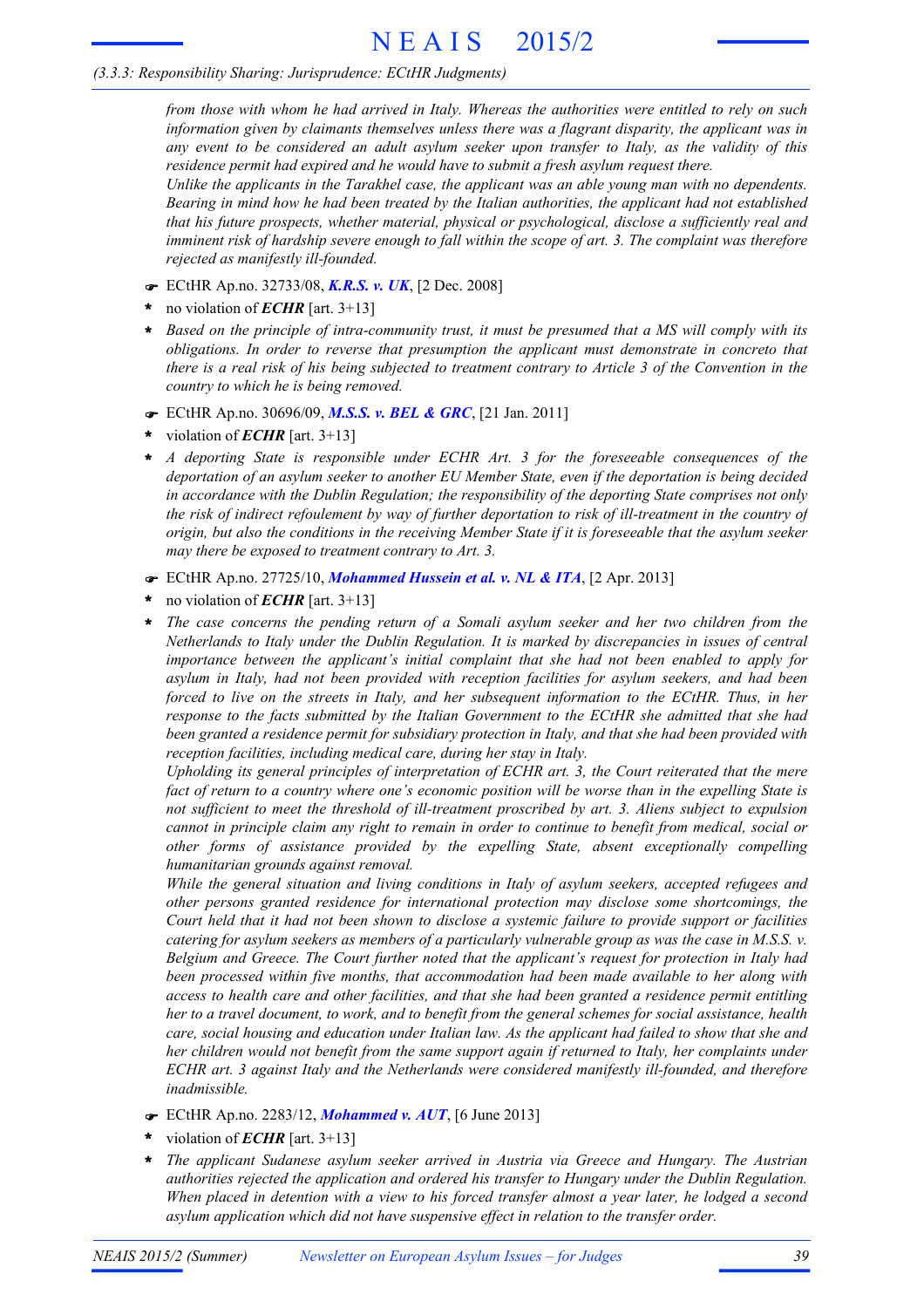# *(3.3.3: Responsibility Sharing: Jurisprudence: ECtHR Judgments)*

*The ECtHR considered the applicant's initial claim against the Dublin transfer arguable, due to the* 'alarming nature' of reports published in 2011-12 in respect of Hungary as a country of asylum and in *particular as regards Dublin transferees. His second application for asylum in Austria could therefore not prima facie be considered abusively repetitive or entirely manifestly unfounded. In the specific circumstances of the case, the applicant had been deprived of de facto protection against forced transfer and of a meaningful substantive examination of his arguable claim concerning the situation of asylum seekers in Hungary. Accordingly, Art. 13 in conjunction with Art. 3 had been violated.*

*Despite the initially arguable claim against the Dublin transfer to Hungary, the Court noted the subsequent legislative amendments and the introduction of additional legal guarantees concerning detention of asylum seekers and their access to basic facilities. The applicant would therefore no* longer be at a real and individual risk of being subjected to treatment in violation of Art. 3 upon *transfer to Hungary under the Dublin Regulation.*

- F ECtHR Ap.no. 43844/98, *T.I. v. UK*, [7 Mar. 2000]
- no violation of *ECHR* [art. 3+13] **\***
- *The Court considered that indirect removal to an intermediary country, which was also a Contracting Party, left the responsibility of the transferring State intact. Subsequently, the transferring State was required not to deport a person where substantial grounds had been shown for believing that the* person in question, if expelled, would face a real risk of being subjected to treatment contrary to Art 3 in the receiving country. In this case the Court considered that there was no reason to believe that *Germany would have failed to honour its obligations under Art 3 of the Convention and protect the applicant from removal to Sri Lanka if he submitted credible arguments demonstrating that he risked ill-treatment in that country.* **\***
- F ECtHR Ap.no. 29217/12, *Tarakhel v. SWI*, [4 Nov. 2014]
- violation of *ECHR* [art. 3+13] **\***
- *The applicants were an Afghan family with six minor children who had entered Italy and applied for asylum. Here they had been transferred to a reception centre where they considered the conditions poor, particularly due to lack of appropriate sanitation facilities, lack of privacy and a climate of violence. Having travelled on to Switzerland, their transfer under the Dublin Regulation was tacitly accepted by Italy, and they complained to the Court that such transfer to Italy in the absence of individual guarantees would be in violation of the ECHR.* **\***

While the overall situation of the Italian reception system could not act as a bar to all transfers of *asylum seekers to Italy, the ECtHR noted the insufficient capacity of the reception system for asylum seekers in Italy, causing the risk of being left without accommodation or accommodated in overcrowded facilities without any privacy, or even in insalubrious or violent conditions. In this connection the court did not apply the 'systemic failure' test introduced in some decisions in 2013.*

*The Court reiterated that asylum seekers as a particularly underprivileged and vulnerable group require special protection under art. 3, and emphasised that this requirement is particularly important when the persons concerned are children, in view of the specific needs and extreme vulnerability of children seeking asylum. This applies even when the children seeking asylum are accompanied by their parents. Reception conditions for children must therefore be adapted to their age in order to ensure that those conditions do not create a situation of stress and anxiety with particularly traumatic consequences, as the conditions would otherwise attain the threshold of severity required to come within the scope of art. 3.*

*Although certain indications had been given from the Italian authorities about the prospective accommodation of the applicants upon transfer to Italy under the Dublin Regulation, the Court held that, in the absence of detailed and reliable information concerning the specific facility, the physical reception conditions and the preservation of the family unit, the Swiss authorities did not possess* sufficient assurances that the applicants would be taken charge of in a manner adapted to the age of *the children.*

### **3.3.4 National Judgments on Responsibility Sharing**

- F **Germany:** BVerwG 10 B 35.14, [6 June 2014]
- interpr. of Reg. 343/2003: **Dublin II \***
- An asylum seeker may counter a transfer to the MS responsible for him or her under the Dublin II *Regulation only by pleading systemic deficiencies of the asylum procedure and of the reception conditions for asylum seekers. It is not relevant, however, whether in individual cases below the threshold of systemic deficiencies, there may be inhuman or degrading treatment within the meaning* **\***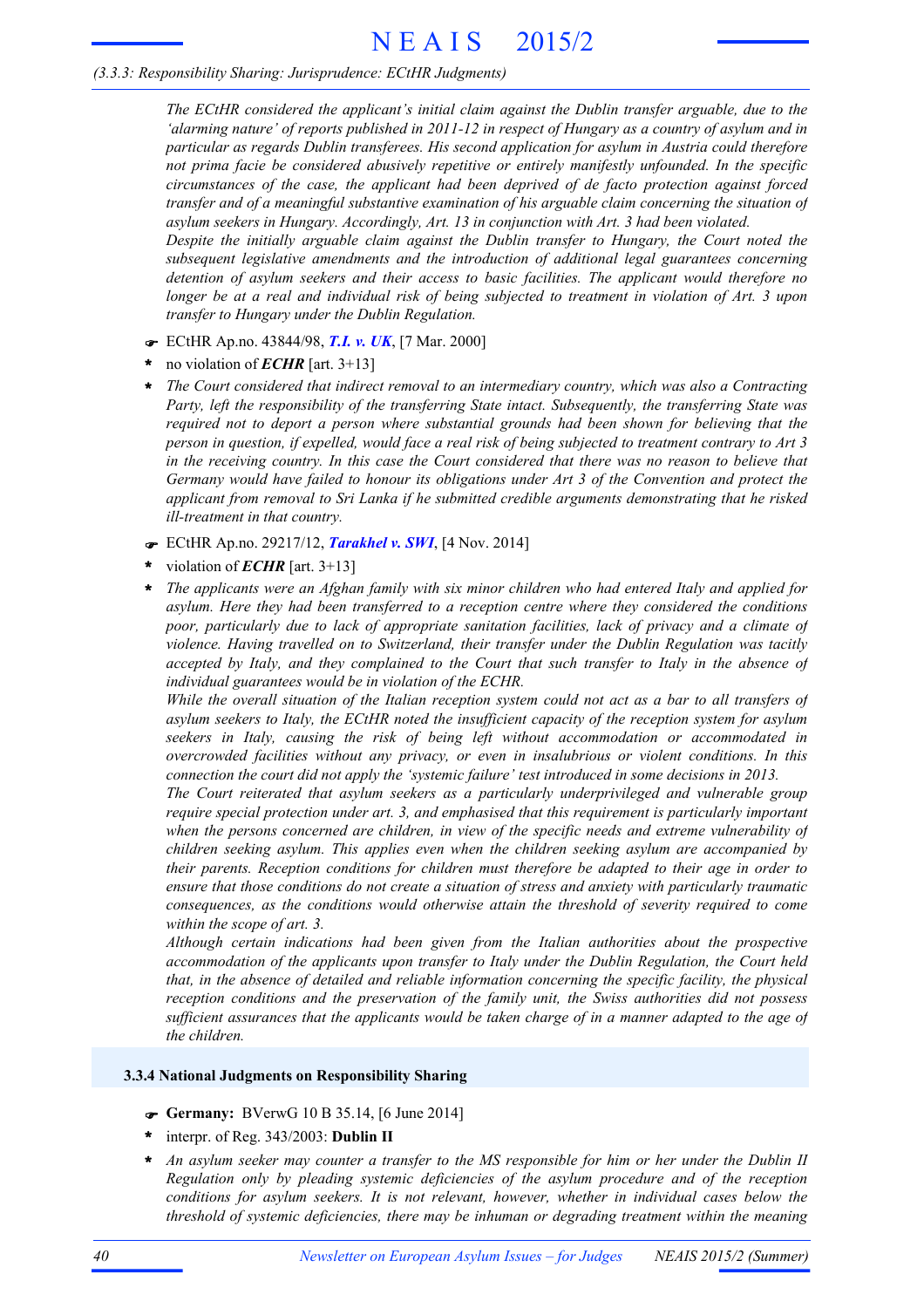# *(3.3.6: Responsibility Sharing: Jurisprudence: National Judgments)*

of Art 4 of the Charter of Fundamental Rights or Art 3 of the European Charter of Human Rights, or *whether an applicant has already been exposed to such treatment at one time in the past.*

# **4 Reception Conditions**

| 4.1 Reception Conditions: Adopted Measures                                                                                                                                                    |                                |                        |                                      | sorted in chronological order                    |
|-----------------------------------------------------------------------------------------------------------------------------------------------------------------------------------------------|--------------------------------|------------------------|--------------------------------------|--------------------------------------------------|
| Directive 2003/9<br>Laying down minimum standards for the reception of asylum seekers<br>* OJ 2003 L 31/18                                                                                    | <b>Reception Conditions I</b>  | impl. date: 6-2-2005   |                                      | IRL opt out                                      |
| Revised by Dir. 2013/33<br>$\star$<br><b>CJEU Judgments</b>                                                                                                                                   |                                |                        |                                      |                                                  |
| CJEU C-79/13, Saciri<br>$\bullet$ CJEU C-534/11, Arslan                                                                                                                                       | 27 Feb. 2014<br>30 May 2013    |                        | art. 13, 14                          |                                                  |
| CJEU C-179/11, CIMADE & GISTI<br>See further: $\S$ 4.3                                                                                                                                        | 27 Sep. 2012                   |                        |                                      |                                                  |
| Directive 2013/33                                                                                                                                                                             | <b>Reception Conditions II</b> |                        |                                      |                                                  |
| Laying down standards for the reception of applicants for international protection                                                                                                            |                                |                        |                                      |                                                  |
| OJ 2013 L 180/96<br>*<br>* Recast of Dir. 2003/9                                                                                                                                              |                                | impl. date: 20-07-0015 |                                      | UK, IRL opt out                                  |
| <b>Decision 281/2012</b>                                                                                                                                                                      | <b>Refugee Fund</b>            |                        |                                      |                                                  |
| Establishment of a European Refugee Fund (2008-2013)<br>OJ 2012 L 92/1<br>*                                                                                                                   |                                |                        |                                      |                                                  |
| amendment of Dec. 573/2007 European Refugee Fund (2008-2013) OJ 2007 L 1441/1<br>$\ast$<br>and preceded by                                                                                    |                                |                        |                                      |                                                  |
| Coun. Dec. 2004/904 European Refugee Fund (2005-2007) OJ 2004 L 381/52<br>Coun. Dec. 2000/596 European Refugee Fund (2000-2004) OJ 2000 L 252/12                                              |                                |                        |                                      |                                                  |
| <b>Regulation 514/2014</b>                                                                                                                                                                    |                                |                        |                                      | <b>Asylum and Migration Fund - general rules</b> |
| General provisions on the Asylum, Migration and Integration Fund and on the instrument for financial<br>support for police cooperation, preventing and combating crime, and crisis management |                                |                        |                                      |                                                  |
| * OJ 2014 L $150/112$                                                                                                                                                                         |                                |                        |                                      |                                                  |
| <b>Regulation 516/2014</b>                                                                                                                                                                    |                                |                        | <b>Asylum and Migration Fund</b>     |                                                  |
| Establishing the Asylum, Migration and Integration Fund<br>* OJ 2014 L 150/168                                                                                                                |                                |                        |                                      |                                                  |
| <b>ECHR</b>                                                                                                                                                                                   | <b>Reception Conditions</b>    |                        |                                      |                                                  |
| European Convention for the Protection of Human Rights and Fundamental Freedoms and its Protocols                                                                                             |                                |                        |                                      |                                                  |
| <b>ETS 005</b><br>*                                                                                                                                                                           | impl. date: 1953               |                        |                                      |                                                  |
| art. 3: Prohibition of degrading treatment by means of detention conditions                                                                                                                   |                                |                        |                                      |                                                  |
| <b>ECtHR</b> Judgments                                                                                                                                                                        |                                |                        |                                      |                                                  |
| New <sup>T</sup> ECtHR Ap.no. 39766/09, Aarabi                                                                                                                                                | 2 Apr.                         | 2015                   | art. $3$ (recp.)                     |                                                  |
| ECtHR Ap.no. 48352/12, Mahammad a.o.                                                                                                                                                          | 15 Jan.                        | 2015                   | art. $3$ (recp.)                     |                                                  |
| ECtHR Ap.no. 70586/11, Mohamad                                                                                                                                                                | 11 Dec.                        | 2014                   | art. $3$ (recp.)                     |                                                  |
| ECtHR Ap.no. $63542/11$ , Al.K.                                                                                                                                                               | 11 Dec.                        | 2014                   | art. $3$ (recp.)                     |                                                  |
| ECtHR Ap.no. 53608/11, <b>B.M.</b>                                                                                                                                                            | 19 Dec.                        | 2013                   | art. $3$ (recp.)                     |                                                  |
| ECtHR Ap.no. 33441/10, C.D. a.o.                                                                                                                                                              | 19 Dec.<br>$1$ Aug.            | 2013                   | art. $3$ (recp.)<br>art. $3$ (recp.) |                                                  |
| ECtHR Ap.no. 70427/11, Horshill<br>ECtHR Ap.no. 55352/12, Aden Ahmed                                                                                                                          |                                | 2013                   | art. $3$ (recp.)                     |                                                  |
| $\bullet$ ECtHR Ap.no. 53709/11, A.F.                                                                                                                                                         | 23 July<br>13 June             | 2013<br>2013           | art. $3$ (recp.)                     |                                                  |
| <b>■</b> ECtHR Ap.no. 30696/09, M.S.S.                                                                                                                                                        | 21 Jan.                        | 2011                   | art. $3$ (recp.)                     |                                                  |
| See further: $\S$ 4.3                                                                                                                                                                         |                                |                        |                                      |                                                  |

*4.2 Reception Conditions: Proposed Measures*

nothing to report **\***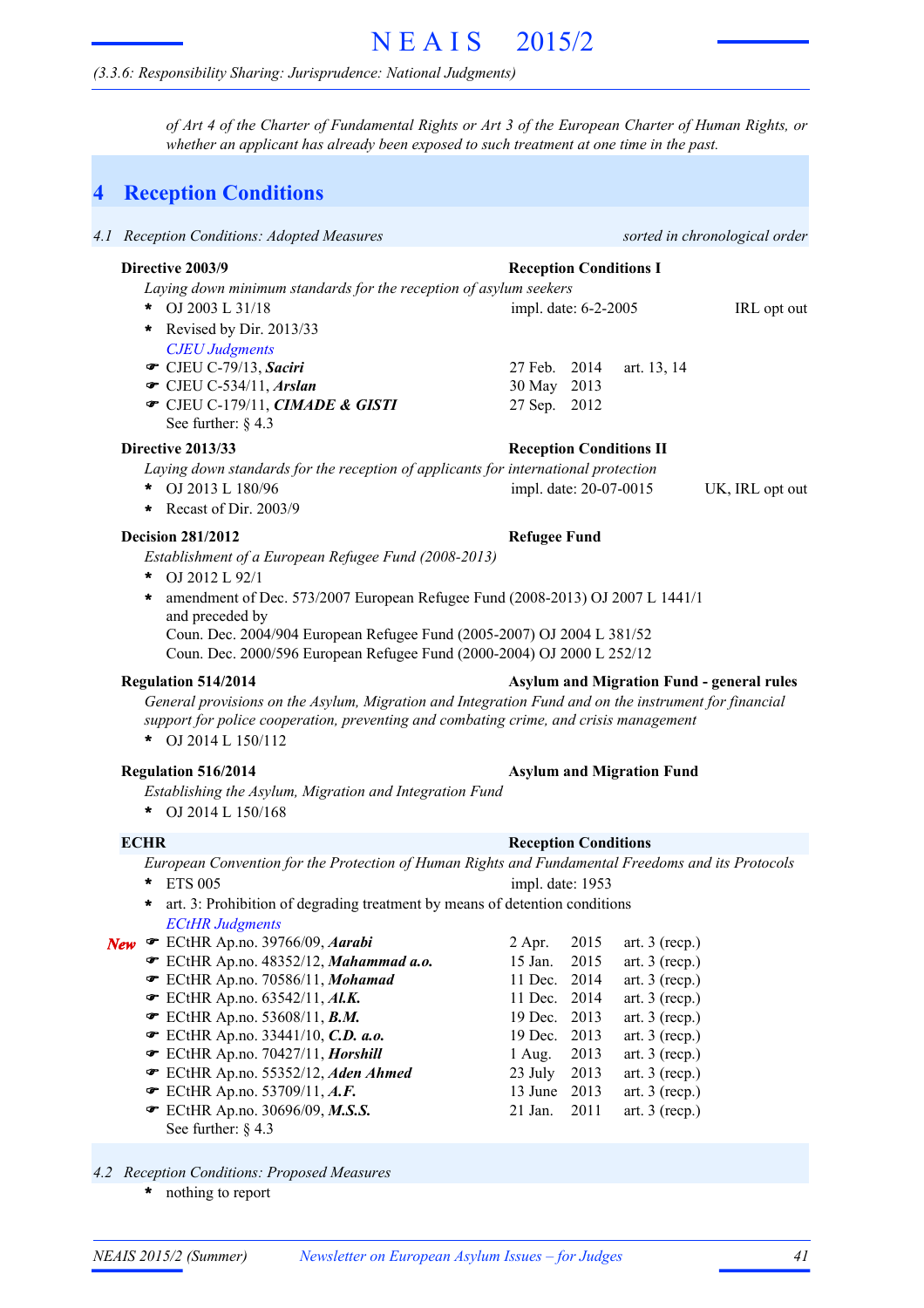#### *4.3 Reception Conditions: Jurisprudence sorted in alphabetical order*

#### **4.3.1 CJEU Judgments on Reception Conditions**

- F CJEU C-534/11, *Arslan*, [30 May 2013]
- interpr. of Dir. 2003/9: **Reception Conditions I \***
- ref. from 'Nejvyšší správní soud' (czech Republic) 22-09-2011 **\***
- *Although this judgment is primarily about the interpretation of the Return Directive, the CJEU* **\*** *elaborates also on the meaning of the Reception Conditions Directive.* The CJEU rules that do the Dir. does not preclude a TCN who has applied for international protection *(after having been detained under Art. 15 Return Directive) from being kept in detention on the basis* of a provision of national law, where it appears, after an assessment on a case-by-case basis of all the *relevant circumstances, that the application was made solely to delay or jeopardise the enforcement of the return decision and that it is objectively necessary to maintain detention to prevent the person concerned from permanently evading his return.*
- F CJEU C-179/11, *CIMADE & GISTI*, [27 Sep. 2012]
- interpr. of Dir. 2003/9: **Reception Conditions I \***
- ref. from 'Conseil d'État' (France) **\***
- *1. A MS in receipt of an application for asylum is obliged to grant the minimum conditions for reception of asylum seekers laid down in Directive 2003/9 even to an asylum seeker in respect of whom it decides, under Dublin II, to call upon another MS, as the MS responsible for examining his application for asylum, to take charge of or take back that applicant.* **\***

*2. The obligation on a MS in receipt of an application for asylum to grant the minimum reception* conditions to an asylum seeker in respect of whom it decides, under Dublin II, to call upon another *MS, as the MS responsible for examining his application for asylum, to take charge of or take back that applicant, ceases when that same applicant is actually transferred by the requesting MS, and the financial burden of granting those minimum conditions is to be assumed by that requesting MS, which is subject to that obligation.*

- F CJEU C-79/13, *Saciri*, [27 Feb. 2014]
- interpr. of Dir. 2003/9: **Reception Conditions I** [art. 13, 14] **\***
- ref. from 'Arbeidshof Brussel' (Belgium) 07-02-2013 **\***
- *Where a MS has opted to grant the material reception conditions in the form of financial allowances or vouchers, those allowances must be provided from the time the application for asylum is made, in accordance with Article 13(1) and 13(2). That MS must ensure that the total amount of the financial allowances covering the material reception conditions is sufficient to ensure a dignified standard of living and adequate for the health of applicants and capable of ensuring their subsistence, enabling them in particular to find housing, having regard, if necessary, to the preservation of the interests of persons having specific needs, pursuant to Article 17. The material reception conditions laid down in* Article  $14(1)$ , (3), (5) and (8) do not apply to the MSs where they have opted to grant those conditions *in the form of financial allowances only. Nevertheless, the amount of those allowances must be* sufficient to enable minor children to be housed with their parents, so that the family unity of the *asylum seekers may be maintained.* **\***

*Further, the Directive does not preclude, where the accommodation facilities specifically for asylum seekers are overloaded, the MSs from referring the asylum seekers to bodies within the general public assistance system, provided that that system ensures that the minimum standards as regards the asylum seekers are met.*

#### **4.3.2 CJEU pending cases on Reception Conditions**

**\*** *no pending cases*

## **4.3.3 ECtHR Judgments and decisions on Reception Conditions**

- F ECtHR Ap.no. 53709/11, *A.F. v. GRE*, [13 June 2013]
- \* violation of *ECHR* [art. 3 (recp.)]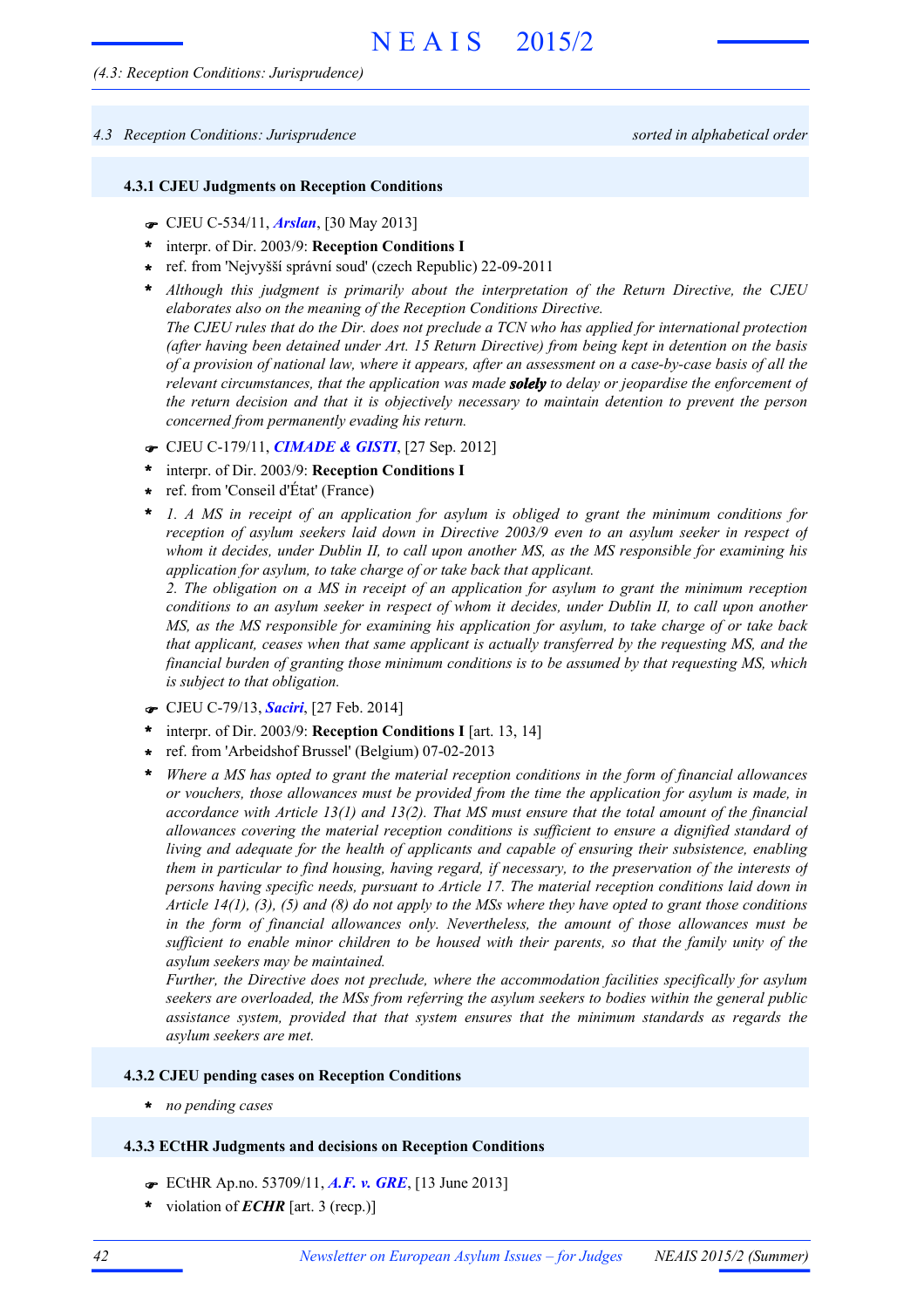# *(4.3.3: Reception Conditions: Jurisprudence: ECtHR Judgments)*

- *An Iranian entering Greece from Turkey had initially not been registered as an asylum seeker by the Greek authorities, which ordered his return to Turkey. However, the Turkish authorities refused to readmit him into Turkey, and he was then detained by the Greek police.* **\***
	- *Against the background of reports from Greek and international organisations, having visited the relevant police detention facilities either during the applicant's detention or shortly after his release – including the European Committee for the Prevention of Torture, the UN Special Rapporteur on Torture, the German NGO ProAsyl and the Greek National Human Rights Commission – the ECtHR* found a violation of art. 3 due to the serious lack of space available to the applicant, also taking the *duration of his detention into account. It was thus unnecessary for the Court to examine the applicant's other allegations concerning the detention conditions which the Government disputed. Yet, the Court noted that the Government's statements in this regard were not in accordance with the findings of the abovementioned organisations.*
- F ECtHR Ap.no. 39766/09, *Aarabi v. GRE*, [2 Apr. 2015]
- no violation of *ECHR* [art. 3 (recp.)] **\***

*New*

The applicant was a stateless Palestinian child, having grown up in an UNRWA camp in Lebanon from where he fled to Greece where he had been arrested and detained with a view to expulsion for irregular entry. He had been placed in a detention centre with adults and claimed to have been transferred unaccompanied to the north of Greece, and that no attention had been paid to his asylum application. **\***

The Court noted that the Greek authorities had been acting in good faith when considering the applicant an adult, and they had promptly released him upon notification of his minor age. Referring to the short periods of time in detention, the fact that the applicant had not presented specific allegations of inhuman detention conditions and that such finding was also not supported by any international reports on the relevant detention locations and periods, the Court did not consider the detention conditions to have been in violation of art. 3.

- F ECtHR Ap.no. 55352/12, *Aden Ahmed v. MAL*, [23 July 2013]
- violation of *ECHR* [art. 3 (recp.)] **\***
- The case concerns an asylum applicant who had entered Malta in an irregular manner by boat. The ECtHR found a violation of art. 5(1), mainly due to the failure of the Maltese authorities to pursue deportation or to do so with due diligence, and of art. 5(4) due to absence of an effective and speedy domestic remedy to challenge the lawfulness of their detention. **\***

A similar case (42337/11 Suso Musa v Malta) was ruled also on 23 July 2013. Therefore, according to ECHR art. 46, the ECtHR requested the Maltese authorities to establish a mechanism allowing a determination of the lawfulness of immigration detention within a reasonable time-limit.

In the *Aden Ahmed* case the Court for the first time found Malta in violation of art. 3 because of the immigration detention conditions. Those conditions in which the applicant had been living for 14½ months were, taken as a whole, amounted to degrading treatment.

- F ECtHR Ap.no. 63542/11, *Al.K. v. GRE*, [11 Dec. 2014]
- violation of *ECHR* [art. 3 (recp.)] **\***
- *Violation of ECHR art. 3 due to conditions of detention of an Iranian asylum seeker at border posts.* Violation of art. 3 due to the applicant's living conditions after his release, pending examination of his *asylum case. Referring to previous caselaw concerning particular vulnerability of asylum seekers, the Court held the lack of provision for essential reception conditions to have been degrading and humiliating.* **\***
- F ECtHR Ap.no. 53608/11, *B.M. v. GRE*, [19 Dec. 2013]
- violation of *ECHR* [art. 3 (recp.)] **\***
- *The applicant was an Iranian journalist who alleged to have been arrested and tortured due to his involvement in protests against the government. After his arrival in Greece a decision had been taken* to return him to Turkey, and he had been held in custody in a police station and in various detention *centres. His application for asylum was first not registered by the Greek authorities, and later they dismissed the application.* **\***

*The application mainly concerned the conditions of detention, in particular overcrowding, unhygienic conditions, lack of external contact, and lack of access to telephone, translators and any kind of information. Referring to its previous case law, the ECtHR held these conditions to be in violation of art. 3.*

*As there had been no effective domestic remedy against that situation, art. 13 in combination with art.*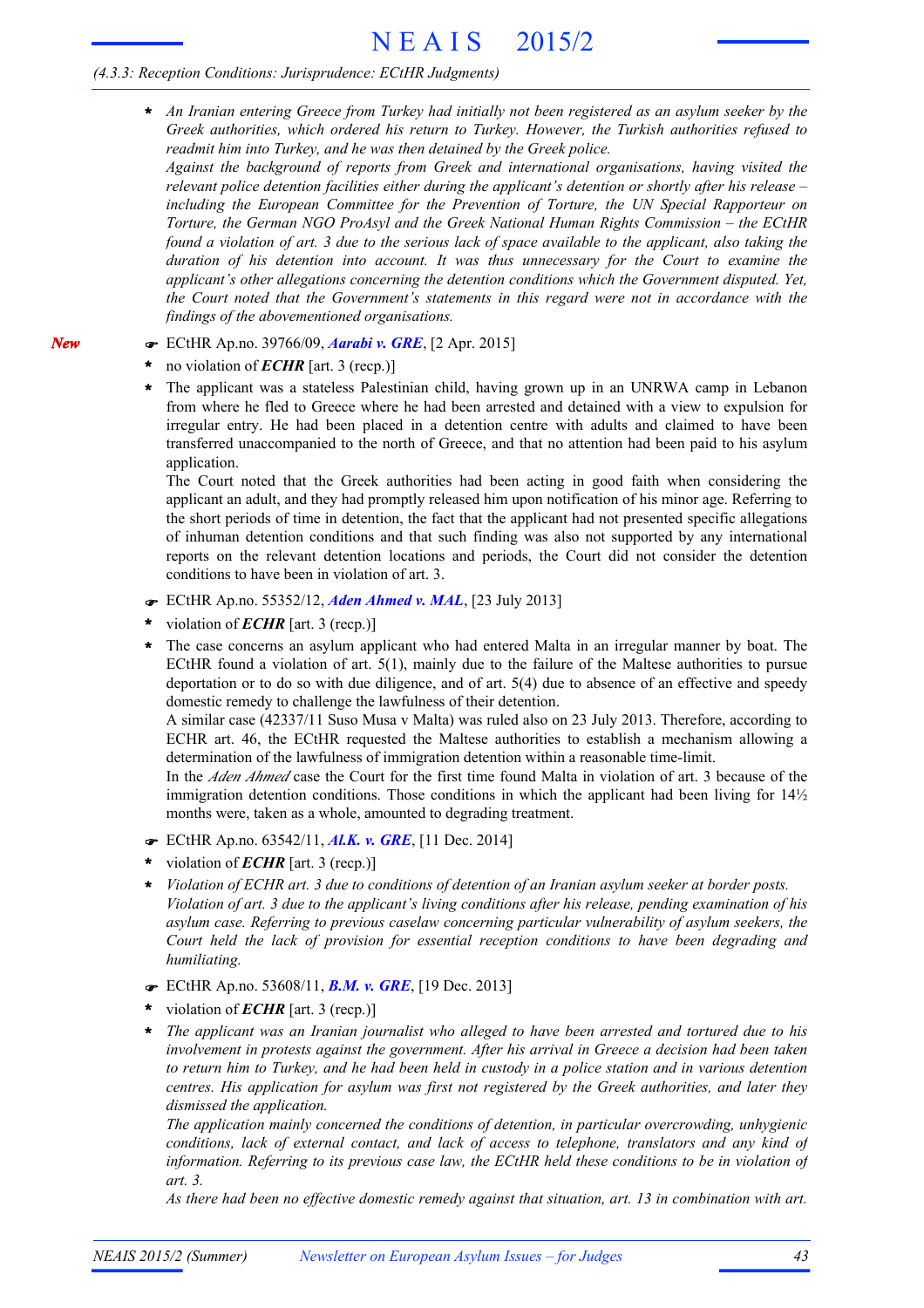# *(4.3.3: Reception Conditions: Jurisprudence: ECtHR Judgments)*

*3 had also been violated.*

- F ECtHR Ap.no. 33441/10, *C.D. a.o. v. GRE*, [19 Dec. 2013]
- violation of *ECHR* [art. 3 (recp.)] **\***
- *The 12 applicants were asylum seekers who had been detained for several months awaiting deportation.* **\***

*While the detention conditions were found to have constituted degrading treatment in violation of art.* 3, the detention as such had not been unlawful under art.  $5(1)$ . However, there had been a violation of *art. 5(4) on speedy review of the lawfulness of detention.*

- F ECtHR Ap.no. 70427/11, *Horshill v. GRE*, [1 Aug. 2013]
- violation of *ECHR* [art. 3 (recp.)] **\***
- *The applicant had entered Greece irregularly and later applied for asylum, following which he was* **\*** arrested and placed in detention for 15 days. The Court found that he had been subjected to degrading *treatment in violation of art. 3, due to the detention conditions in two police stations. Referring to the Greek decree transposing EU Directive 2005/85 on Asylum Procedures, the decision from the administrative court from which it was clear that the applicant's detention had not been* automatic, as well as the short period of detention and the fact that he had been immediately released *when assuring that he would be accommodated in a hostel run by an NGO, the Court considered the detention lawful within the meaning of art. 5(1).*
- F ECtHR Ap.no. 30696/09, *M.S.S. v. BEL & GRE*, [21 Jan. 2011]
- violation of *ECHR* [art. 3 (recp.)] **\***
- *A deporting State is responsible under ECHR Art. 3 for the foreseeable consequences of the deportation of an asylum seeker to another EU Member State, even if the deportation is being decided in accordance with the Dublin Regulation; the responsibility of the deporting State comprises not only* the risk of indirect refoulement by way of further deportation to risk of ill-treatment in the country of origin, but also the conditions in the receiving Member State if it is foreseeable that the asylum seeker *may there be exposed to treatment contrary to Art. 3.* **\***
- F ECtHR Ap.no. 48352/12, *Mahammad a.o. v. GRE*, [15 Jan. 2015]
- violation of *ECHR* [art. 3 (recp.)] **\***
- *Violation of ECHR art. 3 due to conditions of overpopulation and deplorable hygiene during the detention of 14 foreign nationals, pending removal.* Violation of ECHR art. 5(4) as the applicants had not received an examination of the legality of their *detention meeting the standard required by this provision.* **\***
- F ECtHR Ap.no. 70586/11, *Mohamad v. GRE*, [11 Dec. 2014]
- violation of *ECHR* [art. 3 (recp.)] **\***
- Violation of ECHR art. 3 due to conditions of detention of an unaccompanied Iraqi minor at border *post. The applicant had been detained for over 5 months with adults, and he had been exposed to unsanitary and overcrowded conditions leading to psychological distress and physical harm.* Violation of ECHR art. 13 in conjunction with art. 3 due to lack of thorough and effective judicial *review of the legality and conditions of detention.*

*Violation of ECHR art. 5(1) due to placement of minor in detention with adults, and continued detention despite no efforts had been taken to deport the applicant.*

# **5 Miscellaneous**

### *New* **IARLJ**

*workshop Berlin 2015*

The European Chapter of IARLJ held a Workshop in Berlin on 1 June 2015 titled: "Refugee **\*** Recognition and Discreet Behaviour".

The workshop included presentations by: (1) Hugo Storey, Judge in the UK Upper Tribunal, (general overview of actual CJEU jurisprudence on refugee law); (2) Harald Dörig, Judge in the German Supreme Administrative Court (Discreet behaviour - the CJEU judgment on religion); (3) Gregor Noll, professor of Human Rights, Lund University, (Reflections on credibility assessment); (4) Henk Lubberdink, Judge in the Dutch Council of State (CJEU judgments on homosexuality). Participants in working groups discussed case studies on the assessment of credibility of a person claiming to be homosexual and the credibility of an applicant claiming to be a true religious convert. After plenary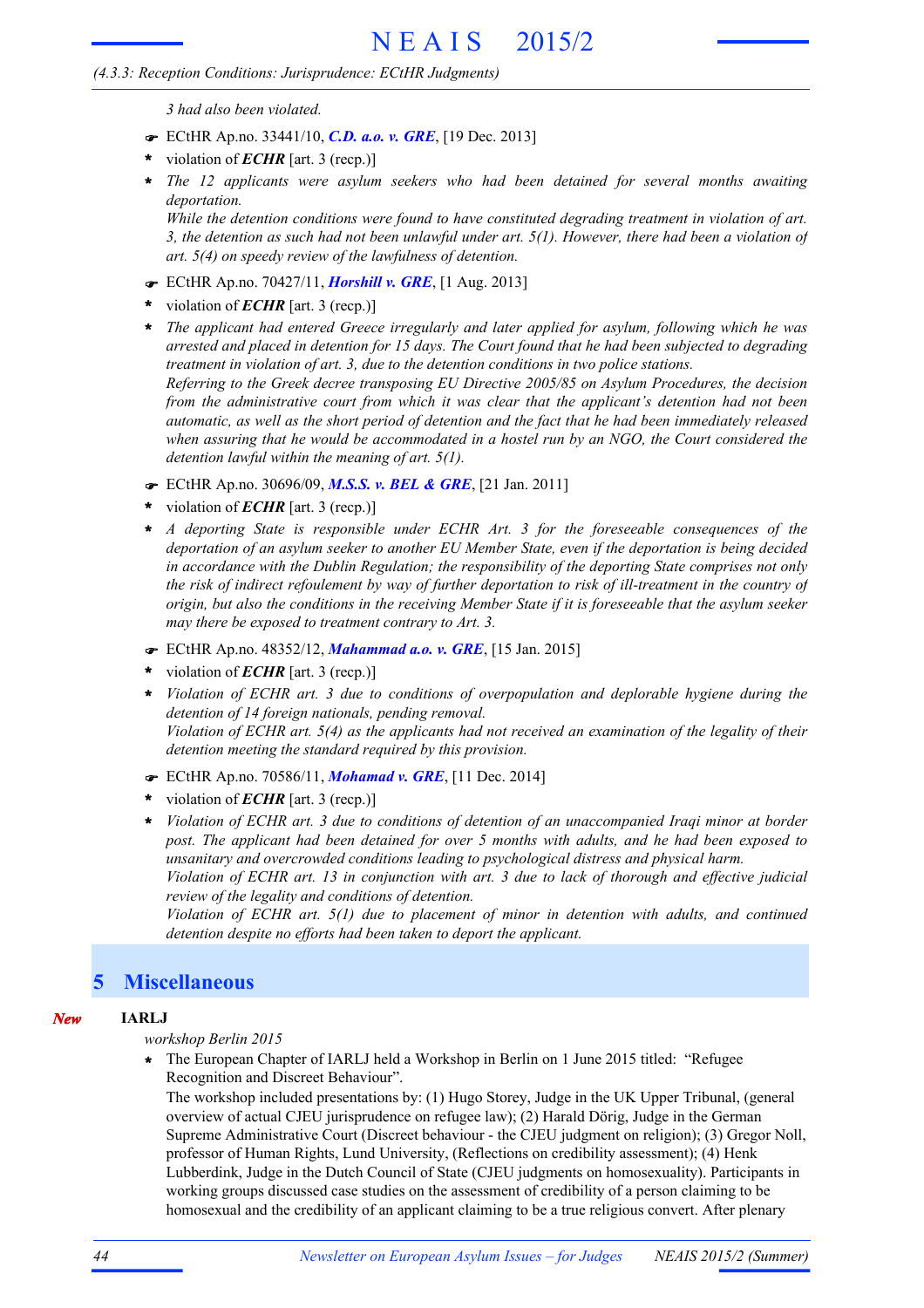### *(5: Miscellaneous)*

reports the workshop concluded with a further presentation by Professor Gregor Noll on a revitalised plan for the processing of asylum claims for EU Member States in North Africa. The papers for the workshop included questionnaires and tools to assess the credibility in cases of conversion or sexual orientation. It is planned that a substantive report will be published in a Law Journal in due course.

### **IARLJ - EASO**

- *Training material*
- IARLJ has concluded a contract with the EASO to develop core judicial training materials in asylum **\*** law on: (1) Introduction to the CEAS; (2) Access to procedures governing International Protection and Non-Refoulement Principle; (3) Inclusion (extended to cover both refugee and subsidiary protection criteria) in the light of the Qualification Directive; and (4) Credibility and evidence assessment. In order to ensure the integrity of the principle of judicial independence and to guarantee that training materials for members of courts and tribunals must be prepared and delivered under judicial guidance, an Editorial Team of serving judges has been selected following a request for expressions of interest from members of EASO's court and tribunal network designed to identify judges with a high level of expertise in asylum law drawn from a cross section of Member States so as to reflect different legal systems and cultures. Recognising the constraints of time and availability under which serving judges could be involved in the preparation and drafting of the relevant professional development materials, IARLJ-Europe intends to commission external experts to do much of the preparatory work. The working language is English but it is envisaged that the materials eventually produced will be translated into some other languages in due course. Those commissioned will be identified on the basis of their expertise (either legal/academic expertise in the relevant subject(s) or didactic expertise, or both). IARLJ-Europe on advice from the Editorial Team will seek to identify suitable experts from amongst a wide range of possible eligible persons: part-time judges, ex-judges, judicial assistants, eligible staff of international organisations, academics, lawyers, researchers etc. Commissions would not be offered to full-time judges or persons in posts that could give rise to a conflict of interest. It is envisaged that CEs will be able to do the work contracted on a part-time basis. An initial tentative prediction of the volume of work involved is estimated to be approximately 12-15 hours per week. It is not envisaged that the work of any single expert would be calculated to exceed 15 hours per week. It should be emphasised that those commissioned would be required to work within strict timelines that would be clearly specified in advance. Those commissioned will contract to complete the requisite work on the basis of an allocated number of hours and payment will be on a per hour basis. IARLJ-Europe would also cover travel, accommodation and subsistence costs in the event it is agreed that the expert needs to attend any meeting away from their normal location.

#### **EU law analysis blog**

*http://eulawanalysis.blogspot.nl/*

#### **Books: Ciara Smyth (2014)**

- *European Asylum Law and the Rights of the Child*
- **\*** Oxford: Routledge

#### **Books: Elspeth Guild, Carolus Grütters, Sebastiaan de Groot (eds) (2013)**

*Assessment of Credibility by Judges in Asylum Cases in the EU (seminar) Includes the Credo-Document*

**\*** Nijmegen: Wolf Legal Publishers

#### **Books: Marcelle Reneman (2013)**

*EU asylum procedures and the right to an effective remedy (diss.)*

**\*** Leiden: BOXpress

#### **Books: Dana Baldinger (2013)**

*Rigorous Scrutiny versus Marginal Review, standards on judicial scriutiny and evidence in international and European asylum law (diss.)*

**\*** Nijmegen: Wolf Legal Publishers (ISBN: 978-90-5850-952-9)

#### *New* **Books: Dana Baldinger (2015)**

*Vertical Judicial Dialogues in Asylum Cases*

**\*** The Hague: Brill

#### **Regulation 439/2010**

*European Asylum Support Office*